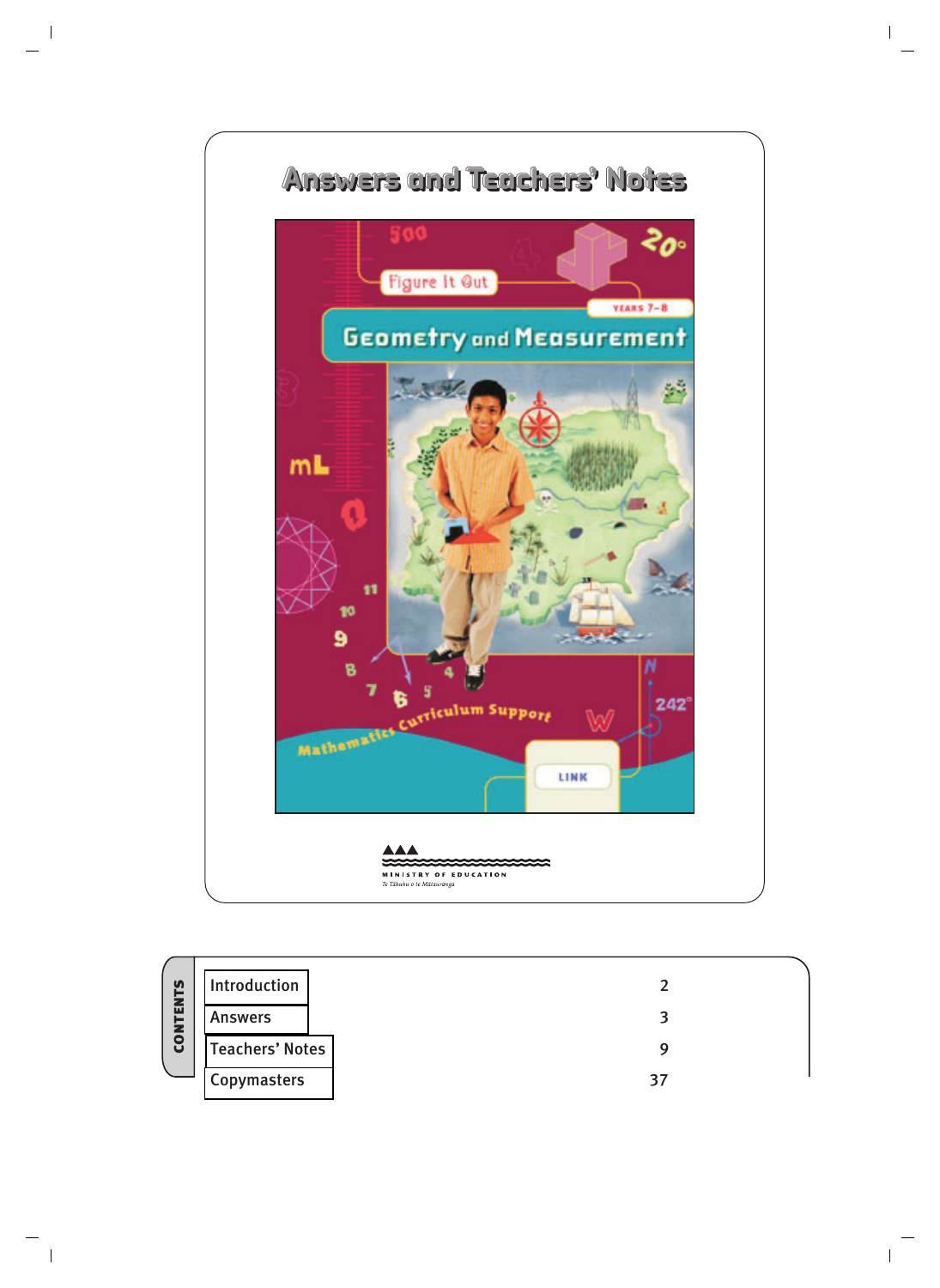<span id="page-1-0"></span>**INTRODUCTION** introduction

*Geometry and Measurement* is one of five Link books in the Figure It Out series. The others are *Number: Books One* and *Two*, *Number Sense: Book One*, and *Algebra: Book One*.

These books have been developed specifically for students in years 7–8 who need further help with level 2 and 3 concepts and skills. This particular book aims to strengthen students' understandings about measurement and spatial relationships, attach meaning to units, aid the development of estimation skills, and encourage the use of mathematical language.

All Figure It Out books set activities in real-life and imaginary contexts that should appeal to students. The real-life contexts reflect many aspects of life in New Zealand, and the young people portrayed in illustrations and photos reflect our ethnic and cultural diversity.

The activities may be used as the focus for teacher-led lessons, for students working in groups, or for independent activities. But bear in mind that the Figure It Out series is a resource, not a set of textbooks. This means that if you are setting an activity to be done independently, you should check that you have done whatever prior teaching is needed.

Teachers sometimes report that their students have difficulty understanding the words on the page. We are very mindful of this and try to keep written instructions as brief and as clear as possible, but to create a context and pose questions, some words must be used. It is important that mathematical language and terminology be deliberately taught.

The Answers section of the *Answers and Teachers' Notes* that accompany each student book includes full answers and explanatory notes. Students can use them for self-marking, or you can use them for teacher-directed marking. The teachers' notes for each activity include achievement objectives, a commentary on the mathematics involved, and suggestions on teaching approaches. The *Answers and Teachers' Notes* are also available on Te Kete Ipurangi (TKI) at www.tki.org.nz/r/maths/curriculum/figure

Where applicable, each page starts with a list of the equipment needed. Encourage the students to be responsible for collecting this equipment and returning it at the end of the session.

Encourage your students to write down how they did their investigations or found solutions, drawing diagrams where appropriate. Discussion of strategies and answers is encouraged in many activities, and you may wish to ask your students to do this even where the instruction is to write down the answer.

The ability to communicate findings and explanations, and the ability to work satisfactorily in team projects, have also been highlighted as important outcomes for education. Mathematics education provides many opportunities for students to develop communication skills and to participate in collaborative problem-solving situations.

*Mathematics in the New Zealand Curriculum*, page 7

Students will have various ways of solving problems or presenting the strategy they have used and the solution. You should acknowledge successful ways of solving questions or problems, and where more effective or efficient strategies can be used, encourage the students to consider their merits.

As for all books in the series, the material in *Geometry and Measurement* has been developed by mathematics educators and trialled in classrooms.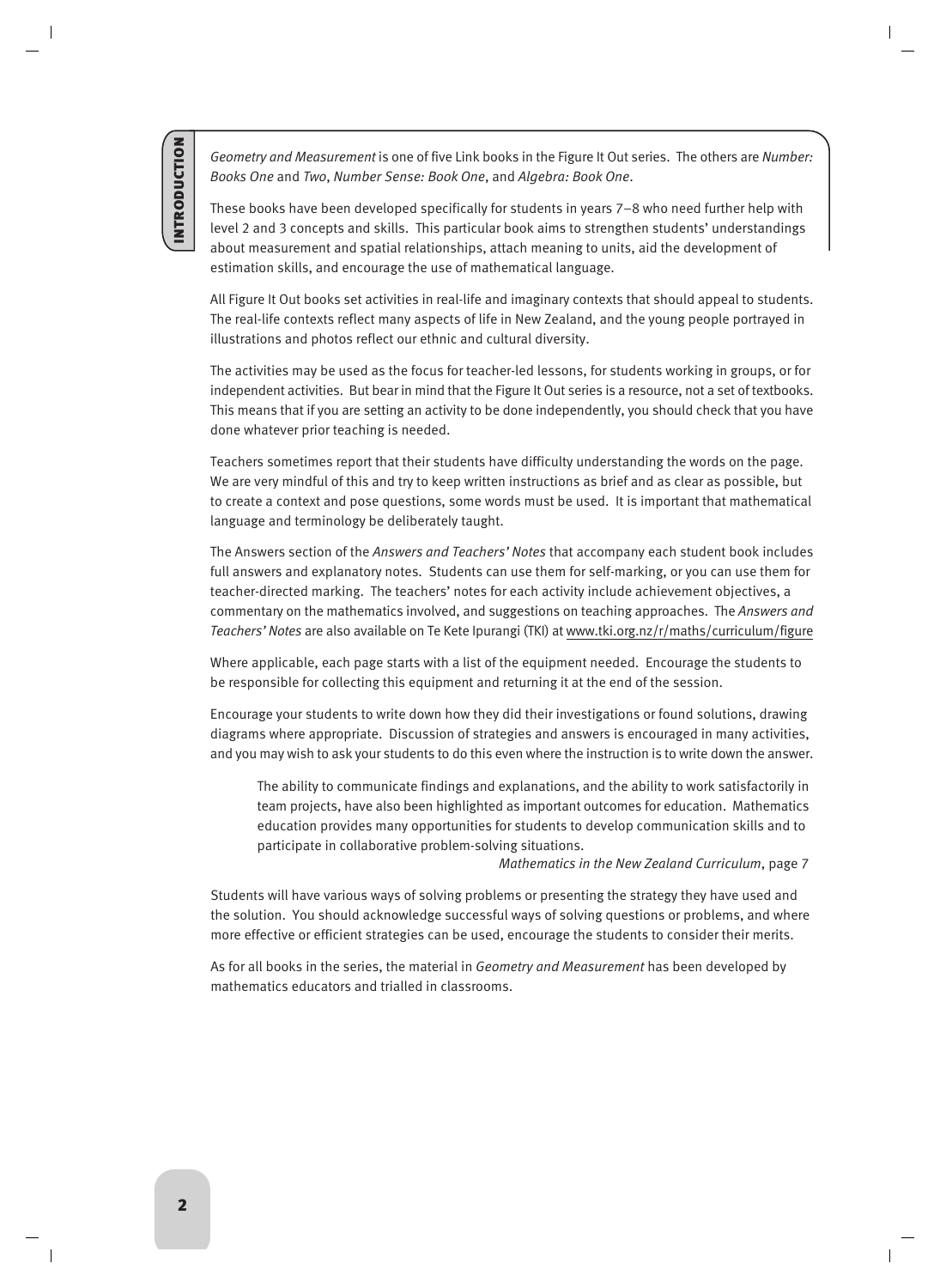<span id="page-2-0"></span>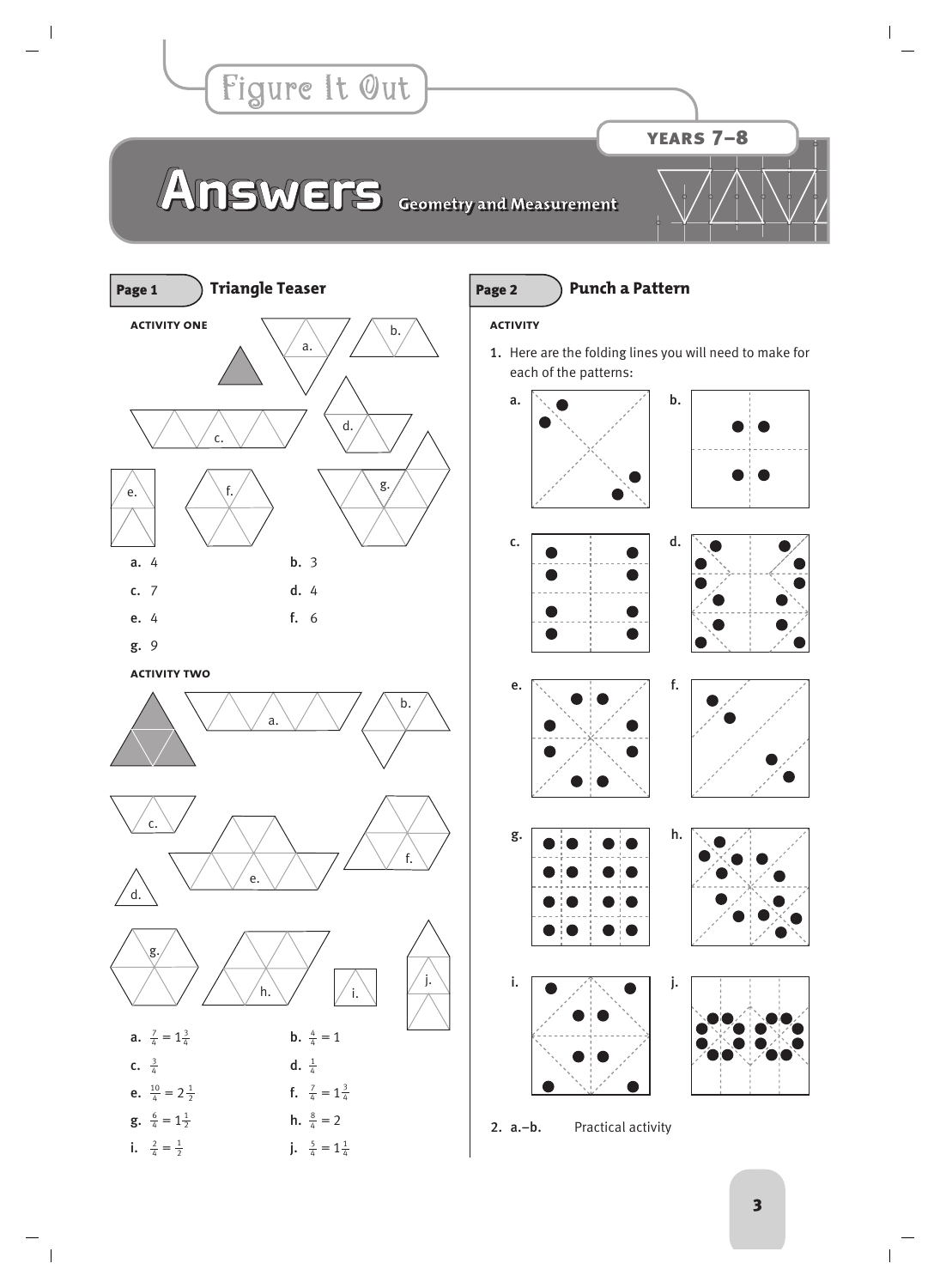# Page 3 **Out of Sight**

### **activity one**

One of the blocks must have the numbers 0, 1, and 2 on it, and the other must have 1, 2, and 3 on it. Each of the other numbers (4, 5, 6, 7, 8, and 9) can be painted on any of the remaining faces of either block. The diagram shows possible nets for two cardboard calendar dice. There are many ways of arranging the numbers so that they work.



The numbers 4–9 can go on either dice.

#### **activity two**

Orange

# **activity three**

1. For a 3 x 3 x 3 cube:

|                 | Number of painted faces |  |              |  |
|-----------------|-------------------------|--|--------------|--|
| 3x3x3cube       |                         |  | None   Total |  |
| Number of cubes |                         |  |              |  |





2 painted faces (1 cube on each of the 12 edges)

1 painted face (1 cube on each of the 6 faces)



3 painted faces (1 cube at each of the 8 vertices)



0 painted faces (1 cube hidden right in the centre of the big cube)

2. For a 4 x 4 x 4 cube:

|                            | Number of painted faces |    |      |       |
|----------------------------|-------------------------|----|------|-------|
| $4 \times 4 \times 4$ cube |                         |    | None | Total |
| Number of cubes            | 24                      | 24 |      | 64    |

Compare this illustration with the one above. Can you see patterns developing?



For a  $5 \times 5 \times 5$  cube:

|                 | Number of painted faces |    |      |                    |
|-----------------|-------------------------|----|------|--------------------|
| 5x5x5cube       |                         |    | None | <sup>1</sup> Total |
| Number of cubes | 54                      | 36 |      |                    |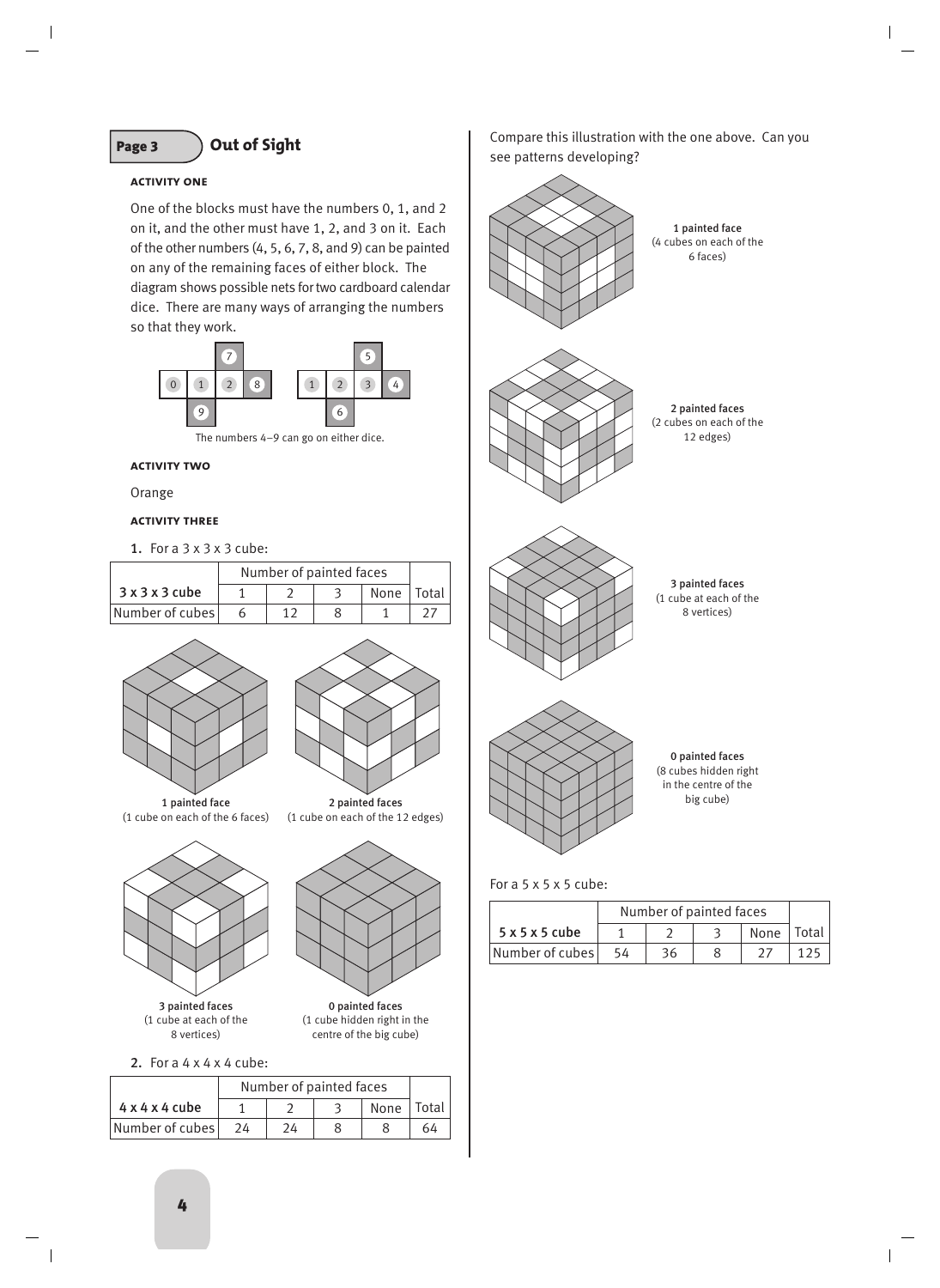# Pages 4–5 **No Looking!**

### **activity one**

- 1. Descriptions will vary. You could start by saying how many cubes there are in total and what colours. You could then describe the model starting from the bottom layer and working up.
- 2. Practical activity

# **activity two**

1. Practical activity. Start by saying which of the 9 squares your chosen figure goes into. Then say how many shapes (and what kind) go to make up the figure. You could suggest that the other person imagines the square divided into a 2 x 2 or 3 x 3 grid, depending on the figure. This will help you explain where to place objects and how big they should be. Or you could estimate sizes and distances in millimetres or centimetres. Describe what lines up with what, where the parts of the figure cut across each other, and so on. With practice, you should find that your descriptions get better and easier to follow.



It may help to imagine the square divided into quarters when describing and drawing this figure.

2. Practical activity



# **activity**

1. Practical activity





c. d.









- 2. Practical activity. Answers will vary.
- 3. Practical activity







### **activity**

- 1. Predictions will vary.
- 2. These nets can be made into open boxes: a, c, d, e, g, i, j, k.

# Page 9 **Chessboard Challenges**

**activity**



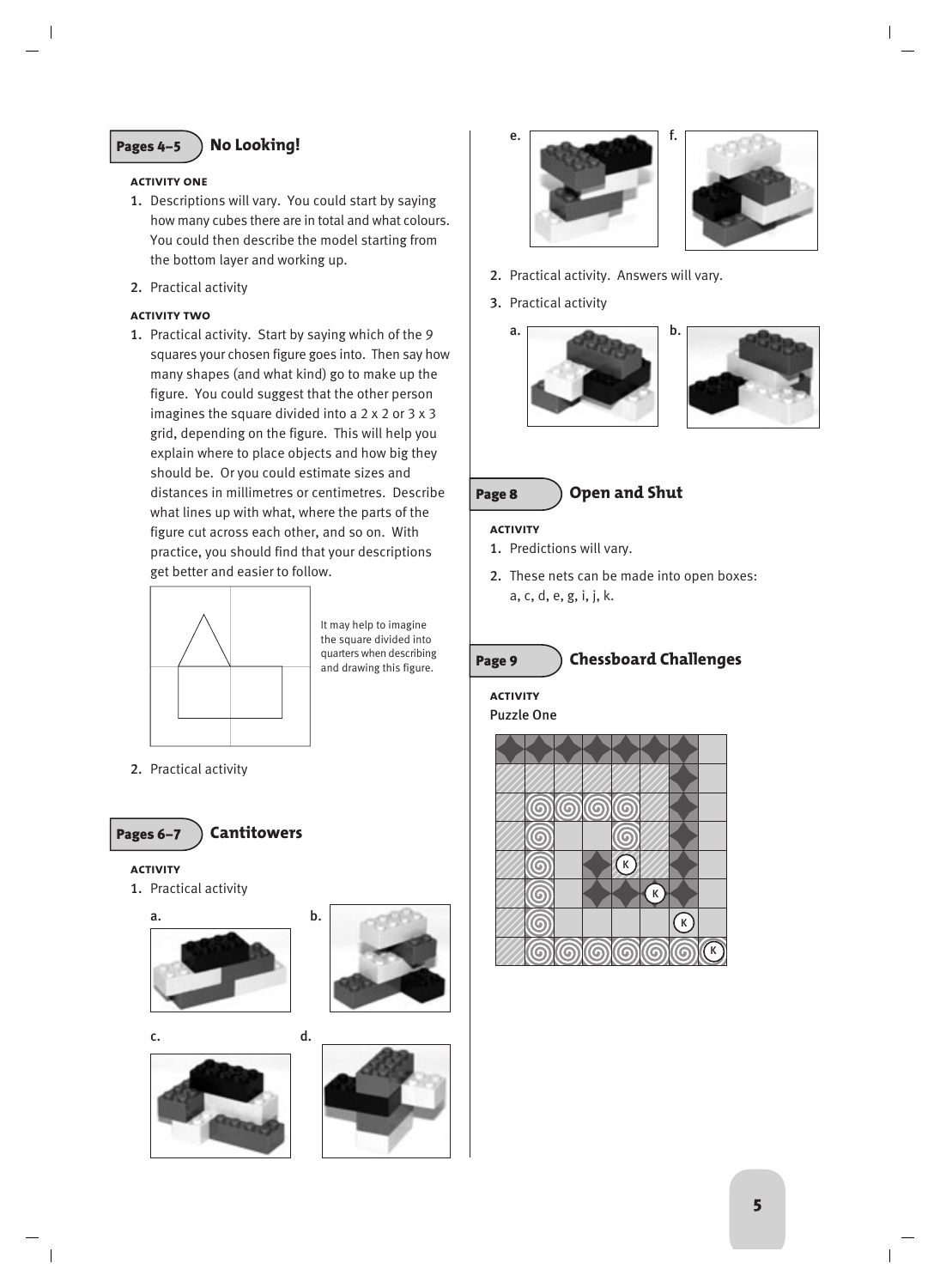# Puzzle Two

Here are four solutions. There are 12 altogether (not counting rotations and reflections).

|     |     | $*$ |     |     |     |     |     |
|-----|-----|-----|-----|-----|-----|-----|-----|
|     |     |     |     |     | $*$ |     |     |
|     | $*$ |     |     |     |     |     |     |
|     |     |     |     | $*$ |     |     |     |
|     |     |     |     |     |     |     | $*$ |
| $*$ |     |     |     |     |     |     |     |
|     |     |     |     |     |     | $*$ |     |
|     |     |     | $*$ |     |     |     |     |

|        |     |     | $\ast$ |        |     |                   |     |
|--------|-----|-----|--------|--------|-----|-------------------|-----|
|        |     |     |        |        |     |                   | $*$ |
| $\ast$ |     |     |        |        |     |                   |     |
|        |     | $*$ |        |        |     |                   |     |
|        |     |     |        |        | $*$ |                   |     |
|        | $*$ |     |        |        |     |                   |     |
|        |     |     |        |        |     | $\overline{\ast}$ |     |
|        |     |     |        | $\ast$ |     |                   |     |



| $\vert\ast\vert$ |     |     |     |     |     |     |      |
|------------------|-----|-----|-----|-----|-----|-----|------|
|                  |     |     |     | $*$ |     |     |      |
|                  |     |     |     |     |     |     | $* $ |
|                  |     |     |     |     | $*$ |     |      |
|                  |     | $*$ |     |     |     |     |      |
|                  |     |     |     |     |     | $*$ |      |
|                  | $*$ |     |     |     |     |     |      |
|                  |     |     | $*$ |     |     |     |      |

# Pages 10–11 **Secret Scales**

# **activity one**

1.–2. Practical activities

# **activity two**

- 1.–2. Practical activities
- 3. Answers will vary. You might include: angle (degrees and minutes), temperature (degrees Celsius), electricity (volts, amps, ohms), force (newtons), speed (m/s, km/h), light (lumens), pressure (pascals, millibars, atmospheres), acceleration (m/s2), sound (decibels), fuel consumption (L/100 km).

# Pages 12–13 **Judgment Calls**

# **activity one**

1.–2. Practical activities

# **activity two**

1.–3. Practical activities

# **activity three**

- 1. Practical activity
- 2. a. Practical activity
	- b. Answers will vary. You may find that it is reasonably easy to compare the mass of objects of similar density, like two stones, but not so easy where the densities are quite different.

# **activity four**

Answers will vary.

# Page 14 **What's the Connection?**

# **activity**

- 1. a. 1 000 mL or 1 L
	- b. 1 000 g or 1 kg
	- c. 1 L of water will fill a 1 000 cm3 container and will weigh 1 kg. Or, 1 000 mL of water occupies  $1000$  cm<sup>3</sup> and weighs  $1000$  g.
- 2. a.–b. Practical task. As examples, the water in a 1.5 L bottle will weigh 1 500 g (1.5 kg) and 250 mL of water will weigh 250 g.
- 3. Practical task. A cubic metre container filled with water would hold 1 000 L and weigh 1 000 kg (1 tonne).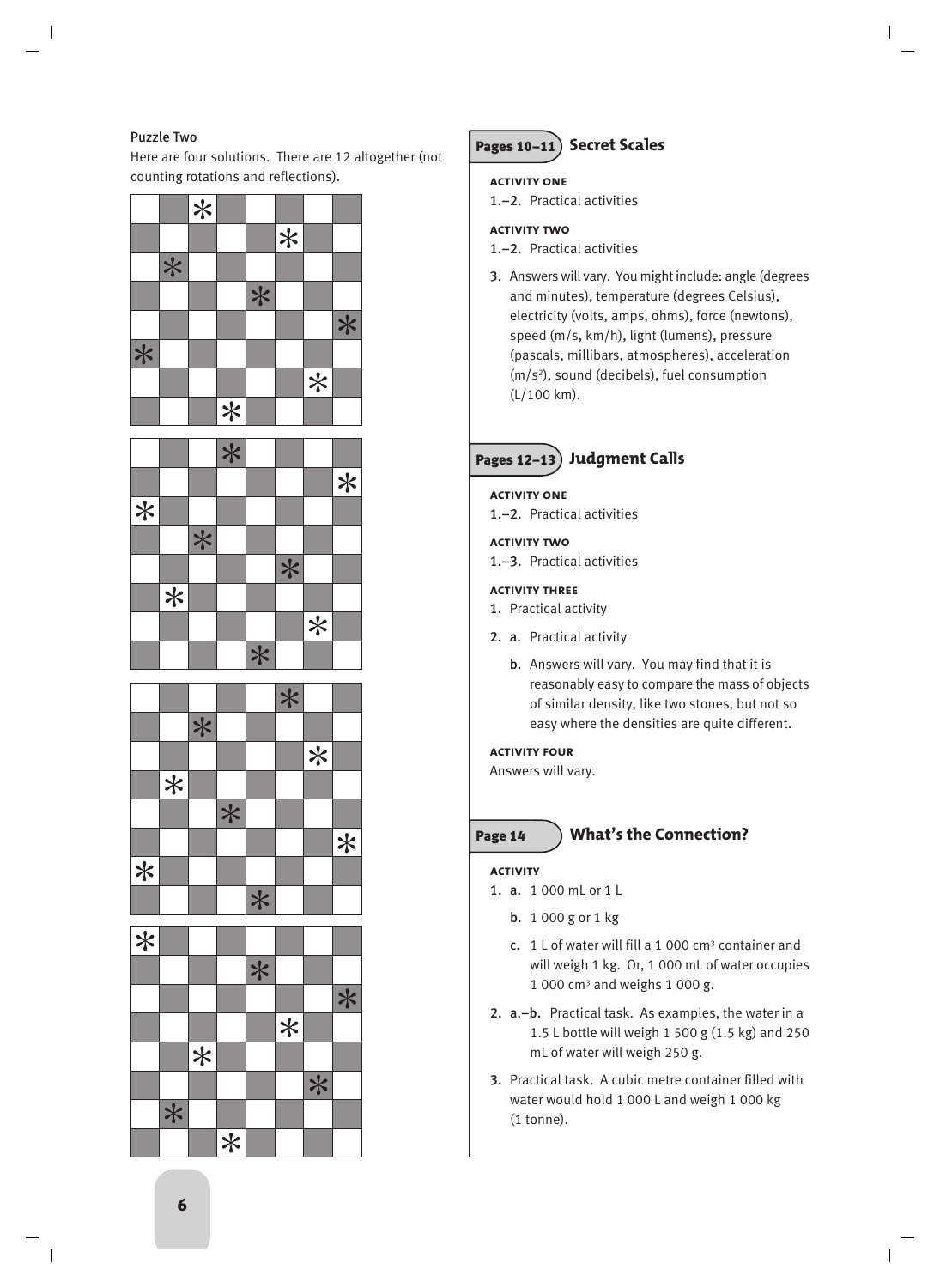# Page 15 **Eyeball Estimates**

#### **activity**

- 1. Answers will vary. One possible definition is: "Estimation is when we work out a rough (but good enough) answer." Some reasons why we estimate:
	- i. In the circumstances, an estimate may be all we need or want.
	- ii. For some practical reason, it may be difficult to get exact numbers or measurements.
	- iii. We don't have a calculator with us, and the numbers are too difficult to work with in our head.
	- iv. We've worked out the answer on our calculator and want to check if it is sensible.
- 2. Answers and methods will vary, even for exactly the same challenge (for example, two students estimating the height of the same tall tree).
- 3. Practical task. The important thing is that you can explain to your classmates how you arrived at your estimates and why you chose the methods you did.
- 4. Practical task

# Pages 16–17 **Olive Toil**

#### **activity**

- **a.** False. 600 trees each with 20 kg of olives  $=$  $600 \times 20 = 12000$  kg.
- **b.** False. 2 trees would give  $20 \times 2 = 40$  kg of olives. 1 bin holds only 10 kg, so they would need 4 bins for the olives from 2 trees.
- c. True. 12 000 kg of olives needs to be shared out into 10 kg bins.  $12\,000 \div 10 = 1\,200$  bins.
- **d.** True. 8 hours at 250 kg per hour =  $8 \times 250$  = 2 000 kg.
- e. False. 12 000 kg at 2 000 kg a day =  $12\,000 \div 2\,000 = 6$  days.
- f. True. 14 400 L of oil produced in total and shared between 10 growers =  $14400 \div 10 = 1440$  L each.
- g. True. 12% of 600 x 20 =  $0.12 \times 1200 = 1440$  L. Either calculate 1 440 L  $\div$  0.25 L = 5 760 bottles, or reason that as 1 L will fill 4 x 250 mL bottles, 1 440 L will fill 1 440 x 4 = 5 760 bottles.
- h. False. 5 760 bottles are shared into cartons that fit 20 bottles each. 5 760 bottles  $\div$  20 = 288 cartons needed.
- i. True. 20 bottles each of 250 mL =  $20 \times 250 =$ 5 000 mL or 5 L.
- j. True, but only if Joan and Dave can sell all their oil at \$20 a bottle. 5 760 x 20 = \$115,200
- k. False. If Joan and Dave can sell all their oil at \$20 per bottle, their total earnings will be \$115,200. Earnings divided by number of trees is 115 200  $\div$  600 = \$192 per tree.

# Page 18 **You're Covered!**

# **activity**

- **1.** a. Predictions will vary.
	- b. Predictions will vary. Multiply the number of A4 sheets by 600.
- 2. Methods will vary. None will give a very exact answer. Rather obviously, you only need to measure one hand (for example) and then double the result for the area of both hands. You may also find that covering the surface with small squares or rectangles of paper of known size (cut from square grid paper) gives a better result than measuring with bigger units.
- 3. a. Practical task
	- b. Your answer won't be very accurate, but your method may give a better result than the methods used by some of your classmates.
	- c.–d. Practical tasks
- 4. Practical tasks
- 5. Answers will vary. It is likely that you have found that measuring the surface area of 3-D objects is difficult if they don't have flat surfaces and/or are irregular.

# Page 19 **Going Places**

# **activity**

Practical activity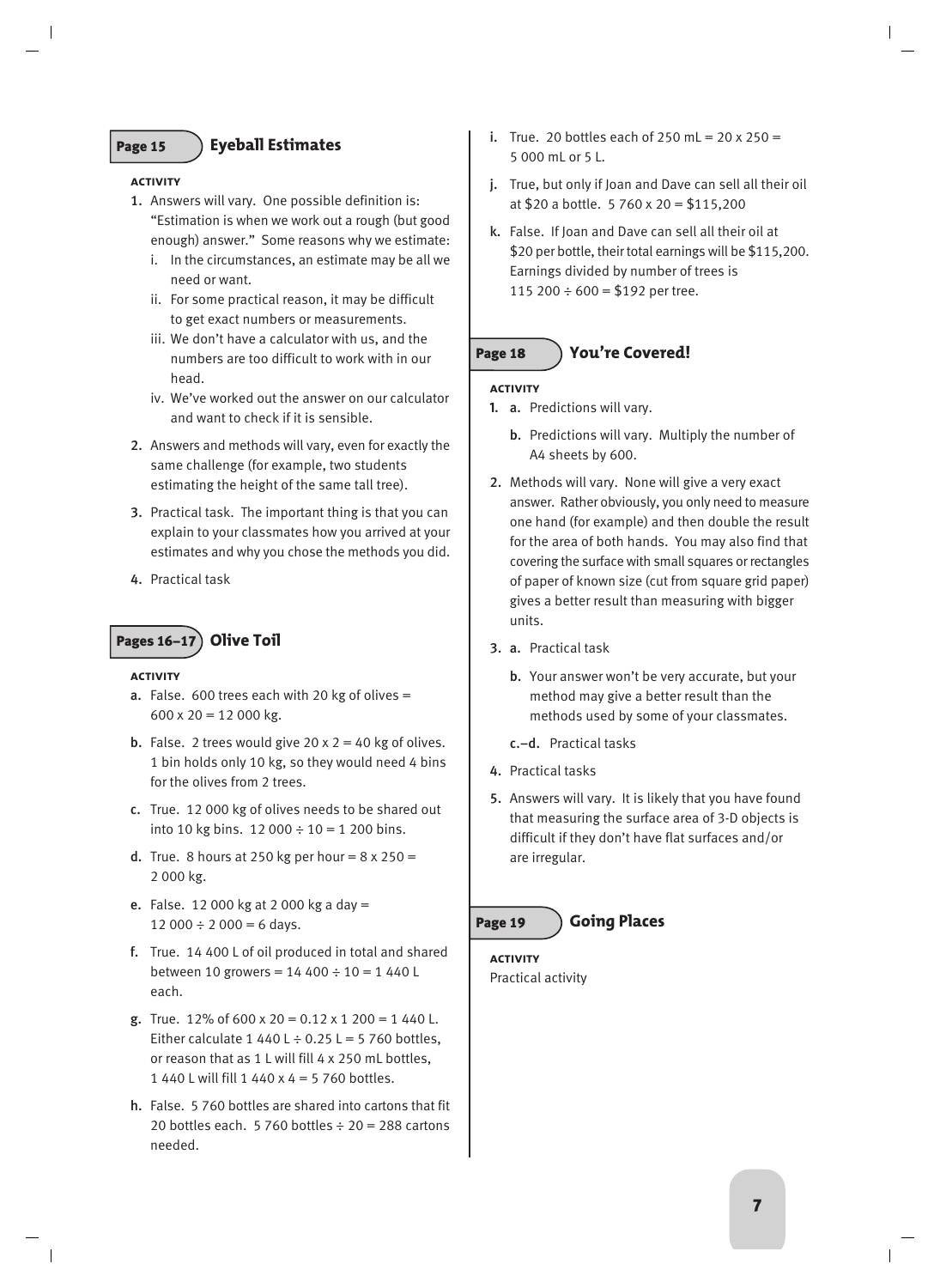

### **activity**

- **1.** a. 45 km
	- b. 60 km
	- c. About 40 km
	- d. About 55 km
- 2. a. 40 km due south
	- b. 45 km due north
	- c. 30 km north-west
	- d. 60 km north-east
- 3. Pihikete and Melthorn, Tewano and Wìwì
- 4. a. 180°
	- b. 135°
	- c. 230°
	- d. 270°
- 5. a. 10 min. (90 km in an hour is the same as 30 km in 20 min or 15 km in 10 min.)
	- b. 100 km/h. 60 km in 36 min is the same as 10 km in 6 min or 100 km in 60 min, which is 100 km/h.
	- c. Melthorn or Pihikete. 90 km/h is the same as 45 km in 30 min. Both these towns are 45 km away "as the crow flies".
- 6. Answers will vary. Possibilities include: the road detours to cross a river or avoid a mountain, a winding road, a steep road, 50 km/h zones, a narrow or unsealed road, a dangerous road, a lot of traffic on the road, bad weather, a breakdown, or stopping for someone who is feeling carsick.

# Pages 22–23 **Map Mysteries**

#### **activity**

If you unjumble the letters given by the co-ordinates, you will get these words:



To find exactly which of the flax bushes the treasure is under, you will need to work out the rest of the poem yourself! (When you've worked it out, you will have the co-ordinates of the correct flax bush. You'll know that you have got it right without an answer to tell you!)

#### **game**

A game involving co-ordinates

# Page 24 > Sorry to Disturb You!

# **activity**

- 1. The sort of thing Courtney describes happens every time a person crosses the International Date Line. If they cross from west to east, they gain 24 hours; if they cross from east to west, they lose 24 hours. Courtney left the evening before her birthday and travelled for 12 hours, so she should have arrived on the morning of her birthday, but because she crossed the Date Line on the way, it wasn't her birthday, but the day after it.
- 2. This is a common problem. London is 12 hours behind New Zealand, so when it is 10 a.m.–7 p.m. there (good times for phoning), it is 10 p.m.– 7 a.m. in New Zealand (good times for sleeping). 8–10 a.m. in London is 8–10 p.m. here (and vice versa), which is a time slot likely to be suitable for a phone conversation at either end.
- 3. a. Practical activity
	- b. Practical activity. Don't forget to note the day as well as the time. (Example: ringing Vancouver in Canada, which is 20 hours behind New Zealand. Take off 24 hours, which makes the time 9.00 a.m. on Tuesday. Add 4 hours back on to this, which makes the time in Vancouver  $9.00 + 4.00 = 1.00$  p.m. on Tuesday.)
	- c. Practical activity. (Example: ringing Sàmoa, which is 23 hours behind New Zealand. Add 24 hours to the time in Sàmoa, which gives a time of 6.00 p.m. here on Thursday. Take 1 hour off this, which means that 6.00 p.m. Wednesday in Sàmoa is 5.00 p.m. Thursday in New Zealand.)

### **investigation**

Answers will vary.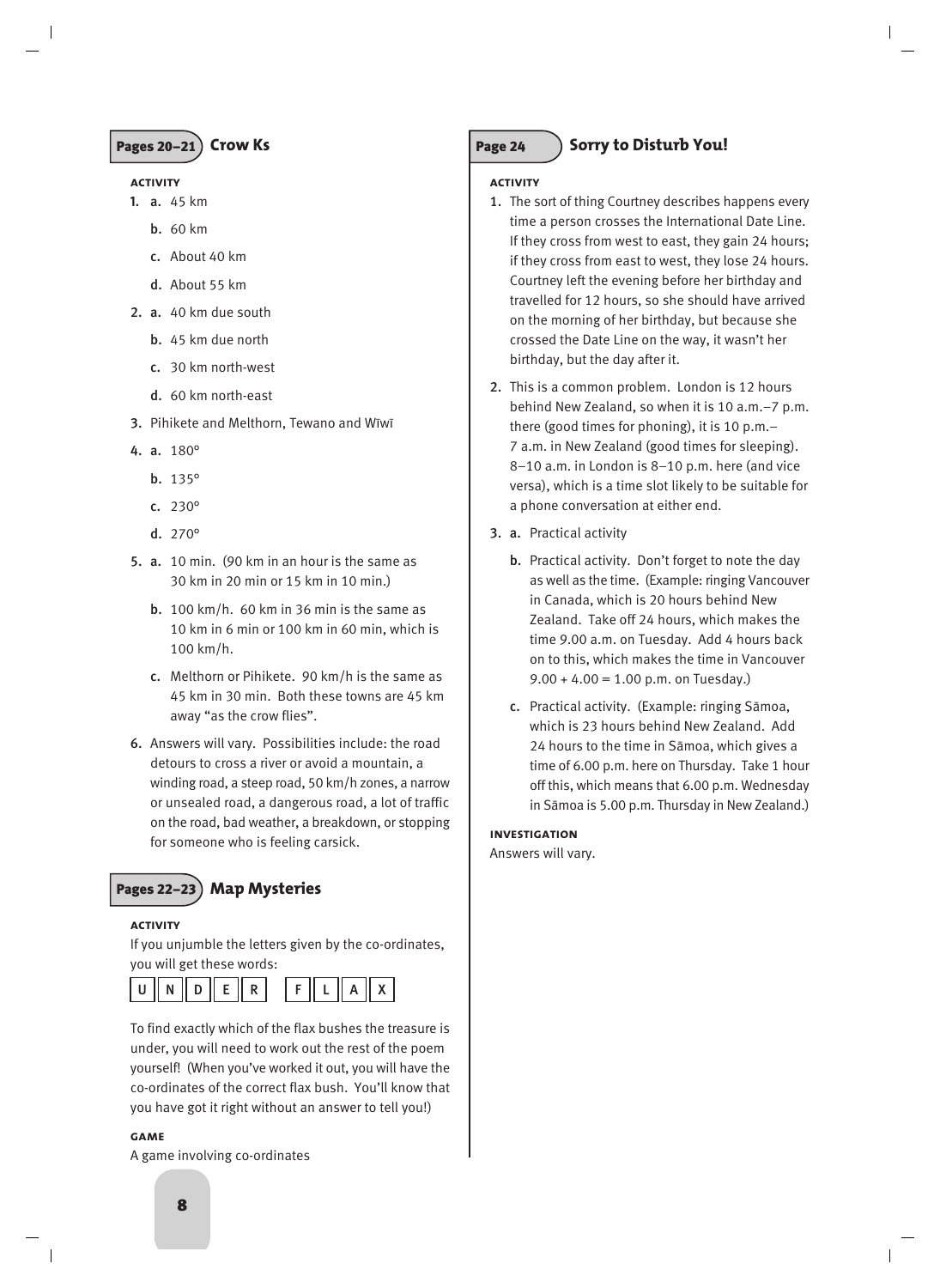<span id="page-8-0"></span>

years 7–8

# **Teachers' Notes Teachers' Notes eachers' Notes**

| <b>Overview</b><br><b>Geometry and Measurement</b> |                                                                            |                              |                              |  |  |  |  |
|----------------------------------------------------|----------------------------------------------------------------------------|------------------------------|------------------------------|--|--|--|--|
| <b>Title</b>                                       | Content                                                                    | Page in<br>students'<br>book | Page in<br>teachers'<br>book |  |  |  |  |
| <b>Triangle Teaser</b>                             | Using a unit shape to compare areas                                        | $\mathbf{1}$                 | 10 <sup>1</sup>              |  |  |  |  |
| Punch a Pattern                                    | Investigating symmetry                                                     | $\overline{2}$               | 11                           |  |  |  |  |
| Out of Sight                                       | Using visible information to work out hidden details                       | $\overline{3}$               | 12                           |  |  |  |  |
| No Looking!                                        | Describing simple objects, using the language<br>of geometry               | $4 - 5$                      | 14                           |  |  |  |  |
| Cantitowers                                        | Building solids from diagrams showing only<br>side views                   | $6 - 7$                      | 17                           |  |  |  |  |
| Open and Shut                                      | Exploring nets of simple containers                                        | 8                            | 19                           |  |  |  |  |
| <b>Chessboard Challenges</b>                       | Using symmetry to solve puzzles                                            | 9                            | 20                           |  |  |  |  |
| <b>Secret Scales</b>                               | Exploring attributes, measurement, and scales                              | $10 - 11$                    | 22                           |  |  |  |  |
| Judgment Calls                                     | Carrying out practical measuring tasks involving<br>length, mass, and time | $12 - 13$                    | 23                           |  |  |  |  |
| What's the Connection?                             | Exploring connections between the measures<br>for mass and volume          | 14                           | 25                           |  |  |  |  |
| <b>Eyeball Estimates</b>                           | Practising estimation                                                      | 15                           | 27                           |  |  |  |  |
| Olive Toil                                         | Working with units of mass, volume, time, and money                        | $16 - 17$                    | 29                           |  |  |  |  |
| You're Covered!                                    | Investigating the surface area of irregular solids                         | 18                           | 30                           |  |  |  |  |
| <b>Going Places</b>                                | Creating instructions using distance and turn                              | 19                           | 31                           |  |  |  |  |
| Crow Ks                                            | Using compass points and bearings to specify<br>location                   | $20 - 21$                    | 32                           |  |  |  |  |
| <b>Map Mysteries</b>                               | Specifying location, using grid references                                 | $22 - 23$                    | 34                           |  |  |  |  |
| Sorry to Disturb You!                              | Understanding how geography influences time                                | 24                           | 35                           |  |  |  |  |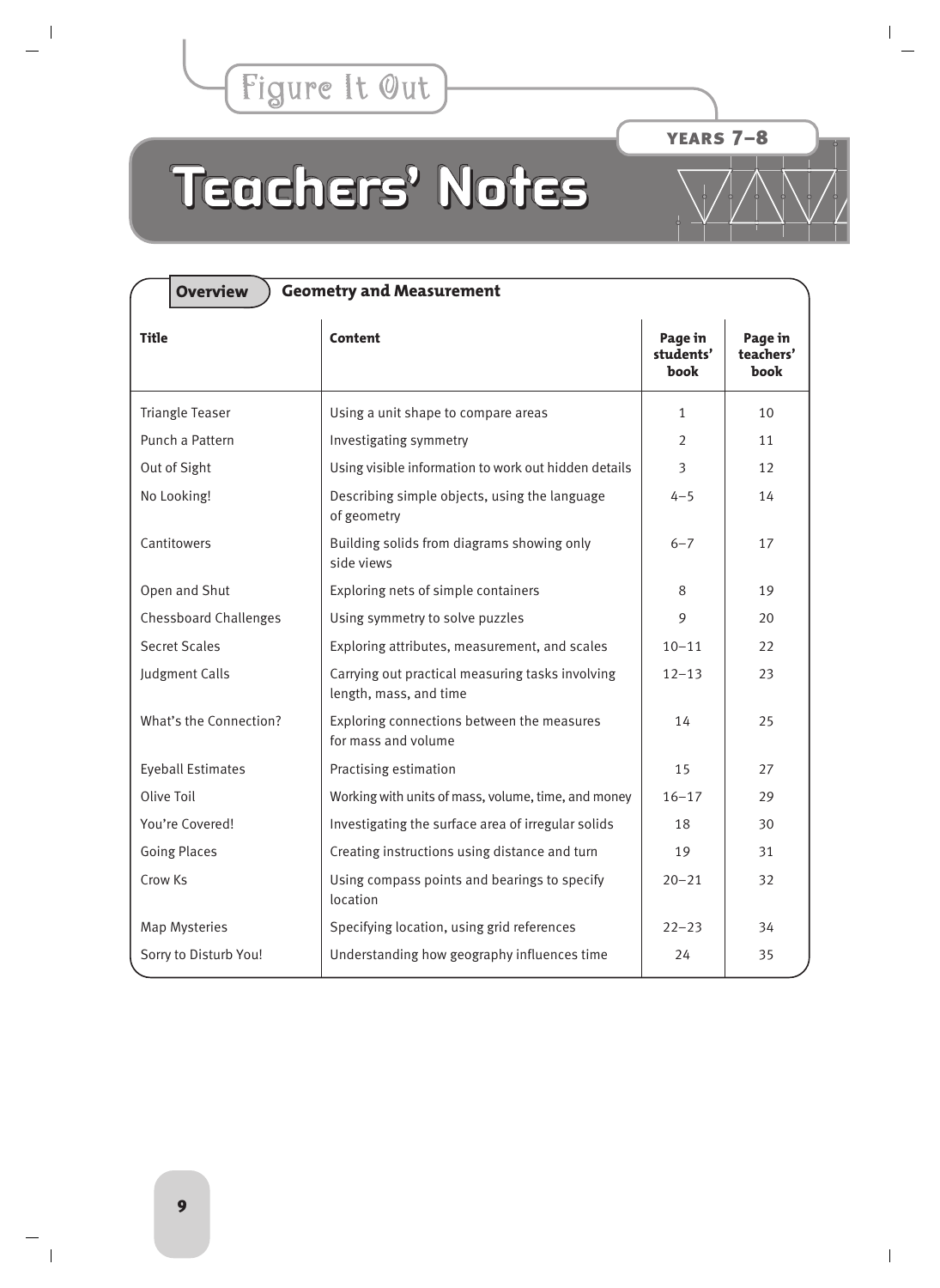# Page 1 **Triangle Teaser**

# Achievement Objectives

- perform measuring tasks, using a range of units and scales (Measurement, level 3)
- solve practical problems which require finding fractions of whole number and decimal amounts (Number, level 3)

AC EA AA AM AP

In these two activities, students estimate the areas of shapes by visualising how many triangular units it would take to cover them. To successfully complete the activities, students need an understanding of fractional numbers, including improper fractions (those greater than 1), how these can be represented visually, and how to add fractions such as quarters and eighths.

When introducing the activities, ask your students to explain what is meant by *area*. *Mathematics in the New Zealand Curriculum* (page 210) offers this definition: "the size (or measure) of a surface, expressed as a number of square units". Explain that the challenge in today's activity is to measure area using triangular units. A key concept that needs to be taught is that any measurement involves a comparison between two things, one of which is the standard. Usually the standard is found on a ruler (a centimetre), a set of scales (a gram or kilogram), a thermometer (a degree), or some other device that is sold specifically as a measuring device. But any standard can be used for purposes of informal comparisons, as in the statement "The new warehouse covers an area the size of 3 rugby fields." That's where the triangles in this activity fit in. They are not standard units of measurement, but we can still use them to make valid statements about the relative sizes of various shapes.

# **activity one**

The students should visualise how many triangles will fit into each of the shapes before drawing lines on their copy of the copymaster. It's the visualising process that helps them to see that measurement is about making comparisons, not about following mathematical rules. Once students have visualised the answers, they can cut out the small triangle, if necessary, and use it to check their predictions.

Note that the answer for part e is more difficult to visualise because the triangle units won't fit without "cutting". Some students may need to actually cut and rearrange the triangles before they can see what the answer is.

# **activity two**

This activity is similar to the first in that it involves measuring a series of shapes, but this time, students work with a larger unit. If they find this difficult, discuss how the unit triangle could be divided into smaller parts that would more easily fit the different shapes. Ask *"What fraction of the large triangle is each of the smaller parts?"* (The small triangles are each  $\frac{1}{4}$  of the larger unit, and the trapezium is  $\frac{3}{4}$  of the larger unit.) Once the values of these parts of the unit triangle are known, students can, for example, imagine the shape in part a divided up into small triangles or trapeziums, like this:

1 4 1 4 1 4 1  $\frac{1}{4}$   $\frac{1}{4}$   $\frac{1}{4}$   $\frac{1}{4}$   $\frac{1}{4}$ 4 1 4 1 4 1  $\frac{3}{4}$ 4 3 4  $\frac{1}{4} + \frac{1}{4} + \frac{1}{4} + \frac{1}{4} + \frac{1}{4} + \frac{1}{4} + \frac{1}{4} = \frac{7}{4}$ , or  $\frac{3}{4} + \frac{3}{4} + \frac{1}{4} = \frac{7}{4}$ .



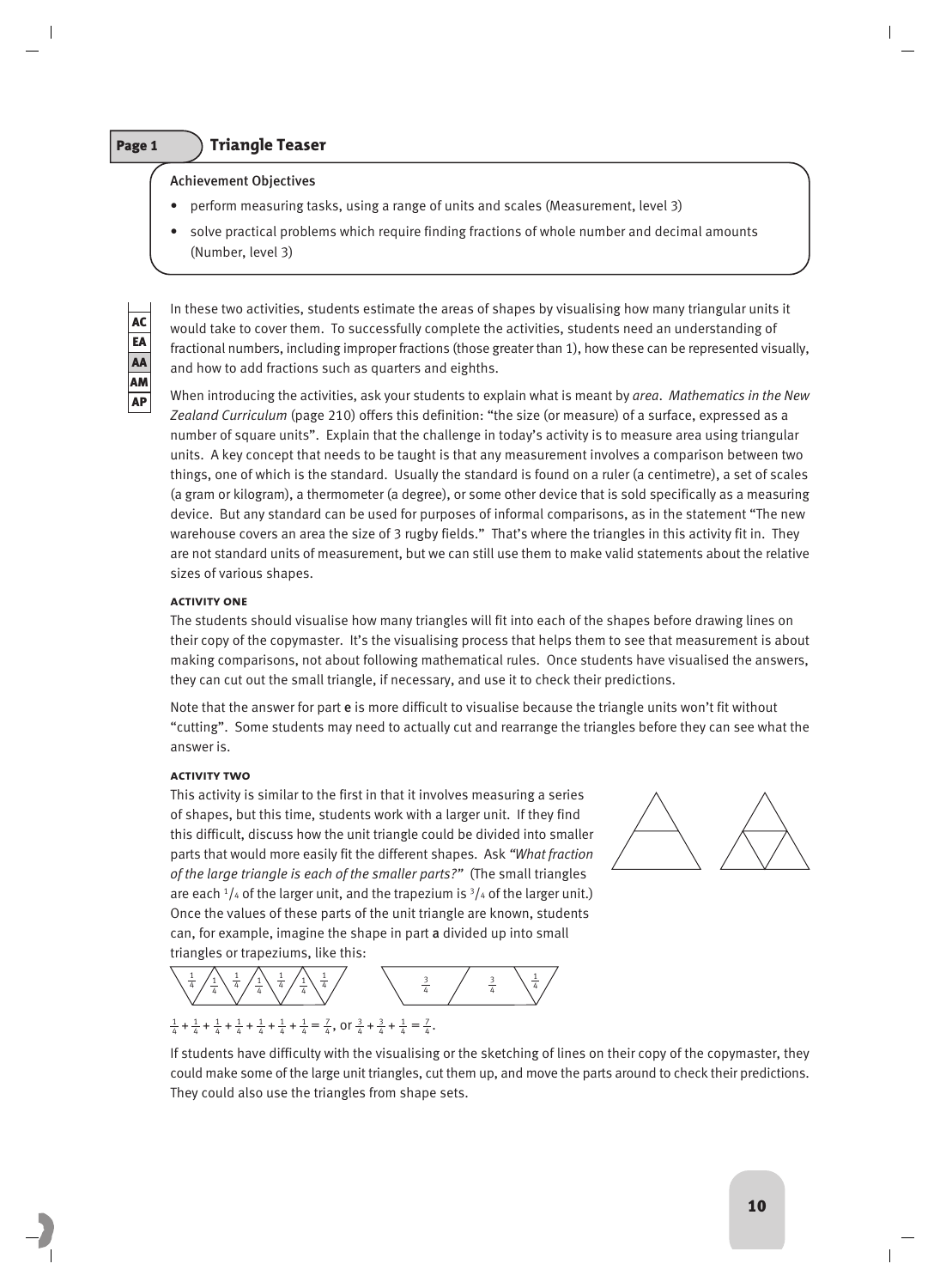As for part e in Activity One, parts i and j are more difficult than the others because the triangle unit needs to be further split before its area can be compared with each outline.

After the activity, encourage reflective thinking by asking questions such as:

- *What strategies did you find helpful?*
- *Which questions were the most difficult? What made them so?*
- *Why do you think the standard units for measurement of area are square (such as square centimetres, square metres, or square kilometres) rather than another shape?*
- *What suggestions would you give someone who was about to start this activity?*

# Page 2 **Punch a Pattern**

# Achievement Objective

• design and make a pattern which involves translation, reflection, or rotation (Geometry, level 3)

# **activity**

In this activity, students use symmetry to determine how to fold squares of paper and make a series of holepunch patterns.

It's a good idea to precut lots of squares before setting a group to work on this activity because they will get through quite a few! If you cut the squares 10 cm x 10 cm (memo cube size), you will get 6 from a recycled A4 sheet. This size is fine for most of the problems, although students may prefer to work with larger squares when trying to create the pattern in question 1g, which requires some tricky folding.

At first, let the students experiment and use trial and improvement to make each pattern. After they have made several, encourage them to look back at the holes and folds and see what they can observe. Ideas might include:

- "There is one hole in each folded section."
- "Each hole has at least one symmetrical partner."
- "There is a fold along each line of symmetry."
- "The lines through pairs of holes are at right angles (perpendicular) to the folds."

You could give the students a photocopy of the page in the student book and have them predict the folds by sketching the lines of symmetry. If they have problems with this, suggest that they draw dotted lines between each hole and its buddy and then draw the line that goes through the midpoint of the dotted line, at right angles to it. This is the *axis of symmetry* or *mirror line*. They can check their predictions by folding a paper square, using the lines they drew as guides, then punching a hole in it.

Ask *"What strategies are you using to help you work out where the folds go?"* Ideas might include:

- "I try to make each fold divide as many of the holes as I can."
- "I look for places where I can see that the hole patterns are symmetrical, and then I make a fold along the line of symmetry."

Encourage your students to notice and explain relationships and to make predictions:

- *If I fold a piece of paper in half, in half again, and in half again, and then punch a hole through all the layers, how many holes will I have? Can you convince me you're right without using the paper and punch?* (The answer is 8. See if the students realise that if they punch a hole through 8 layers, they will get 8 holes. So the number of holes tells them the number of layers.)
- *How many layers can you get by repeatedly folding an A4 sheet?* (64. But note that a typical hole punch will only go through about 16 layers.)



1 4

1 8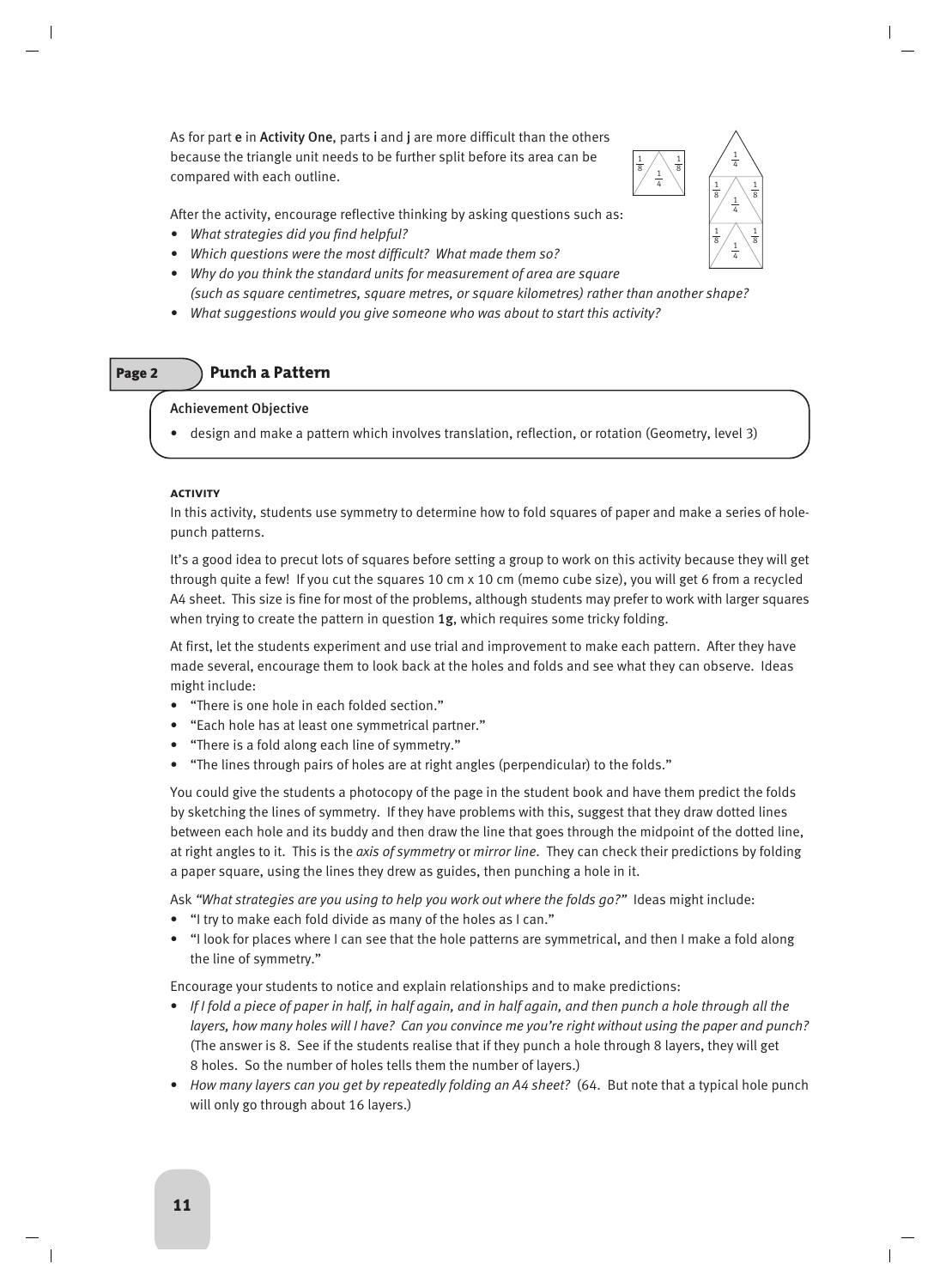- *If you fold the paper in half each time, what different numbers of layers can you get? Can you see a pattern in these numbers?* (2, 4, 8, 16, 32, 64, 128, 256 … The number of layers doubles each time. These numbers are the powers of 2: 21, 22, 23, 24, and so on.) *What do the powers tell us?* (The number of times the square has been folded in half.)
- *Do all of Deepak's patterns have a number of holes that fits this pattern?* (No, d and h have 12 holes each.)
- *What might have happened if the pattern has 12 holes?* (There are two possible reasons: 1. At some point, the paper has not been folded completely in half. If it is folded in half 3 times [giving 8 layers] and then just half of these layers are folded over for the final crease, there will be 12 layers. 2. The square could have been folded into thirds and then folded in half twice.)
- *Is it possible to create a pattern with an odd number of holes?* (Yes, by folding a single layer over at some stage after the initial fold or by leaving a single layer unfolded, like the triangular corner in this square with 7 holes.)



After the activity, encourage reflective thinking by asking questions such as:

- *Which hole patterns were the hardest to make? What strategies did you use to help you?*
- *How did you use line (reflective, mirror) symmetry today?*
- *What tips would you give someone about to start this activity?*

# Page 3 **Out of Sight**

# Achievement Objectives

- model and describe 3-dimensional objects illustrated by diagrams or pictures (Geometry, level 3)
- describe in words, rules for continuing number and spatial sequential patterns (Algebra, level 3)

These three activities have been designed to help students learn to visualise 3-dimensional objects from their 2-dimensional representations and to make deductions about the hidden parts of the objects based

make up and use a rule to create a sequential pattern (Algebra, level 3)

on what they can see. Cantitowers (page 6) is a suitable activity to follow this one.

 $\mathbf{I}$ 

# **activity**

Before your students begin, you may need to clarify these points:

- The two cubes only show the number for the day, not the number for the month. So 1 and 2, in that order, represent the 12th day of any month.
- The cubes are fully interchangeable: the same cube doesn't need to stay in the ones or the tens position.

If students are having difficulty, scaffold the problem by asking:

- *What numbers do you need to be able to make using the cubes?* (1 to 31)
- *Which digits would you need two of, one on each cube?* (1 for 11, 2 for 22)
- *How many faces are there on two cubes to put the digits on?* (12)
- *If you arrange the rest of the digits on the remaining faces after you have placed the two 1s and two 2s, are there any numbers that you can't make?* (Students need to notice that 3 and 0 have to go on different cubes; the other digits can be arranged in any way. If they persist in putting the 3 and 0 on the same cube, challenge them to make the number 30 using their cubes.)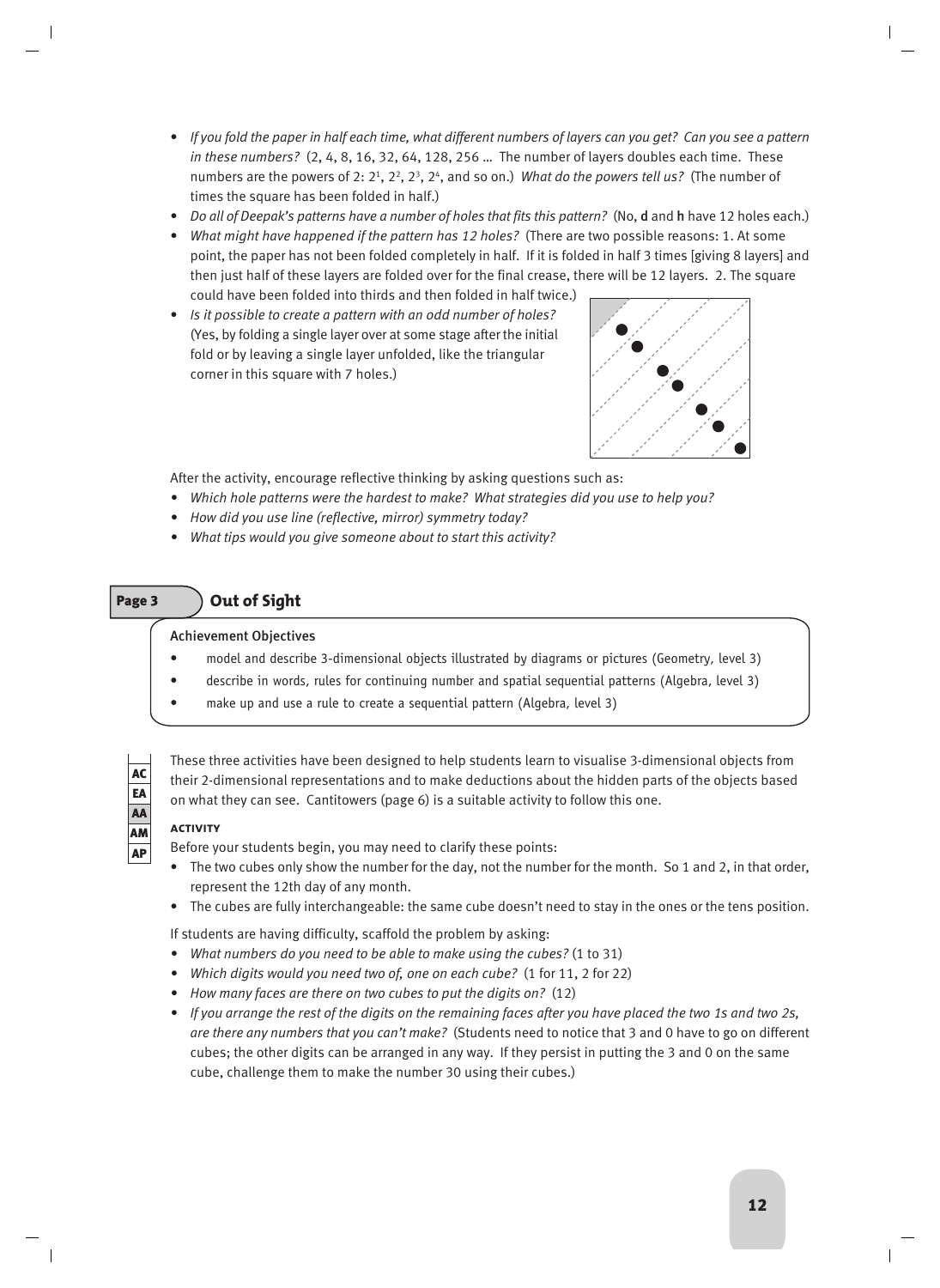# **activity two**

The key to this problem is recognising that the picture shows three views of the same cube. This means that the red and yellow faces in the illustration at left are the same red and yellow faces in the illustration at right. If students rotate view 3 in their minds one quarter turn, they will give it the same orientation as view 1 and should be able to see that the orange face is on the bottom, opposite the blue.





View 1 View 3 rotated one quarter turn

As a second step, students should imagine view 2 turned so that the blue face is on the top, as for view 1:

- *What face is now on the bottom?* (Orange)
- *If we now turn the cube around (blue still on the top) so that the green and purple faces are hidden, what colours will we see on the vertical faces?* (Yellow and red)
- *Which of the hidden faces must be opposite the red?* (Green) *And opposite the yellow face?* (Purple)

Many students find it difficult to visualise and rotate shapes like this in their minds. This doesn't mean that they shouldn't try. Let them then test their predictions by recreating the illustrations with cubes and coloured or labelled dots.

# **activity three**

Introduce and teach these mathematical words:

| $ $ Face | a flat surface     | <b>Vertex</b>   | a corner, where 3 or more faces meet |
|----------|--------------------|-----------------|--------------------------------------|
| Edge     | where 2 faces meet | <b>Vertices</b> | plural of <i>vertex</i>              |

If students are having difficulty with question 1, ask them:

- *How many small cubes would you have if you were making Tahlia's cube?* (27)
- *This small cube (point to a corner cube) has all three of its faces painted. How many cubes are there like this one?* (8: one at each vertex/corner)
- *Where are the cubes that have just one face painted? How many of these are there?* (6: one in the centre of each face)



Have the students create a 3 x 3 x 3 cube using blocks or multilink cubes. They can use this to check their predictions.

In question 2, help your students to make links between the  $3 \times 3 \times 3$  cube and the larger ones by asking them to explain what is special about the location of each of the 4 kinds of small cube:

- Those with 3 painted faces are always on a vertex.
- Those with 2 painted faces are always along an edge.
- Those with 1 painted face are always in the centre of a face, not touching an edge.
- Those with no painted faces are always walled up inside the large cube.

Get the students to draw one face of the 4 x 4 x 4 and 5 x 5 x 5 cubes and to colour-code the different types of painted faces, for example:



Ask the students what patterns they see developing. Key patterns are these:

- There are always 8 cubes with 3 painted faces because every cube has 8 vertices.
- The number of cubes with 2 painted faces is always a multiple of 12 because every cube has 12 edges.
- The number of cubes painted on 1 face is always a multiple of 6 because every cube has 6 faces.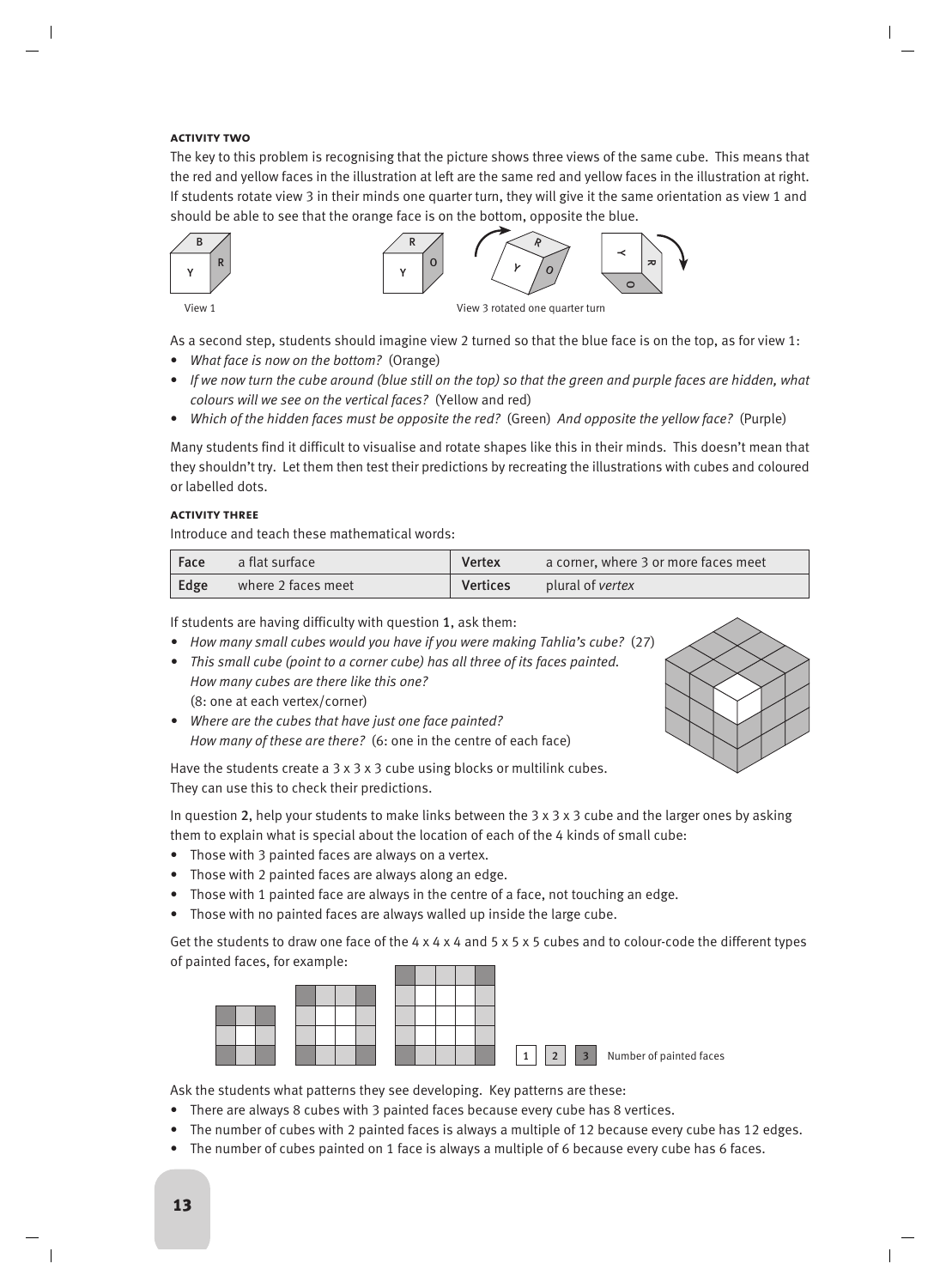Encourage the students to complete their tables with this level of detail so that the patterns become clear:

|                            |                              |                    |   | none                      | Total                       |
|----------------------------|------------------------------|--------------------|---|---------------------------|-----------------------------|
| 3x3x3cube                  | $6 \times (1 \times 1) = 6$  | $12 \times 1 = 12$ | 8 | $1 \times 1 \times 1 = 1$ | $3 \times 3 \times 3 = 27$  |
| $4 \times 4 \times 4$ cube | $6 \times (2 \times 2) = 24$ | $12 \times 2 = 24$ | 8 | $2 \times 2 \times 2 = 8$ | $4 \times 4 \times 4 = 64$  |
| 5x5x5cube                  | $6 \times (3 \times 3) = 54$ | $12 \times 3 = 36$ |   | $3x3x3 = 27$              | $5 \times 5 \times 5 = 125$ |

### **EXTENCION**

Challenge your students to use the patterns they have discovered to predict the number of cubes of each type that there would be in a  $6 \times 6 \times 6$  cube or a  $10 \times 10 \times 10$  cube. (The numbers get quite large and difficult!)

|                                                             | Number of painted faces      |                    |                            |                                                   |
|-------------------------------------------------------------|------------------------------|--------------------|----------------------------|---------------------------------------------------|
|                                                             |                              |                    | none                       | Total                                             |
| 6x6x6cube                                                   | $6 \times (4 \times 4) = 96$ | $12 \times 4 = 48$ | $4 \times 4 \times 4 = 64$ | $6x6x6 = 216$                                     |
| $10 \times 10 \times 10$ cube $6 \times (8 \times 8) = 384$ |                              | $12 \times 8 = 96$ |                            | $8 \times 8 \times 8 = 512$   10 x 10 x 10 = 1000 |

A Swiss mathematician, Euler (1707–1783), found a rule to describe the number of edges a 3-dimensional shape has:

 $f + v - 2 = e$  (number of faces + number of vertices  $-2 =$  number of edges.)

Test Euler's rule on a cube and some other 3-dimensional shapes.

After the students have completed the activities, ask these questions to promote reflective thinking:

- *Today we were using information we could see to work out hidden details. Can you give me an example of this?*
- *What did you find difficult about imagining the parts you couldn't see? What could you do about this?*

# Pages 4–5 **No Looking!**

# Achievement Objective

• describe the features of 2-dimensional and 3-dimensional objects, using the language of geometry (Geometry, level 3)

These activities give students opportunities to practise and refine giving precise descriptions of 2- and 3 dimensional objects. As the teacher, you will need to actively promote the use of geometrical language by introducing useful terms, encouraging students to use them, and asking questions that require students to reflect on how they could make their instructions clearer and more precise.

# **activity one**

The students are likely to learn most from this activity if you work through question 1 with the whole group. The following paragraphs describe one way of doing this:

Divide the group in half. One half will be instructors and the other half, model makers. The instructors will refer to the picture in the book but keep it hidden from the model makers. The model makers will share a box of multilink cubes and will keep their models hidden behind individual screens. (Picture books are ideal for this purpose.) Explain to everyone that the giving of instructions will be a co-operative effort but the model makers will work individually.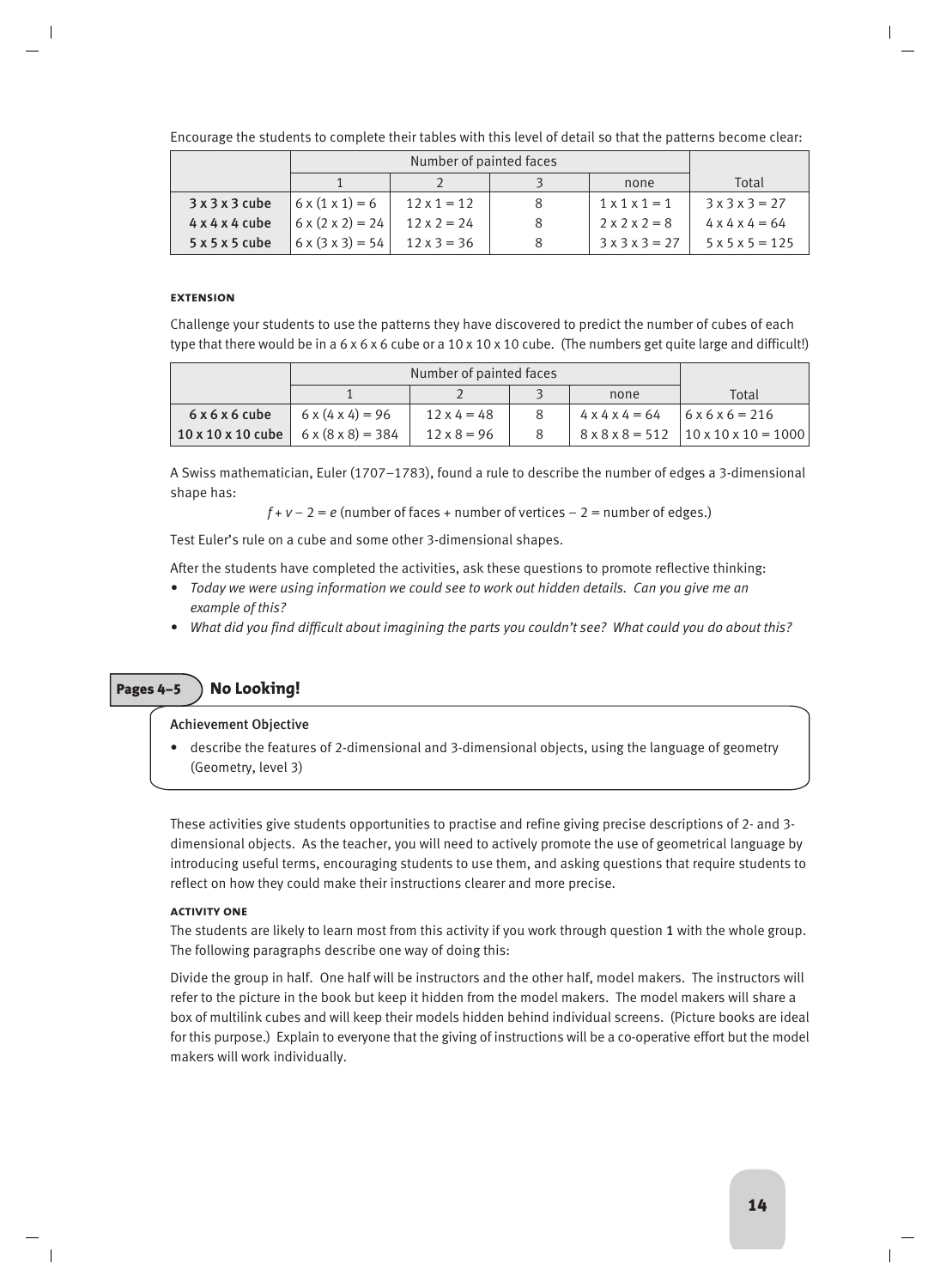When you have given an overview of what will happen, ask the students what sort of information the model makers will need to know (for example, the number of cubes to be used, the colours required, the number of layers …). Follow this discussion by introducing the list of mathematical words below, writing them on a chart. Explain that you want the instructors to use the words where appropriate.

| Face            | a flat surface                                                              |
|-----------------|-----------------------------------------------------------------------------|
| Edge            | where 2 faces meet (as long as they are not parallel)                       |
| <b>Vertex</b>   | a corner, where edges meet (plural: vertices)                               |
| Horizontal      | flat, level, parallel to the floor                                          |
| <b>Vertical</b> | upright, straight up and down, at right angles (perpendicular) to the floor |

When everyone understands and is ready, invite the instructors to suggest suitable instructions. They should do this through you, in a co-ordinated fashion, so that you can write them on the whiteboard for discussion and evaluation when the models have been made. As each instruction is given and written up, the model makers try to follow it and construct their model.

When this phase is completed, ask the model makers to reveal their models and to compare them with the picture in the student book. If a model is not identical, ask the model maker to try to identify why. Then look back at the instructions as you recorded them and ask for suggestions for how they could be improved. Emphasise the value of geometrical words by underlining or ticking them each time they occur. Are there other words that should be on the list?

For question 2, after the students have had a chance to make their own model and instruct their classmate how to make it, ask:

- *What could your partner do to make their instructions clearer?*
- *Which geometrical words did you and your partner use?*
- *Did anyone manage to use all the words on our list?*
- *Did anyone use another geometrical word that we could add to our list?*

The models in question 2 can be as complex as you or your students want them to be. The illustration shows one made with 12 multilink cubes.



# **activity two**

Some of the diagrams on the copymasters will prove quite difficult to describe, and the students will find that the task is much easier if they have the geometrical words they need. Talk about this with your group because they may otherwise feel that mathematical terms are just complicated ways of talking about simple things.

There are numerous geometrical words that could be used in this activity, but it's best to concentrate on those that are likely to be needed. Each word on the following list will be helpful when describing at least one of the figures on the copymasters. Add the words to your list and display it in a prominent place so that the students can refer to it while they are doing the activity. Alternatively, photocopy a list for each student and get them to tick each word as they use it.

If you make up a puzzle that involves matching the terms and their definitions, this will give you an opportunity to clear up areas of linguistic confusion.

| Congruent        | having the same shape and size                    |
|------------------|---------------------------------------------------|
| Adjacent         | adjoining, next to (each other)                   |
| Apex             | the highest point of a shape or figure            |
| Midpoint         | the point that is the same distance from each end |
| Intersect        | cut across each other                             |
| Perpendicular to | at right angles to                                |
| Parallel (to)    | having the same direction (as)                    |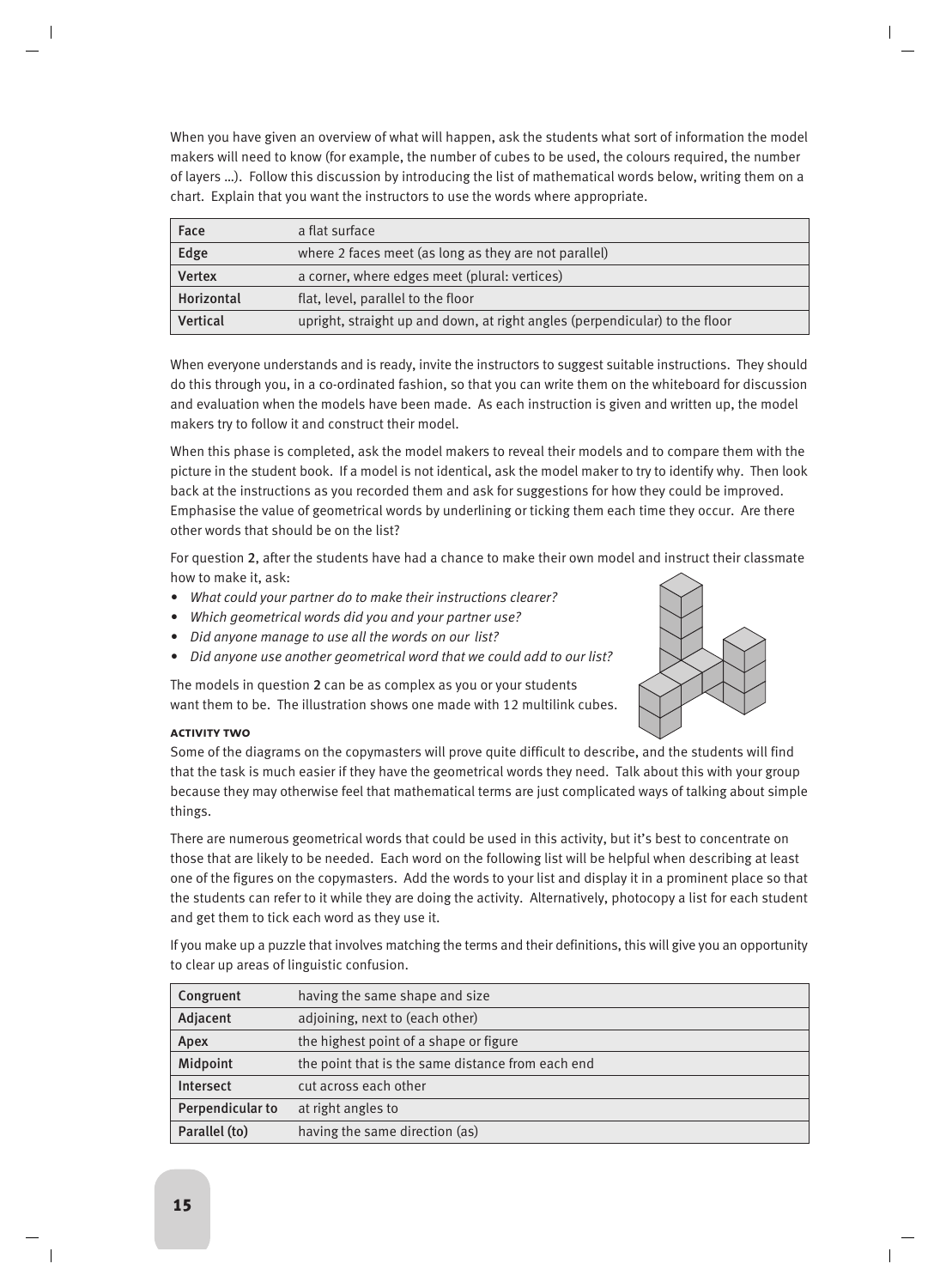| Equidistant        | at an equal distance from                                                                   |
|--------------------|---------------------------------------------------------------------------------------------|
| Diagonal           | a line that joins 2 non-adjacent vertices                                                   |
| <b>Diameter</b>    | a straight line that goes from one side of a circle to the other, passing though the centre |
| Equilateral        | having all sides the same length                                                            |
| Isosceles triangle | a triangle with 2 equal sides and 2 equal angles                                            |
| Polygon            | a closed (enclosed) 2-dimensional (flat) shape bounded by 3 or more straight lines          |
| Quadrilateral      | a 4-sided polygon                                                                           |
| Trapezium          | a quadrilateral with 1 pair of parallel sides                                               |
| <b>Kite</b>        | a quadrilateral with 2 pairs of equal and adjacent sides                                    |
| Pentagon           | a 5-sided polygon                                                                           |
| Symmetrical        | able to be reflected or folded onto itself                                                  |
| Interior angle     | an angle inside a shape                                                                     |
| <b>Right angle</b> | an angle measuring 90 degrees                                                               |
| Component          | a part of the whole                                                                         |

Again, it is a good idea to involve the whole group in an introductory task before letting them get on with it. This gives you another opportunity to model and reinforce what is wanted and is likely to lead to the best learning outcomes. Those who made the models in the first demonstration should now be the instructors. Draw this figure on a sheet of paper and hold it up so that only the instructors can see it. The other half of the group will need pencils and paper and will draw it behind individual screens (books).

Before they start, ask the students what sort of information those doing the drawing will need to be given. (For example: which cell on the blank grid they are to draw the figure in, what the finished picture looks like, what the component shapes are, how big the parts are relative to each other, where each shape is positioned …) Ask the students to suggest how they could make sure that the other person draws the parts of the figure the right size and positioned in the right part of the square. Suggestions might include:

- "You could divide the big square into smaller squares (see the dotted lines)."
- "You could estimate in centimetres or millimetres the size of each component shape and its distance from the edge of the square."
- "You could describe what lines up with what."

As instructions are given, record them so that the students can evaluate and improve on them once the figure is revealed for all to see, as with the first activity. The students should now be ready to do question 1 in pairs without further guidance.

Question 1 may take all the time you can allocate for this maths session. If this is the case, you could use question 2 as a follow-up task to be done another day.

After the activities, encourage reflective thinking by asking these questions:

- *What made it easier to recreate the other person's object or drawing? Which words or phrases did you find useful?*
- *What made it difficult? What could you do to overcome these difficulties?*
- *Which geometrical terms did you use?* (You could use your vocabulary chart as a checklist.)
- *What tips would you give to someone else about to do this activity?*



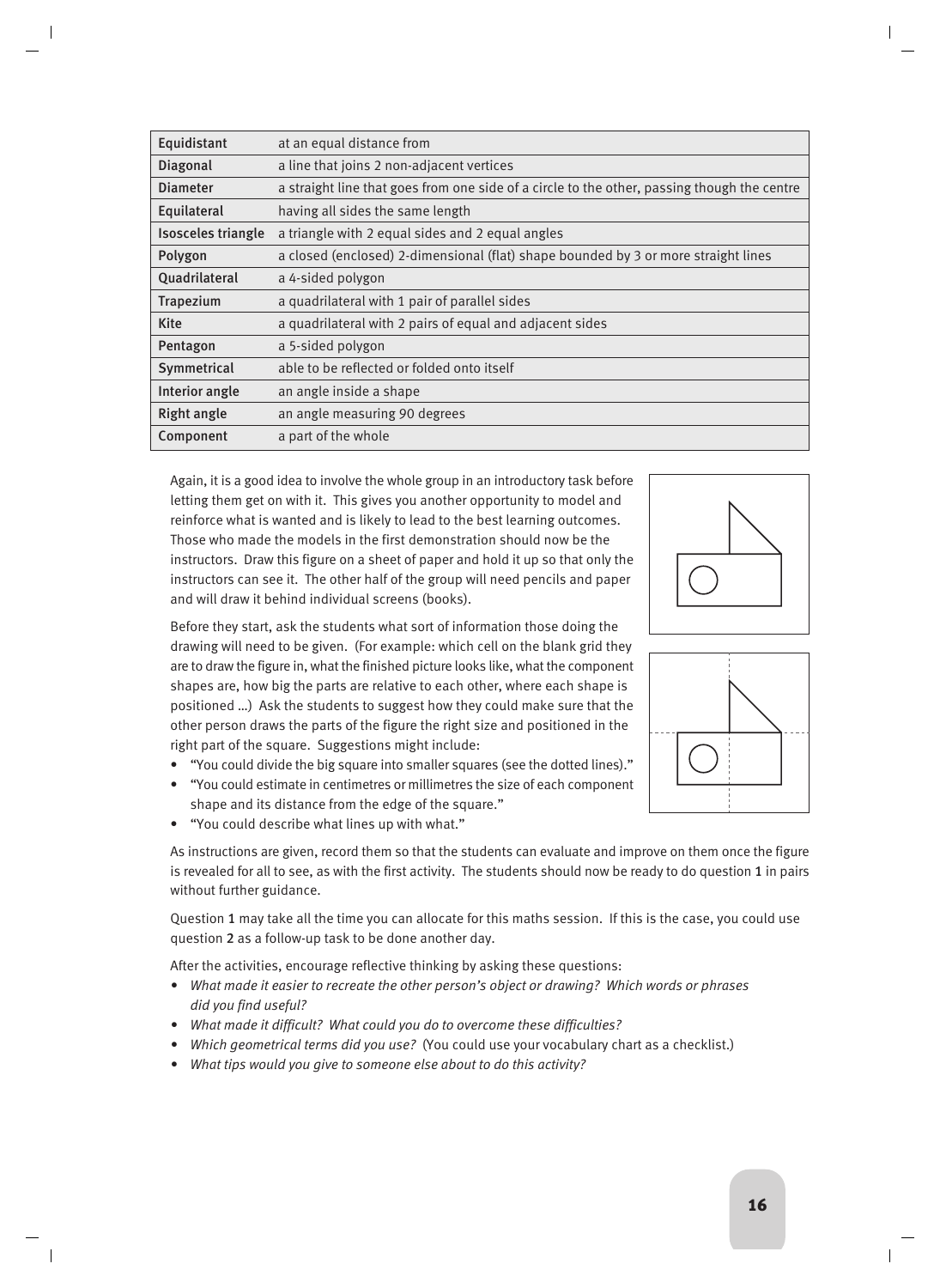# Pages 6–7 **Cantitowers**

# Achievement Objectives

- model and describe 3-dimensional objects illustrated by diagrams or pictures (Geometry, level 3)
- draw pictures of simple 3-dimensional objects (Geometry, level 3)
- make a model of a solid object from diagrams which show the views from the top, front, side, and back (Geometry, level 4)
- draw diagrams of solid objects made from cubes (Geometry, level 4)

This activity gives students opportunities to visualise and build 3-dimensional models based on 2-dimensional diagrams of side views and then to create and draw some of their own. Some will need very little help with this; others will find it surprisingly difficult. You should be prepared to guide the latter group through the decoding process. These notes suggest how you might do this.

# **activity**

Introduce question 1 by looking together at the diagrams of the first model. Help the students decode the information by asking questions such as:

- *What clues do these four diagrams give us about Ainslie's first model?* (Possible ideas are: there are 3 layers; there are 2 blocks on the first and second layers, but only 1 block on the top layer; it's a long, thin model; 1 side goes up in steps …)
- *How many blocks are in the model altogether?* (5. In this activity, they're told the number, but this won't always be the case.)
- *Why does it look like there are only 3 blocks in the two side views?* (2 blocks are hidden behind the 3 in front.)

Draw a diagram like this on the whiteboard and say *"This is a picture of an 8-stud block, but only 2 studs are shown. Why?"* (Because we're looking at the end of the block.)

To help your students recognise the significance of the studs shown in the 2-D diagrams, draw diagrams on the whiteboard of these two views of a 2-block model and ask:

- *What is the difference between these two views?* (The left view shows the joining studs on the bottom block.)
- *How does this difference affect the 3-D model?*
- *Using just 2 blocks, can you show me what the model might look like?*

Make sure the students recognise that the bottom block in view A must have at least 2 of its studs protruding in front of the top block but that we can't tell from this view exactly how many. Here are the possibilities for 2 joined blocks:



All the studs on the bottom block in model B are hidden from view. This means that they are either tucked up inside the top block or shielded by it. If we had only the one view, the diagram could represent 1 block sitting squarely on another, or a pair of receding steps. We can't tell from this view if there is a step, and if there is one, how big it is. Here are the possibilities for 2 joined blocks:



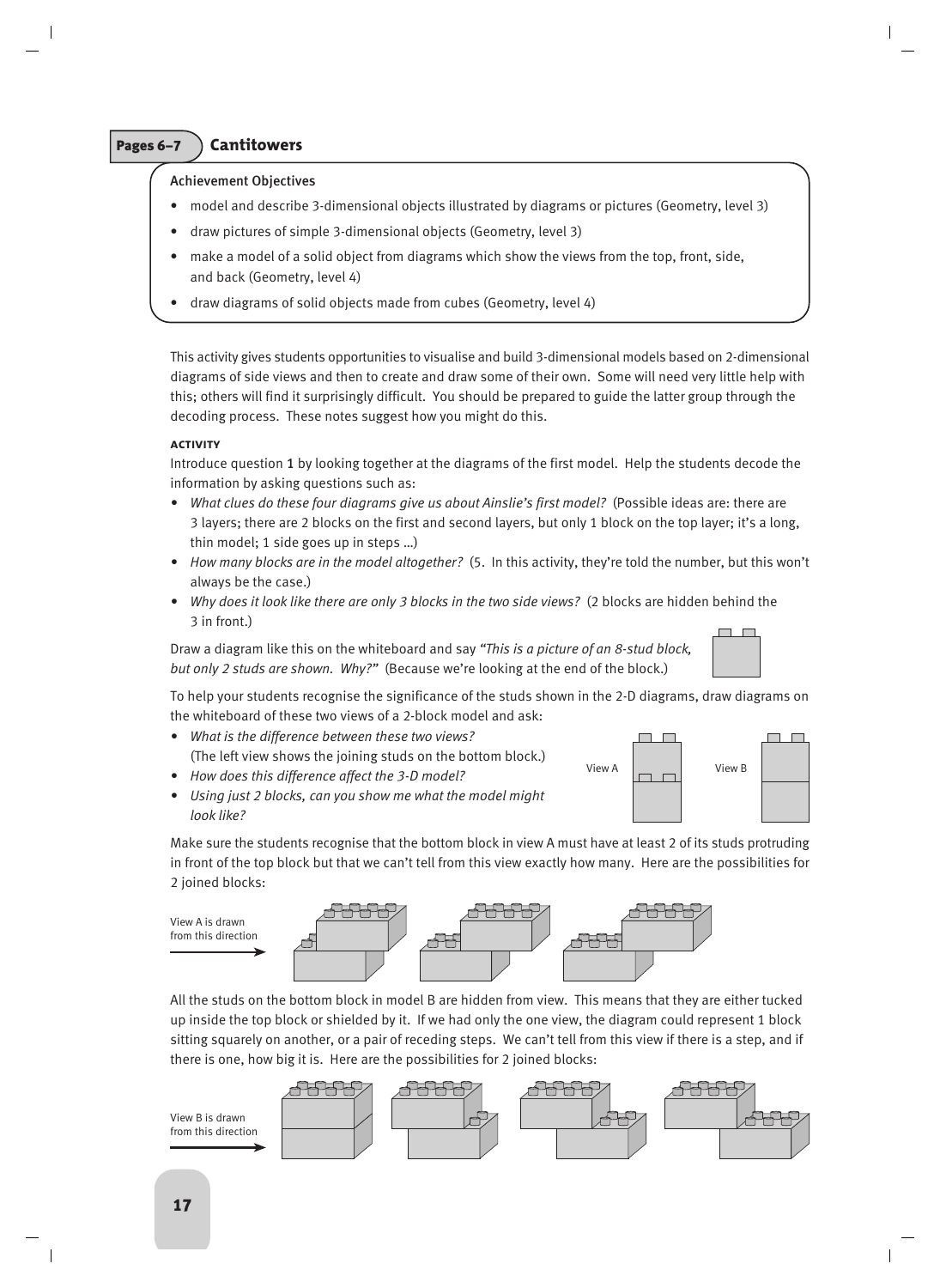To explore how blocks that are the same distance or different distances from the viewer can appear the same, have the students make the two 3-block models below and then show you the sides of their models that are represented by the 2-D diagram on the right. (Draw it on the whiteboard.) Discuss how the 2-D view doesn't show whether a block on the bottom layer is further forward or back from its neighbour and warn them to be aware of this when they are making the models in the activity. It is only by checking a model against all four views (front, back, and sides) that we can be sure that it is correct.



Now have the students make Ainslie's first model and compare it with the given views and a classmate's model. If they have difficulties, suggest that they start with the top or bottom layer and work systematically, one layer at a time, turning their model and checking all four views each time they make a change.

These activities will show which students are persevering in the face of difficulties. Show that you value this quality and encourage them to keep trying, having a go at each of the models in turn and checking them carefully against all four views before comparing them with a classmate's. If their model is different from their classmate's model, get them to look again at the four views and find out what is wrong.

When talking about the models, use these terms and encourage your students to do the same:

| Face          | a flat surface                                        |
|---------------|-------------------------------------------------------|
| Edge          | where 2 faces meet (as long as they are not parallel) |
| <b>Vertex</b> | a corner, where edges meet (plural: vertices)         |

Question 2 calls for students to draw the front, back, and side views of three of their own models on square dot paper. This is related to but different from the skill of interpreting drawings done by others, and some may find the task difficult. If this is so, ask them to make and draw the 2-block models illustrated here before attempting their own more complex 5-block models.



If students have difficulties with question 3, remind them that there are 5 blocks in each model and ask them:

- *How many blocks are in the top layer of model a?*
- *How do you know?* (There must only be 1 block, because two views show 4 studs [the long sides] and the other two show 2 studs [the short sides].)
- *How many blocks are in the bottom layer of model a?*
- *How do you know?* (It must be made up of more than 1 block because the front and back views show 6 studs.)

Encourage lots of trial and checking, emphasising the importance of perseverance and being systematic.

After the activity, ask questions such as these to encourage reflective thinking:

- *If you were teaching another person how to understand these 2-D diagrams, what would it be important to tell them?*
- *Which parts of this activity did you find difficult?*
- *What did you do to solve the problems that you met?*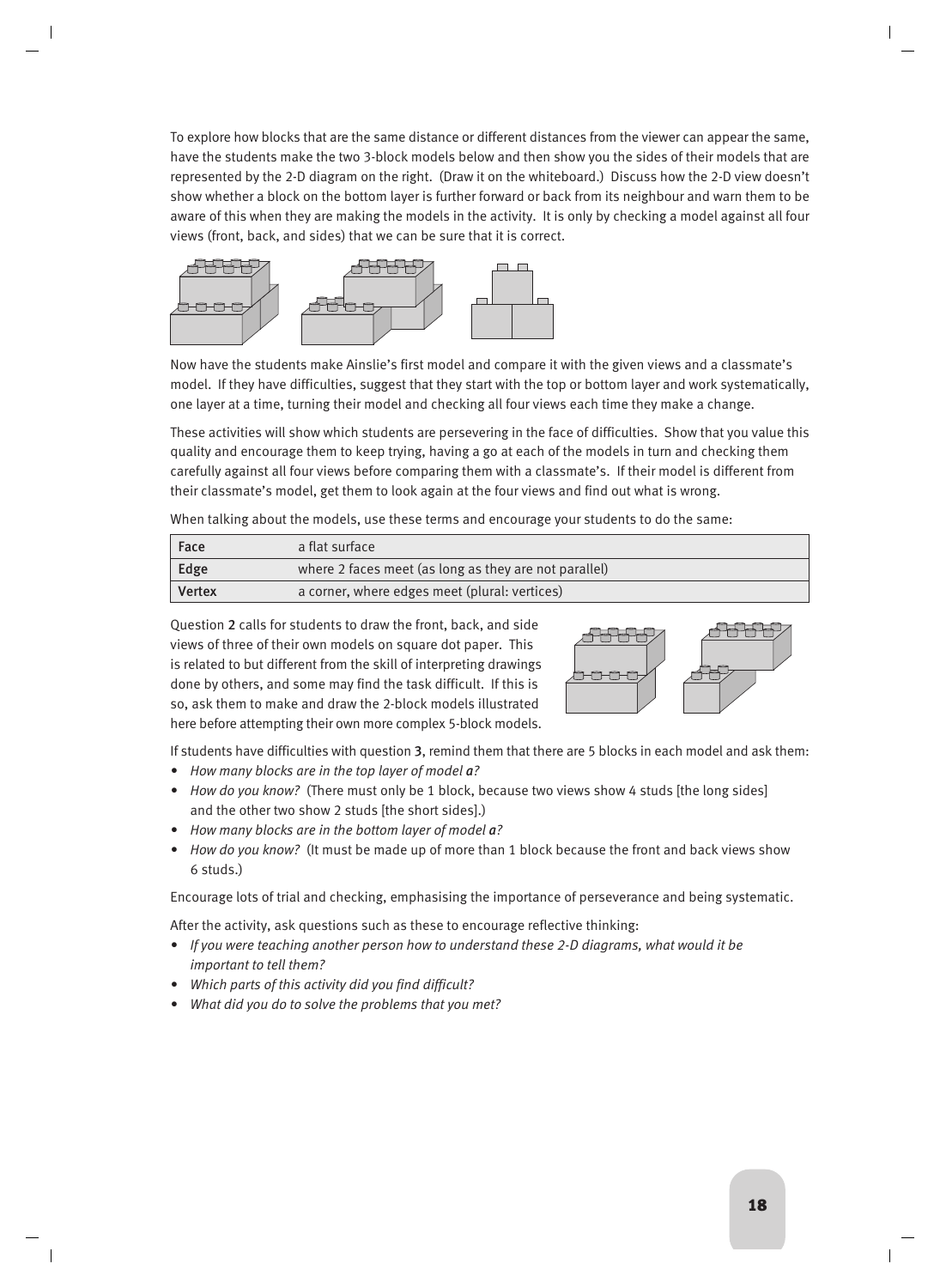# Page 8 **Open and Shut**

# Achievement Objective

• model and describe 3-dimensional objects illustrated by diagrams or pictures (Geometry, level 3)

### **activity**

In this activity, students visualise whether nets can be cut and folded to make open boxes and then check their predictions with the help of the copymaster.

To introduce the activity, ask the students how many faces an open box will have (5). Give each of them a copy of the student book or a photocopy of the copymaster. (If possible, enlarge the copymaster to A3 size for ease of cutting and folding.) Ask them to independently predict which of the nets will make open boxes and then to explain to a classmate why the others won't.

Introduce and promote the use of these words:

| <b>Net</b>    | a flat (2-D) pattern that can be cut and folded to form the surface of a solid (3-D) shape |
|---------------|--------------------------------------------------------------------------------------------|
| Face          | a flat surface                                                                             |
| Edge          | where 2 faces meet (as long as they are not parallel)                                      |
| <b>Vertex</b> | a corner, where edges meet (plural: vertices)                                              |

Ask questions such as:

- *How many faces are there on Kayleigh's boxes?* (5, not including the invisible "open" face where the lid of the box belongs)
- *How many vertices are there on her boxes?* (8)
- *How many edges are there on her boxes?* (12)
- At how many vertices on Kayleigh's open boxes will 3 faces meet? (4 the bottom 4 corners of each box) *2 faces?* (4 – the top 4 corners of each box)

Following this discussion, have the students check their predictions by cutting out the nets and folding them. When they have done this, ask them what clues they can find in the nets for **b**, f, and h that show that they won't make open boxes. Ideas might include:

- "b is a strip. The only two edges that can be joined are the 2 end edges, and if we join them, we will get a 5-sided loop, not a box."
- "f has the right number of faces and folds but when folded, 2 faces will overlap, meaning that the 'box' would have 2 bottoms and be missing 1 side."
- "h can't be an open box because it has 5 folds instead of 4."

Note that while it is possible to draw up some rules and tests that can help us decide whether a net will make a box, the focus should be on teaching students the spatial reasoning skills that will prove useful in a much wider range of situations.

### **extension**

Two-dimensional shapes made from 5 squares joined together are often known as pentominoes, and they form the basis of many puzzles. There are only 12 different pentominoes, and 11 of them are illustrated in the activity. Challenge your students to find the remaining one (pictured at right). Note that a pentomino and its mirror image are considered to be one and the same piece.



Challenge your students to fit all 12 pentomino pieces together to make (i) a rectangle and (ii) the net of a cube.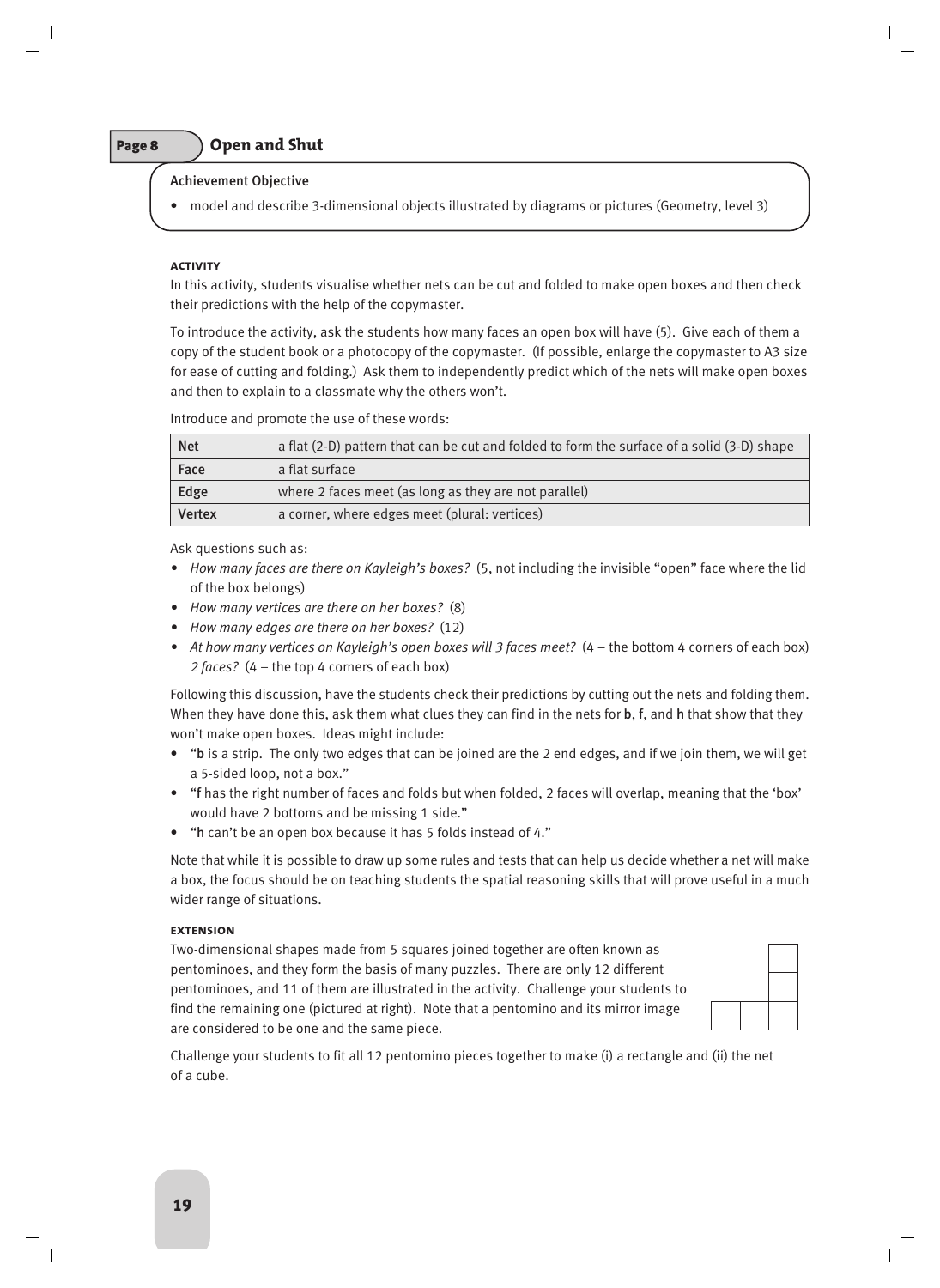Hexominoes are similar to pentominoes but are made by joining 6 squares instead of 5. Draw this hexomino on the whiteboard and ask *"Could this hexomino be folded to make a box with a lid? Describe to your partner why you think this."*



Challenge your students to see how many hexominoes they can find. (There are 35.) They will find that it helps to draw them systematically and to cut them out and rotate and flip them to make sure that they haven't doubled up on any. Get them to mark the hexominoes that could be folded to make a box with a lid.

If students enter *pentomino* or *polyomino* into an Internet search engine, they will find many interesting puzzles to try. They will find that doing puzzles of this kind improves their spatial reasoning skills (at the same time as it tests their perseverance!).

# Page 9 **Chessboard Challenges**

# Achievement Objectives

- describe patterns in terms of reflection and rotational symmetry, and translations (Geometry, level 3)
- devise and use problem-solving strategies to explore situations mathematically
- (Mathematical Processes, problem solving, levels 2–4)

# **activity**

In this activity, students are challenged to solve two puzzles involving chessboards. They do not need to know how to play chess to do the problems, but they will need plenty of perseverance! Don't be put off giving them to your link students; they proved very popular when trialled, and students persisted even when their teachers had given up! If they can't find the solutions in the time allocated, let them come back to them over several days if necessary.

# **puzzle one**

Introduce the problem and clarify what it requires by asking:

- *How many squares are there on the whole chessboard?* (64)
- *So how many will be in each piece when you cut it up into four congruent parts?* (16)
- *Why can't you just cut it into four 4 x 4 squares?* (Because each piece has to have a knight sitting on it.)

Each student will need more than one copy of the copymaster, especially if they are to cut them up. Alternatively they could draw their own 8 x 8 "chessboards" on square grid paper and experiment with these. They should try and use pencil for much of their thinking (rather than scissors): it is much easier to erase a couple of lines than to make up another grid.

The key to this puzzle is rotational symmetry. A rotation is when an object is turned about a fixed point, known as the centre (of rotation). A design is said to have rotational symmetry if, when turned about a point, it fits onto its original position exactly. For example, this design would fit onto its original position 4 times as it is rotated through one full turn about the centre. We say therefore that the design has rotational symmetry of order 4.



If students are unable to get anywhere with the puzzle, try posing a similar but simpler problem: *"Can you cut this shape into 2 congruent pieces so that each piece has a knight on it?"*

|  | <b>Service Service</b> |   |  |  |  |
|--|------------------------|---|--|--|--|
|  |                        | o |  |  |  |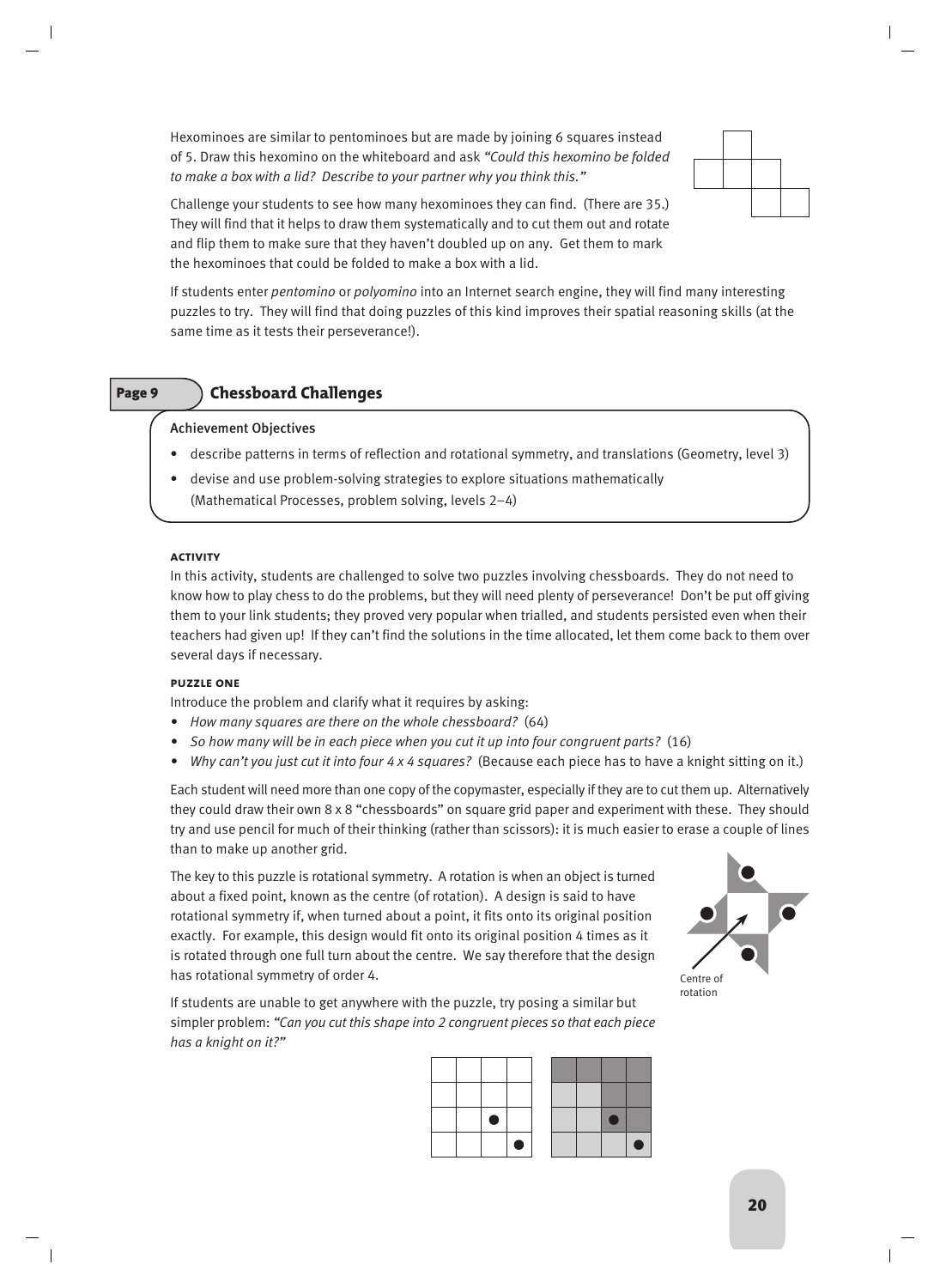You could also prompt them to think in terms of rotational symmetry by asking them *"How could you arrange these 4 congruent pieces (see below) so that they make a complete 4 x 4 square? The first piece has already been put in position."*







(ල ධ

6 6

G

(@) (ග ര ര

 $\ast$ 

 $\ast$ 

ි

Tell your students that the solution to Amy's grandmother's puzzle has rotational symmetry and that the centre of rotation is in the centre of the chessboard. This information, combined with the partly completed piece shown in the illustration in the student book, should be enough to set them on the right path. If a further clue is needed, show how the board can be divided into four concentric squares, each with a knight on it, as in the picture at right. This division suggests (correctly) that the four congruent pieces will each consist of a quarter of each of the four concentric squares.

# **puzzle two**

When students are trying to solve this puzzle, encourage them to use the mathematical words *horizontal*, *vertical*, and *diagonal*. Use them yourself in questions and discussion.

Unlike Puzzle One, which requires an element of inspiration, students can solve Puzzle Two by doggedly moving queens (counters) around until they find a configuration that works. Once the students understand what is required, leave them to try and work it out themselves. If they think they have solved the puzzle, get

them to check each diagonal; it is easy to find a "solution" that looks right when it is not. There are 12 distinct solutions to the puzzle (ones that are not just reflections or rotations of another). Once students have found one, encourage them to find another.

 $*$  $\ast$  $\ast$  $*$ 

|        |     | $\ast$ |        |     |        |     |        |
|--------|-----|--------|--------|-----|--------|-----|--------|
|        |     |        |        | $*$ |        |     |        |
|        | $*$ |        |        |     |        |     |        |
|        |     |        |        |     |        |     | $\ast$ |
| $\ast$ |     |        |        |     |        |     |        |
|        |     |        |        |     |        | $*$ |        |
|        |     |        | $\ast$ |     |        |     |        |
|        |     |        |        |     | $\ast$ |     |        |

If they are getting nowhere and appear inclined to give up, take them back to a simpler problem: place 4 queens on a 4 x 4 board so that all are safe. The solution is in the diagram on the right.

Talk your students through the simpler problem and then transfer them to the 8 x 8 board. Those who are familiar with chess may realise that if 2 queens are separated by a knight's L-shaped path (2 steps followed by a 90° turn and 1 more step, or vice versa), each queen is safe from the other.

Of all the 12 solutions to the puzzle, only the one in this diagram shows symmetry. You may like to show it to your students and discuss its special features.

# **extension**

Sudoku puzzles have certain similarities to the queens puzzle. They use a  $9 \times 9$  grid (not  $8 \times 8$ ), and the digits 1 to 9 (not queens) have to be placed in every cell in such a way that no digit is repeated in a row or a column. In the case of sudoku, diagonals are irrelevant, but the 9 x 9 grid is subdivided into 3 x 3 subgrids and each digit is allowed to appear only once in each of these small grids. A game board comes with some of the digits already placed. This placement is always symmetrical: rotational and/or reflective. The aim of the game is to complete the board.

Sudoku games don't require any mathematical knowledge (apart from the ability to recognise the digits  $1-9$ ), but playing them helps to develop spatial reasoning, logic, and perseverance. Many teachers have found them an excellent classroom activity. You can find Sudoku puzzles in most daily newspapers or get them from www.nzherald.co.nz/sudoku or paperbacks dedicated to them. They are graded from easy to extremely difficult. This makes them even more ideal for the classroom because different students can work at different levels. But if you plan to introduce them to your students, make sure that you start with the easiest grade. Be warned that these puzzles can be very addictive!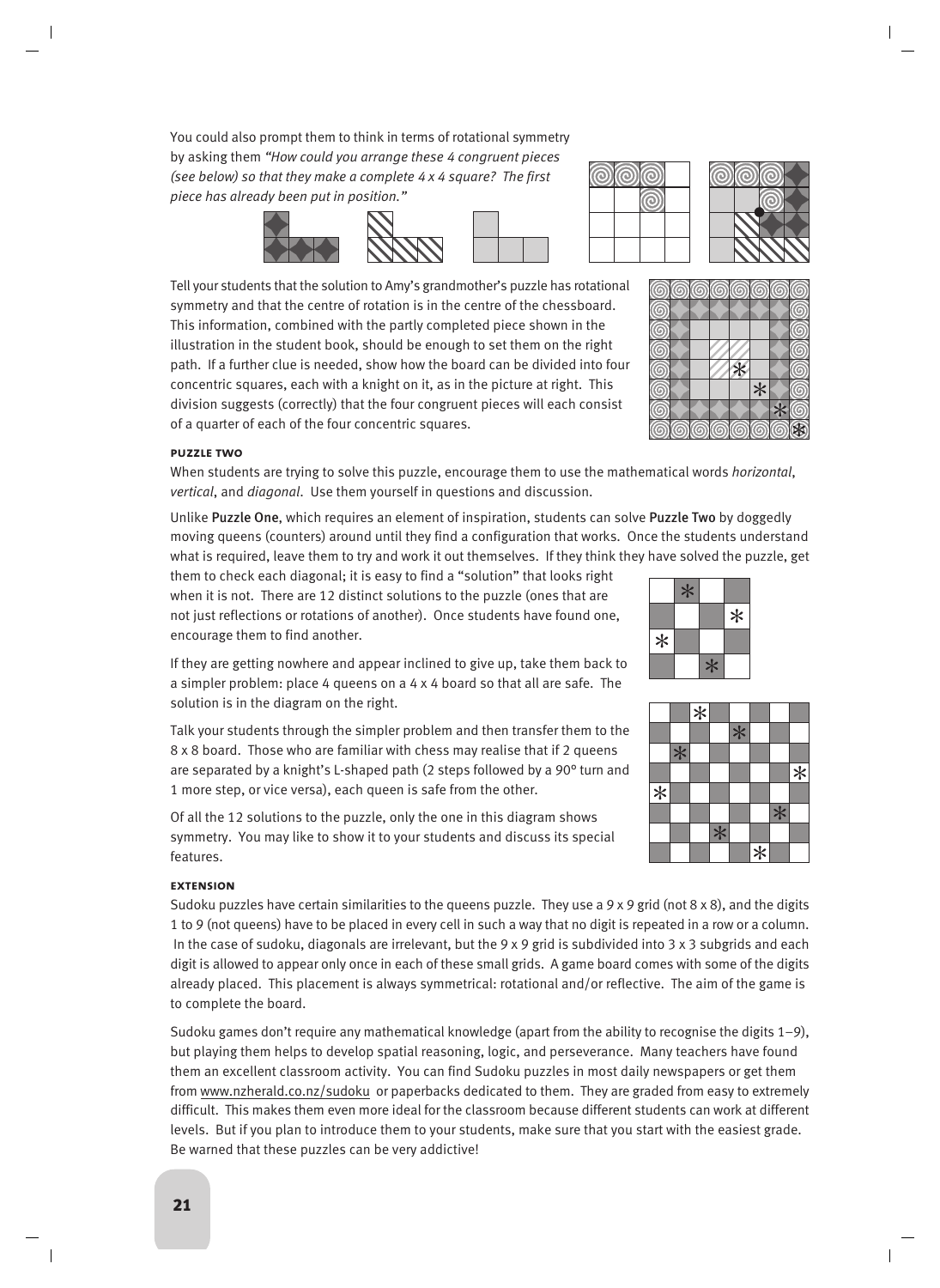# Pages 10–11 **Secret Scales**

# Achievement Objectives

- demonstrate knowledge of the basic units of length, mass, area, volume (capacity), and temperature by making reasonable estimates (Measurement, level 3)
- perform measuring tasks, using a range of units and scales (Measurement, level 3)
- read and construct a variety of scales, timetables, and charts (Measurement, level 4)

### **activity one**

To introduce the activity and to help the students clarify what is meant by each of the measures in Jason's list, find five objects of your own and ask the students: *"If I were going to put these in order from least to greatest according to their mass (weight), which object would I put at the least end? Which object would I put at the greatest end?"*

By doing this, you will see which students need the term *mass* clarified. Repeat the questions for surface area, length, volume, and circumference.

The following words play an important role in this activity. Teach them, using examples. List and display them on a chart. Encourage your students to use them:

| <b>Mass</b>                | the amount of matter in an object (measured in grams, kilograms, tonnes ).                    |
|----------------------------|-----------------------------------------------------------------------------------------------|
|                            | The term weight is often used, imprecisely, instead of mass.                                  |
| Weight                     | the force of gravity pulling on an object's mass makes its weight. (In science,               |
|                            | weight is a force and is measured in newtons rather than kilograms.)                          |
| Surface area               | the area of the outside of a solid (measured in square units, such as square                  |
|                            | centimetres)                                                                                  |
| <b>Volume and capacity</b> | are essentially different ways of looking at the same thing. The volume of an object          |
|                            | or substance is the amount of 3-dimensional space it occupies, measured in units              |
|                            | such as cubic centimetres $(cm3)$ or cubic metres $(m3)$ . Capacity is the amount a           |
|                            | container can hold, measured in units such as $cm3$ , $m3$ , millilitres (mL), or litres (L). |
|                            | In any given context, one of these two words is likely to be more appropriate than            |
|                            | the other. Where the emphasis is on the size of an object, we would normally talk             |
|                            | about its volume; where the emphasis is on how much the object can contain, we                |
|                            | would normally refer to its capacity. Capacity is not used when referring to solid            |
|                            | objects.                                                                                      |
| Circumference              | the boundary of a geometric figure, especially a circle; the length of that boundary          |

After the students have ordered their own items and shared the guessing role, ask:

- *What strategies did you use to put the objects in order?*
- *Which objects and measures did you find hard to order? Why?*
- *Do you have an object that was at the greatest end of the order for one of the measures but at the least end for another measure? Which one?*

# **activity two**

If your students find it difficult to think of other measures, treat question 1a as a task for the whole group and write all ideas on the board. Ideas could include: height, number of visible words, holeyness, multicolouredness, number of component parts, redness, cost (monetary value), bendiness. Once the brainstorming has run its course, get the group to edit out any measures that are likely to be unusable. When the students go off in pairs to complete question 1, they should agree on the list of measures that they will use and write it down. It doesn't need to contain every suggested measure; each pair could limit their list to five or six measures.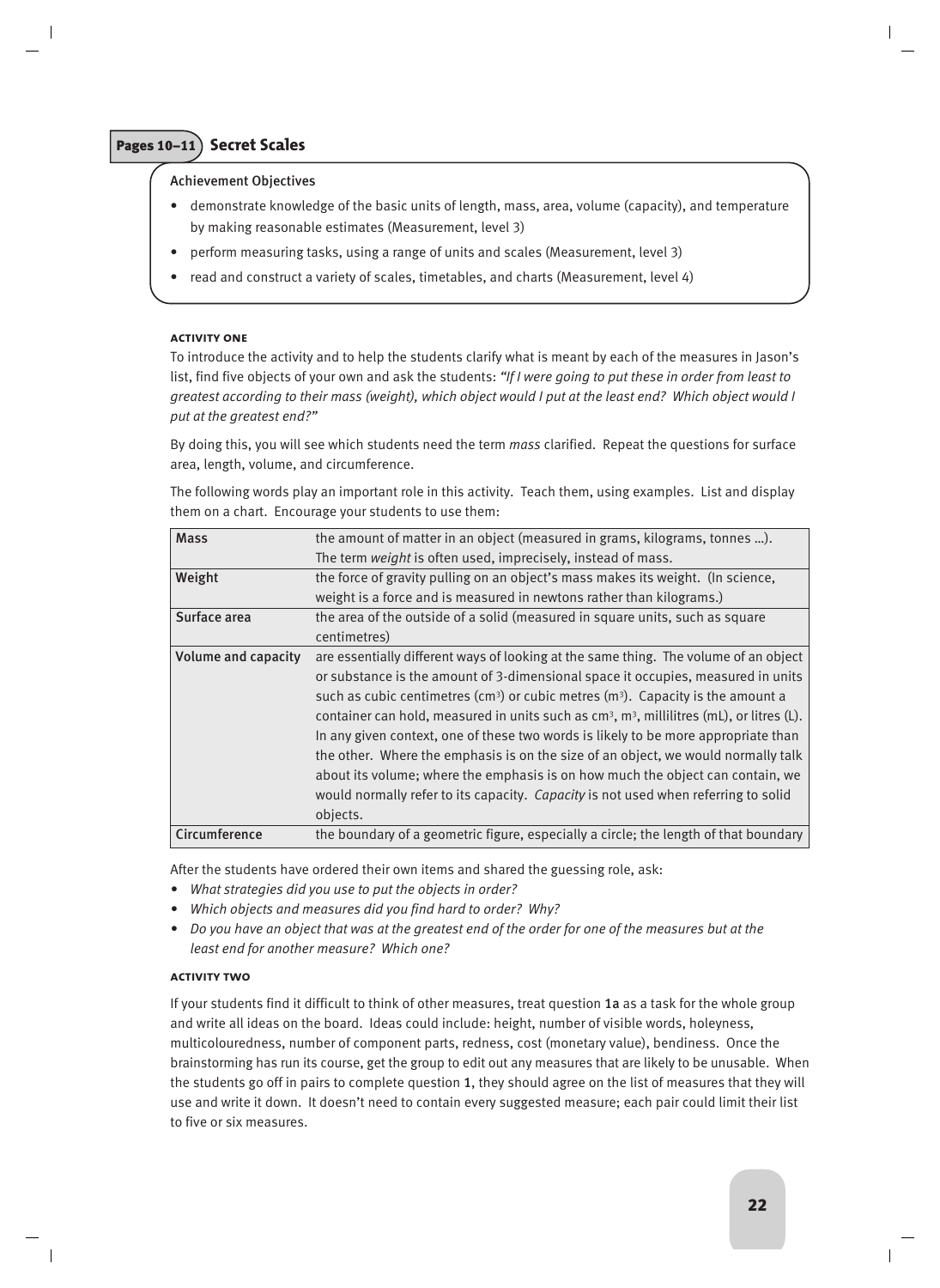Question 2 asks students to try to develop scales for their different measures. You may need to clarify for them the essential features of a scale:

- It consists of an ordered series of gradations (steps) or benchmarks (descriptors).
- These steps have equal intervals (gaps) between them.
- Its purpose is to measure something.

Measurements are made by comparing the attribute (quality or characteristic) being measured against the steps or benchmarks on the scale.

Students may not have all the words they need for the descriptors on their scales. If this is the case, they may find a thesaurus helpful.

A possible approach to question 3 is to divide the students into groups of 3–4 and give each group a pile of memo cube squares or stickies. Give the groups a few minutes to write down as many different standard units as they can think of, one per square or sticky. The next task is to classify the units according to the attribute that each one measures. The final task is to sort each class of units into their correct order from least to greatest.

Give the students time to look at, compare, and talk about the results of their brainstorming. Then try a "spying mission": half the students from each group walk around looking at the work done by other groups, talking to those who have stayed put, and making notes about things they want to incorporate into their own work. Then give them time to finalise details and to stick the ordered lists of units, in their categories, onto large sheets of paper for display.

#### **extension**

This activity is an effective generator of questions for independent investigation; students can record these questions on their charts as they arise. You could generate further questions for investigation by asking students what units are used to measure things like electricity, angles, temperature, force, speed, light, pressure, sound, fuel consumption, and so on. (See the Answers.)

Suggest to students that they enter *"metric measurement"* + *history* in an Internet search engine. By exploring some of the sites that are listed, they will be able to find out about how the metric system of measurement was adopted following the French Revolution. Nearly all countries now use this system, which was originally based on the Earth's size and other physical attributes and designed so that the different units related sensibly to each other. Using it, calculations are so much easier than they were with historical units. Students could also discover that the USA still uses many non-metric units (such as ounce, gallon, and mile) and the reasons for this.

# Pages 12–13 **Judgment Calls**

### Achievement Objectives

- carry out practical measuring tasks, using appropriate metric units for length, mass, and capacity (Measurement, level 2)
- demonstrate knowledge of the basic units of length, mass, area, volume (capacity), and temperature by making reasonable estimates (Measurement, level 3)
- perform measuring tasks, using a range of units and scales (Measurement, level 3)

This activity gives students opportunities to estimate and measure time, length, and weight (mass). It is designed to help them develop mental benchmarks for measures such as a minute, a metre, or a kilogram. Such benchmarks are a great help when making estimates. Using a benchmark, we can work from the known to the unknown with a good level of confidence instead of relying on pure guesswork. Here is an example of reasoning from a benchmark: "I know that it's a metre up to my armpit, and the width of this table is about three-quarters of that length, so it must be about 75 cm wide."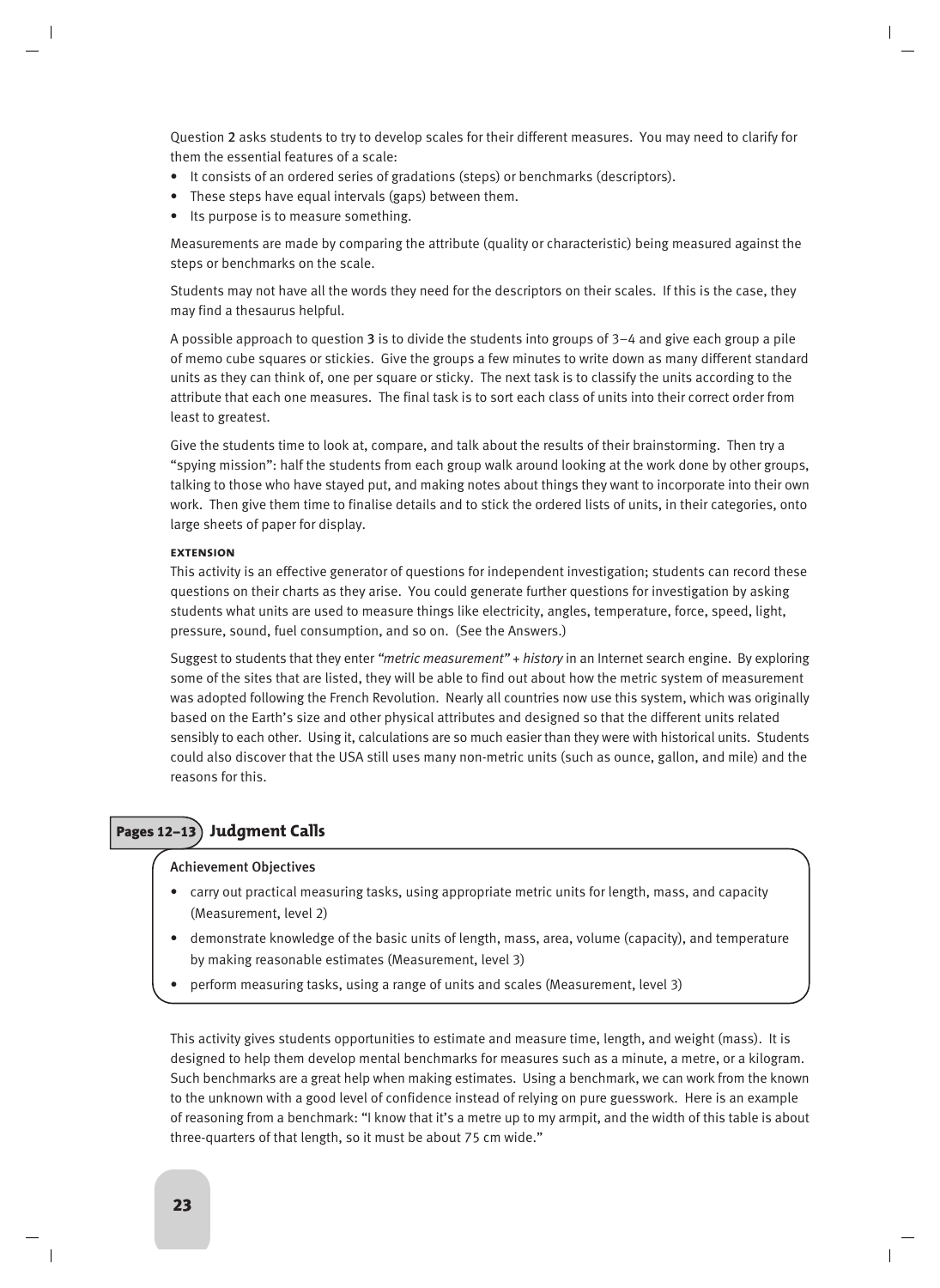Your students are likely to be confused about the difference between *estimate* and *guess* because the two words are often used interchangeably as in "guess/estimate the number of jellybeans in the jar". But when we use the word in a maths context, *estimate* always involves making a calculation of some kind, based on benchmarks/experience and simplified numbers. The difference can be seen in this example: "I'm thinking of a number between 1 and 9. Guess my number." No kind of calculation is going to help in a situation like this, so "guess" is the right word. "Guess the height of that building" is an invitation to pluck a number out of the air; "Estimate the height of that building" is a challenge to do some calculating.

# Estimate a simple calculation or a judgment that is close enough to an exact result to be useful

# **activity one**

After the students doing question 1 have tried estimating 1 minute, talk about the techniques used by group members to keep track of the time. Some will have relied totally on "feeling" the passage of time. Others may have learned techniques such as counting to themselves: "1 crocodile, 2 crocodiles, 3 crocodiles ..." or moving their finger up and down their forearm 60 times. Ask *"What technique gave the best result? Would it give the same result another time?"*

After the discussion, let everyone make a second attempt at judging 1 minute. Students can use the same technique as before or try one that someone else has suggested. You could let them have several more attempts and then get them to graph their times so that they can be easily compared. Ask *"Are your estimates getting more accurate with practice?"*

Question 2 involves a pendulum. The frequency of a pendulum is determined mostly by the length of the string. The mass of the weight and the angle at which it is released have little or no effect. Allow your students to experiment with the variables as they try to get their pendulum to swing at the right rate. Suggest that they alter just one variable at a time so that the effect of the change can be observed.

Students may want to know why it is that their pendulum always slows down and comes to a stop. The main reason is air resistance.

# **activity two**

Questions 1 and 2 are part prediction and part benchmarking. If students can find and remember a place on their body that is 1 metre above the ground, they can use this as a reference (until they grow!) when making estimates.

Encourage your students to try other measurements, such as their outstretched handspan, elbow to wrist, elbow to fingertip, width of thumb, length of a single pace, and so on. If they can discover a couple that are convenient and easy to remember (for example, a student might find that their handspan is 20 cm), they should memorise these and use them when estimating. They will also be useful when it comes to recognising unlikely or foolish answers to calculations.

The first two questions in Activity Two involve small lengths. Question 3 is about bigger lengths.

Students should use the information from their first trundle wheel measurements to help with subsequent estimates; for example, "I know that the length of the classroom is 12 m. The playground is about three classrooms long, so I estimate that it must be about 36 m in length." Again, it is a good idea if students can develop some benchmarks for use when estimating longer distances: measure and talk about what 5 and 10 m look like, and make use of measured distances such as the local swimming pool (25 m), the sprint track (100 m), and the relay track (400 m). Some even longer benchmarks are handy: *"Use a map to work out points that are a kilometre from school, how far it is from our school to our town or city centre, and the distance from our town to the next nearest town."*

# **activity three**

This activity will help students establish benchmarks for mass by identifying objects of particular masses and will give them practice at estimating mass by comparing objects with a known mass.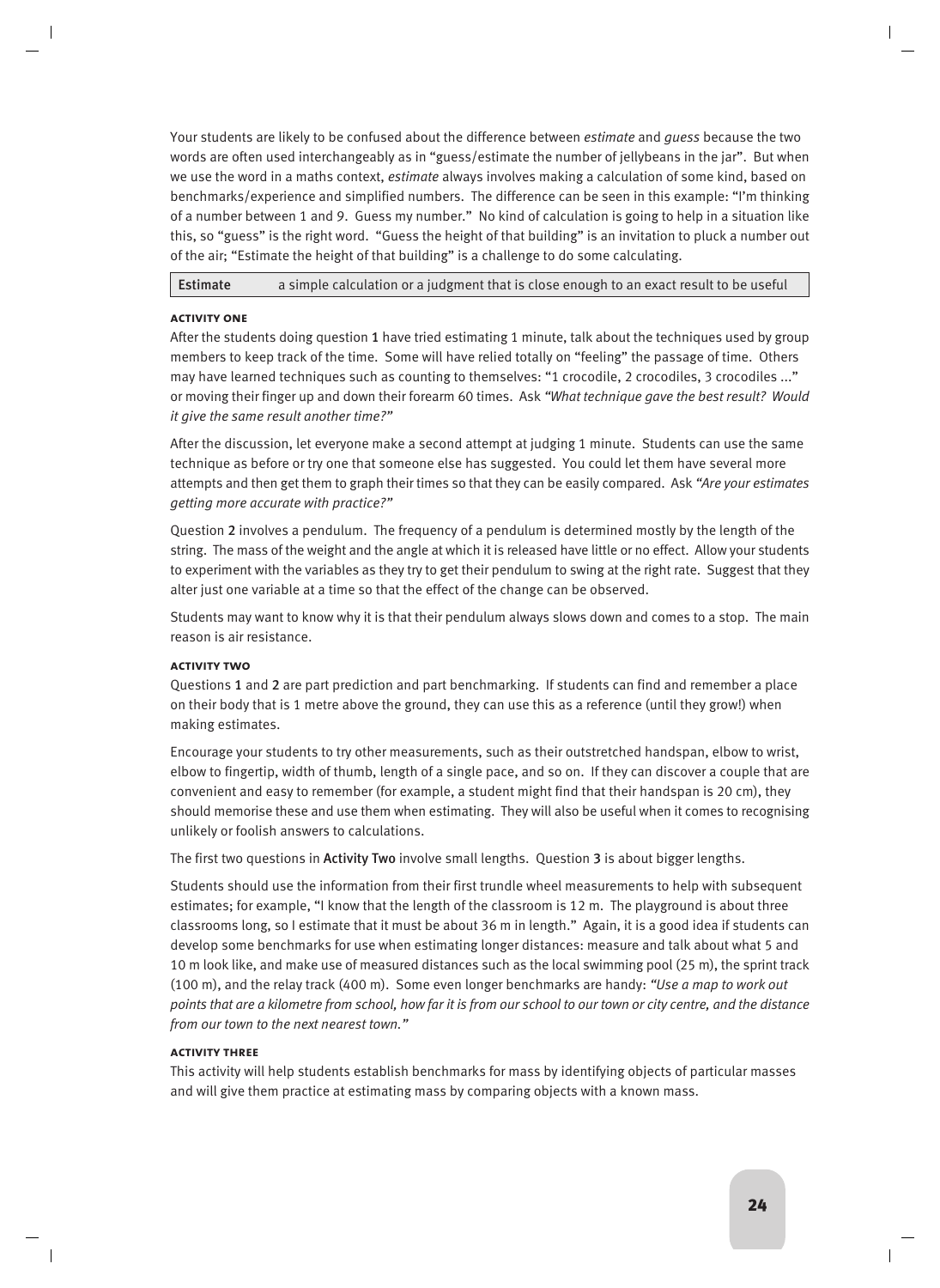#### **activity four**

This is a useful question to promote reflective thinking and is also a valuable assessment opportunity. Get each student to write their three things on a coloured piece of paper and then put these up as a display. This display will be useful for reference and reinforcement as you come back to it over the following days.

Challenge students to memorise and use their benchmarks to make estimates during the week and have them report back to the group on their experiences next session.

# Page 14 **What's the Connection?**

### Achievement Objectives

- demonstrate knowledge of the basic units of length, mass, area, volume (capacity), and temperature by making reasonable estimates (Measurement, level 3)
- perform measuring tasks, using a range of units and scales (Measurement, level 3)

AC EA AA AM AP

The purpose of this activity is to develop students' understanding of the relationships between standard units in the metric system by making connections between the measures for mass and volume. Specifically, they should understand that 1 L of water has a mass of 1 kg and occupies the same volume as a cube measuring 10 x 10 x 10 cm.

This is definitely an outside or wet area activity!

### **activity**

Question 1 is an entirely practical activity and will require some prior organisation. The students need to work in pairs or small groups. It is unlikely that you will be able to collect enough measuring jugs and kitchen scales for an entire class to do this activity simultaneously. For this reason, you may want to have other groups working on one or more of the other measurement-related activities in this book (for example, Secret Scales, Judgment Calls, or Eyeball Estimates).

The students need to carry out the task with a clear understanding that they are looking for the answer to the question posed by part c. With care and fairly accurate measuring equipment (kitchen scales and a graduated jug), they should be able to discover the "handy connection" for themselves.

The following words are relevant and important. List and display them on a chart and encourage your students to use them:

| <b>Mass</b>         | the amount of matter in an object (measured in grams, kilograms, tonnes ).            |
|---------------------|---------------------------------------------------------------------------------------|
|                     | The term weight is often used, imprecisely, instead of mass.                          |
| Weight              | the force of gravity pulling on an object's mass makes its weight. (In science,       |
|                     | weight is a force and is measured in newtons rather than kilograms.)                  |
| Volume              | the 3-dimensional space occupied by an object (measured in cubic units, such as       |
|                     | cubic centimetres or cubic metres)                                                    |
| Capacity            | the interior volume of a container, how much fits inside (liquid capacity is measured |
|                     | in units such as litres and millilitres)                                              |
| <b>Displacement</b> | what happens when something is moved from its normal location to make way for         |
|                     | something else. By measuring the amount of water an object displaces, we can          |
|                     | determine its volume.                                                                 |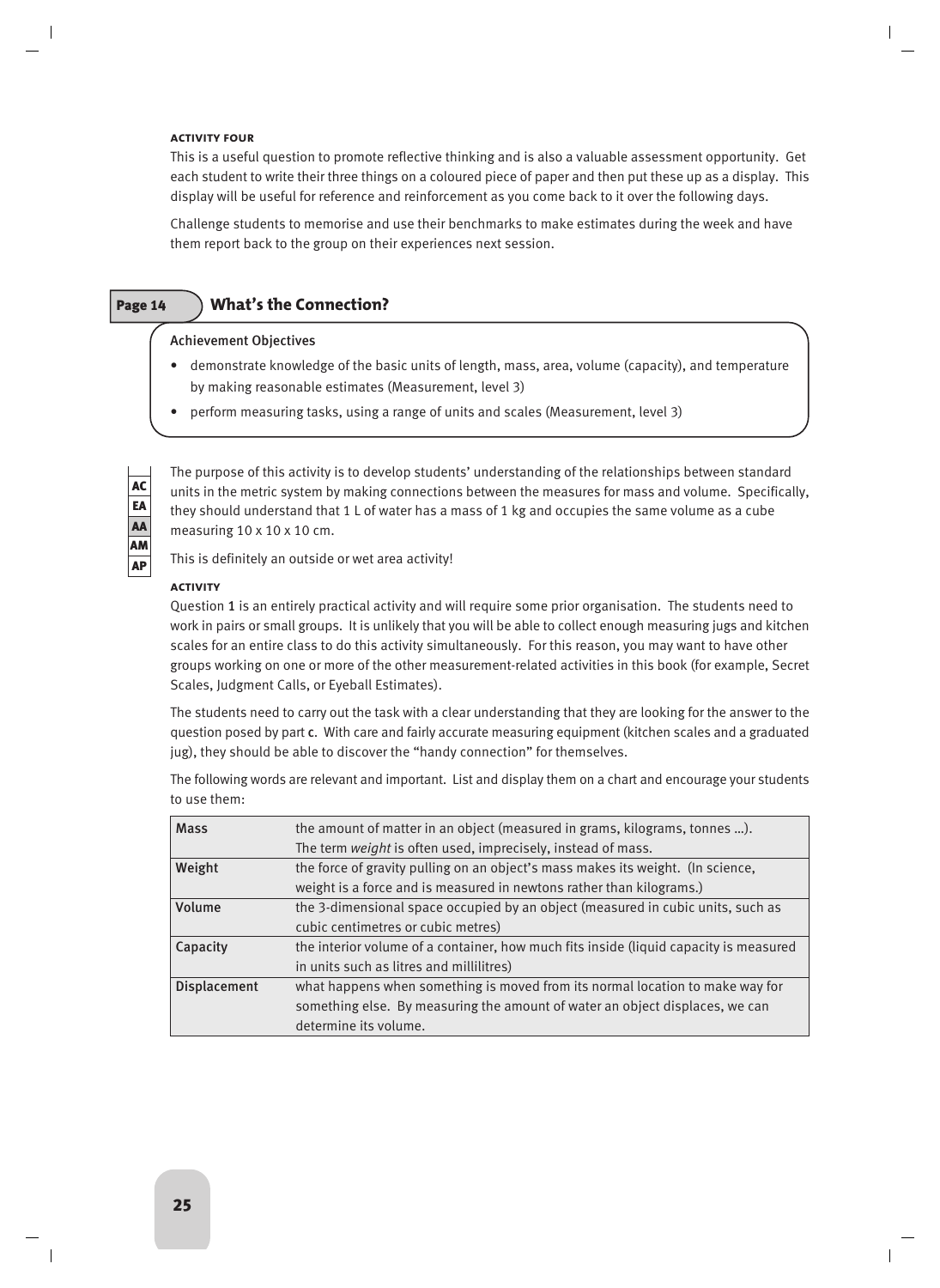| <b>Volume</b> | 1 litre $(L) = 1000$ millilitres (mL)                        |
|---------------|--------------------------------------------------------------|
|               | 1 millilitre $=$ 1 thousandth of a litre                     |
| <b>Mass</b>   | 1 kilogram (kg) = $1000$ grams (g)                           |
|               | 1 gram = 1 thousandth of a kilogram                          |
| Length        | 1 metre (m) = 100 centimetres (cm) or 1 000 millimetres (mm) |
|               | 1 centimetre $(cm) = 1$ hundredth of a metre                 |
|               | 1 millimetre $=$ 1 thousandth of a metre                     |

For a fuller discussion of the words *volume* and *capacity*, see the notes for Secret Scales, page 22. Students also need to know these units for volume, mass, and length:

In question 2, the idea is to make use of the connection established in question 1. Compared with the mass of the water in them, the mass of the plastic containers is likely to be negligible, and students should be able to predict the total mass with a fair degree of accuracy. The question also makes it clear that volume and capacity have no shape: the amount of water that would fill a 10 cm cube is the same as fills a 1 L drink bottle.

When doing question 3, students need to realise that there are one thousand 10 cm cubes in a cubic metre if they are to use the "handy connection" to work out how much water would fill such a big container and what it would weigh.

If students need help with this, you could use a 1 000  $cm<sup>3</sup>$  cube with the divisions marked and get them to pretend that each of the small cubes is a 10 cm cube. Alternatively, you could draw a diagram like the one shown and ask them to construct a reduced-size version of the solid using multilink cubes. After a short time, they will run out of patience and/or multilink cubes but should be able to visualise the finished solid and the number of cubes that would be needed to make it.



# **extensions**

Ask your students whether they think that the connection they have discovered in this activity should be true for liquids other than water.

10 cm x 10 cm x 10 cm cubes

Strictly speaking, 1 L of water has a mass of 1 kg only if the water is pure, the temperature  $4^{\circ}$ C, and the pressure 760 mm of mercury. In everyday situations, these factors can be ignored because their effect is minimal.

To help your students see that this connection is not necessarily true for other liquids, ask them to predict what would happen if they put oil and water together in a glass and then get them to find out by pouring a small amount of cooking oil into a glass that is partly filled with water. Ask *"If 1 L of water has a mass of 1 kg, how much would you expect the mass of 1 L of oil to be?"* (Less than a kilogram – it floats and is therefore lighter than water.) Repeat the experiment with golden syrup, which is heavier than water. Ask *"If 1 L of water has a mass of 1 kg, what would you expect the mass of 1 L of golden syrup to be?"* (More than a kilogram.)

So, no: the connection is not true for other liquids. But most will weigh quite close to 1 kg, so this is a guide worth remembering.

The "handy" kilogram–litre connection is not a happy accident. All measuring systems have been constructed by humans, and this connection was deliberately made by the people who designed the metric system and set it in place over 200 years ago. You could challenge interested students to find out more; there are a number of very informative sites on the Internet.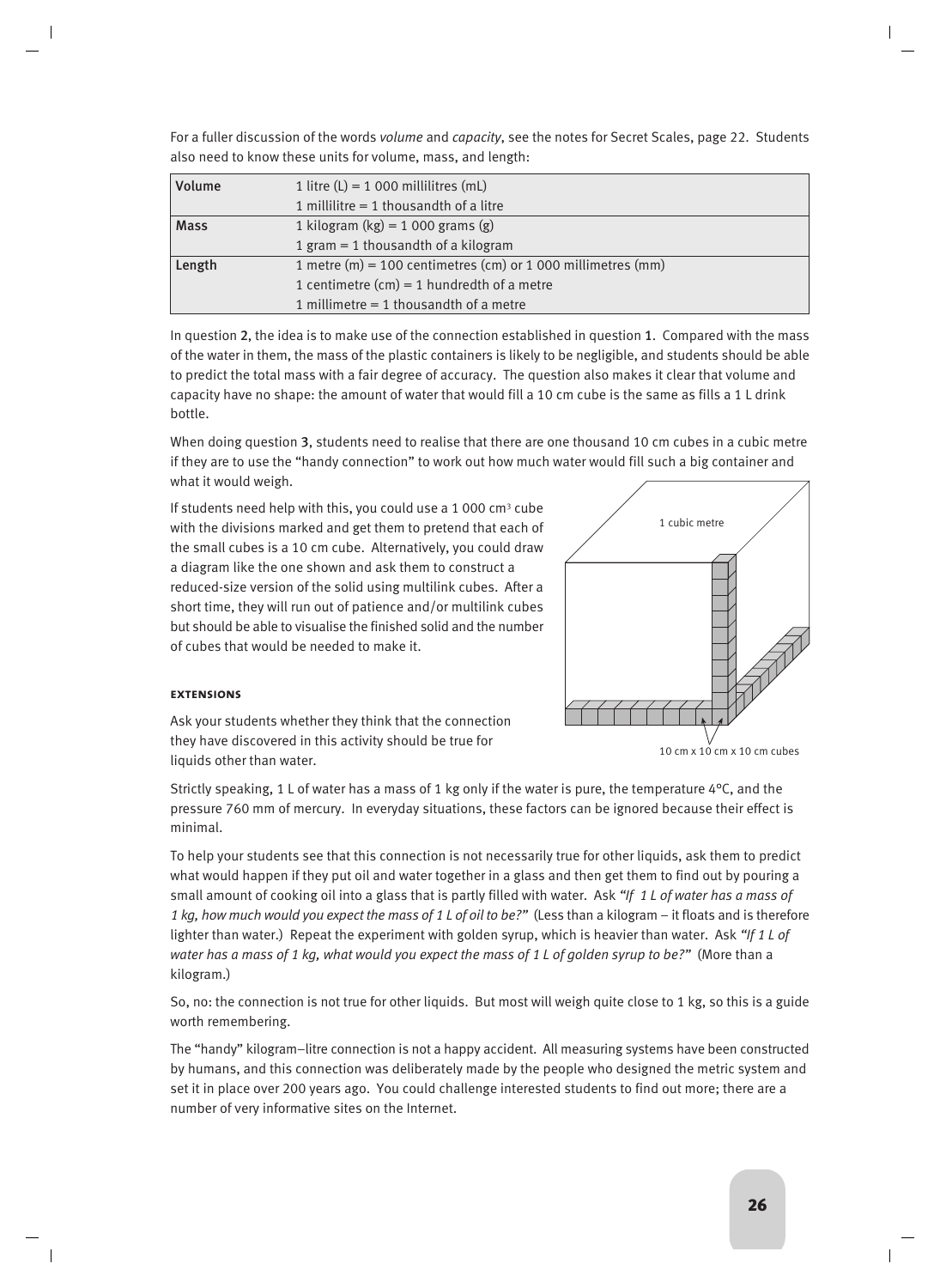There are a number of picture books that explore measurement through displacement. These include *Mr Archimedes' Bath* (Pamela Allen, Harper Collins, 1998), *Who Sank the Boat?* (Pamela Allen, Penguin Australia, 1990), and *How to Weigh an Elephant* (Bob Barner, Bantam Doubleday Dell, 1995). See also *Floating and Sinking* (Building Science Concepts, Book 37) and *Understanding Buoyancy* (Building Science Concepts, Book 38).

At the conclusion of this activity, ask:

- *What did you learn today?*
- *What was "handy" about the connection?*
- *What difficulties did you have? How did you overcome them?*

# Page 15 **Eyeball Estimates**

# Achievement Objective

• demonstrate knowledge of the basic units of length, mass, area, volume (capacity), and temperature by making reasonable estimates (Measurement, level 3)

AC EA AA AM AP

Estimating is an important skill that can be used in many real-life situations, and it's one that improves rapidly with practice. This activity gives students opportunities to develop their estimating skills in a variety of different scenarios.

It is useful to recognise three kinds of estimation processes (and skills):

- 1. Measurement. This kind involves a measurement (continuous) variable and requires the use of suitable benchmarks. See Judgment Calls for examples.
- 2. Computational. This kind involves simplifying numbers in an appropriate way to reduce the complexity of a calculation, often to the point where it can be done mentally.
- 3. Numerosity. This kind involves estimating the number of items in a given situation (always a discrete or whole number variable). This is done by benchmarking and often goes hand in hand with computational estimation. Examples include the number of people in a crowd, coins in a stack, or fish in an aquarium.

When tackling the challenges in Eyeball Estimates, students should try and distinguish which of the three kinds of estimation are involved.

# **activity**

Use question 1 as the subject for class discussion or small-group discussion followed by a report back and class discussion. It is important that students understand that *estimate* and *guess* are not the same thing (see the introduction to Judgment Calls, pages 23–24) and why they need to know how to estimate.

Estimating is the process of coming up with an approximate answer that is accurate enough for our purpose. Estimates are useful:

- when we don't need or want an exact answer (for example, how far it is to the dairy)
- when, for some practical reason, it is difficult or impossible to get exact numbers or measurements (for example, the number of people in a crowd)
- when we don't have a measuring device with us (for example, the dimensions of the bedroom we will be moving into in our new house)
- when we have measured or calculated something and want to make sure that our result is sensible.

After looking at how Lakisoe and Sara estimated the number of people that would fit into their school hall, ask the students to suggest situations where they have used estimation or observed others using estimation. Ask them why it was more appropriate or useful to estimate in those situations than to make an accurate measurement or do an exact calculation.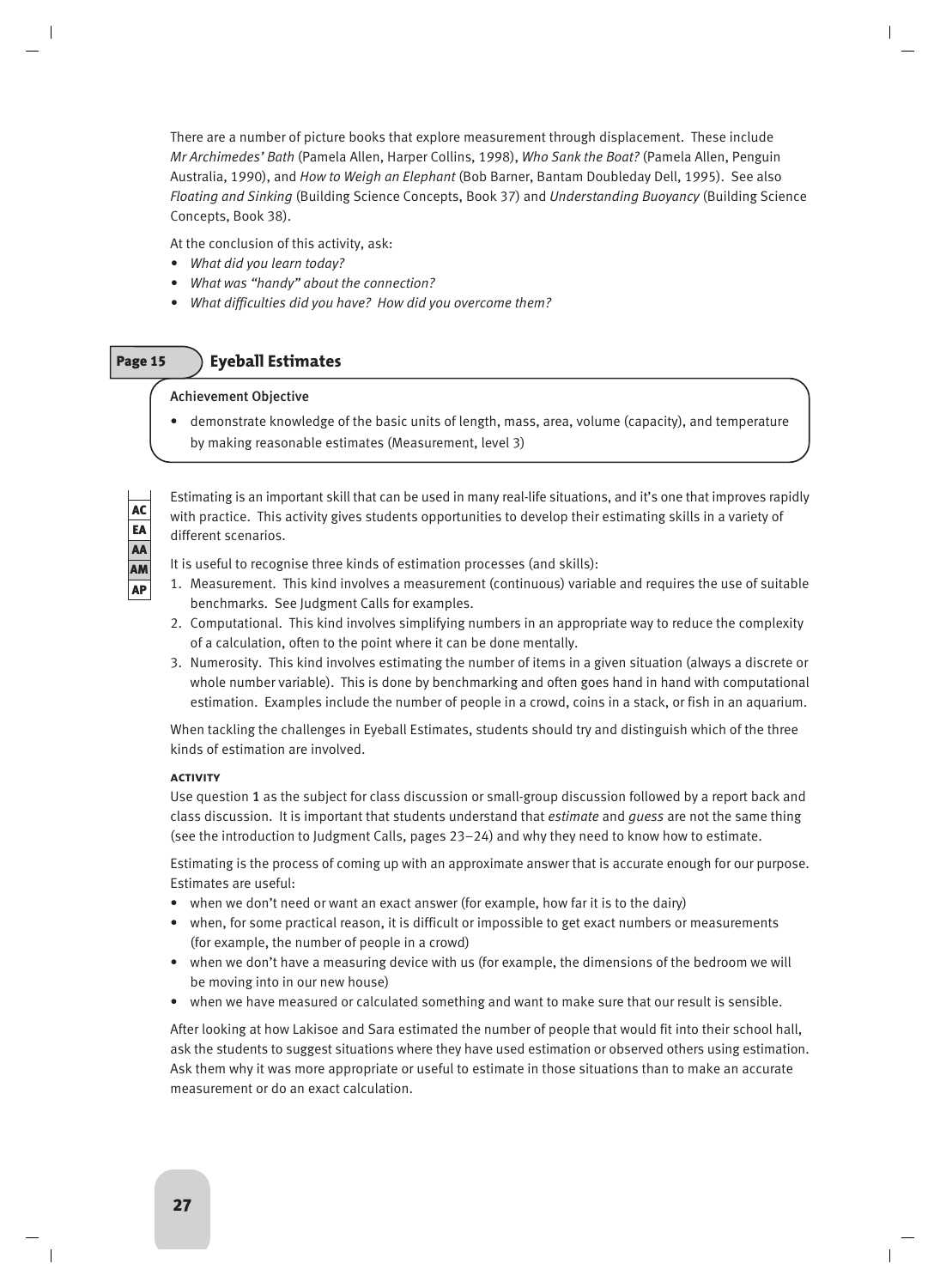Question 2 gives students a number of scenarios and asks them to choose three. This means that they can choose ones that interest them and have an appropriate level of difficulty. They are told to write their methods down; this is part of the learning process, and the written notes are needed for the discussion that takes place in question 3.

In each case, the estimate must be based on some real information with numbers in it; otherwise it is a guess, not an estimate. This information may be a known fact (a benchmark), or it may need to be gathered:

- If a student gets a classmate (who says their height is 156 cm) to stand by a tall tree and uses their eye to judge that the tree is 8 times the person's height, they can then estimate that the height of the tree is  $1.5 \times 8 = 12$  m. In this case, the real information was a known fact (the height of the classmate).
- If a student times a classmate bouncing a ball and finds that it takes 42 seconds (about $\frac{3}{4}$  of a minute) to bounce it 50 times, they can then estimate that it will take about  $\frac{3}{4}$  x 40 = 30 minutes to bounce it 2 000 times (50 x 40 = 2 000). In this case, the real information had to be gathered (the time taken for 50 bounces).

You will need to decide how much help you should give your students before sending them off to make their estimates. One approach is to put them into pairs, give them time to decide which of the estimates they are going to work on, and get them to write down the methods they plan to use. They could then combine with another pair (who may have chosen different challenges) and critique each other's strategies. Or you could get the whole group together to say which challenges they are taking on and to share plans before putting them into action.

Your students may struggle with some of the calculations if they aren't allowed to use a calculator, but wherever possible, they should try to cope without. They won't see the point of simplifying the numbers (for a computational estimate) if they can equally easily work out the exact result. Encourage them to use a pencil and paper to jot down intermediate working stages.

Questions 3 and 4 are for follow-up. Question 3 should highlight the fact that there is normally a variety of different ways of arriving at an estimate and that there is no one "correct" estimate for any given situation. You will need to make it clear that one estimate may be better than another (because it gives a better approximation of the actual measurement or number) but that both may be completely acceptable estimates. This is not the same as saying that any estimate is OK. (10 is not an acceptable estimate for 27!)

Try these questions to promote reflective thinking:

- *Can you explain the difference between estimating and guessing?*
- *Give an example of where you would estimate something instead of measuring it. Why would estimating be more appropriate or better in this situation than measuring?*
- *Why might different pairs have come up with different estimates for the same challenge?*
- *Can you tell which of two estimates is closer to the truth without actually doing the measuring?*
- *What could help you improve your estimating skills?*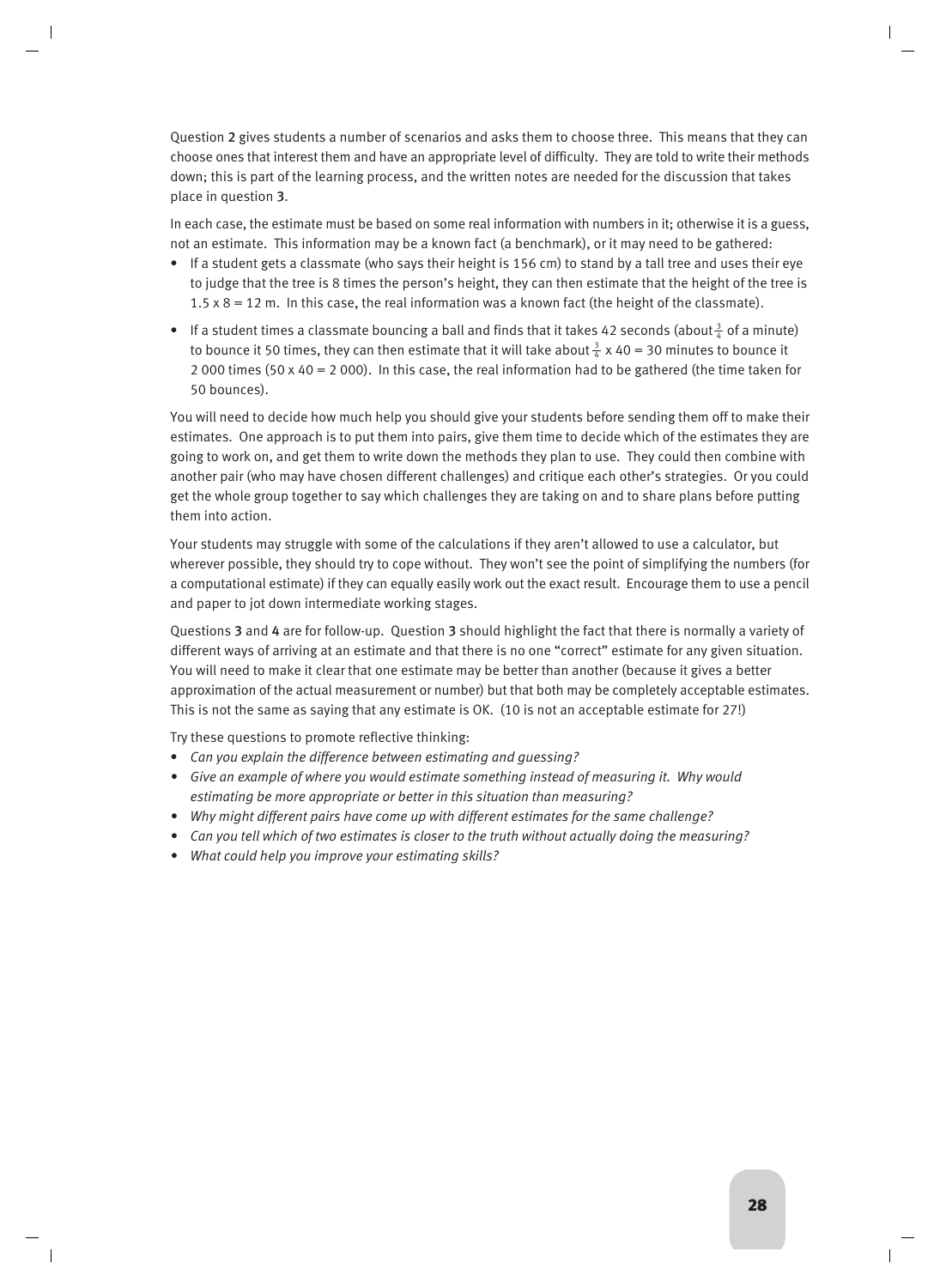# Pages 16–17 **Olive Toil**

# Achievement Objectives

# Mathematics

- write and solve problems which involve whole numbers and decimals and which require a choice of one or more of the four arithmetic operations (Number, level 3)
- demonstrate knowledge of the basic units of length, mass, area, volume (capacity), and temperature by making reasonable estimates (Measurement, level 3)

# Social Studies

Students will demonstrate knowledge and understandings of:

- how people participate in the production process (Resources and Economic Activities, level 2)
- how and why people manage resources (Resources and Economic Activities, level 3)

# **activity**

This activity is based around olive growing and processing. Students are given information and a series of deductions based on that information. They have to read and interpret the information for themselves and use it to check each deduction to see if it is correct. Reasoning must be given. Along the way, students work with rates, a variety of different units, and some fairly large numbers. The activity provides a great context for using estimation skills to check the reasonableness of results. Students at levels 2–3 will need to use a calculator for some of the calculations. Advanced Multiplicative thinkers (Number Framework, stage 7) should take the opportunity to practice their multiplicative strategies.

The important units used in the activity are listed in a panel in the students' book. Students need a reasonable understanding of these before they start. As long as they have this, their understanding will be strengthened as they work through the statements  $a-k$ . It is particularly important that they understand that  $1 L = 1000$  mL.

Some students may not have tasted olives or know that they grow on trees and can be pressed to make oil. So you could introduce this activity by showing them some (different varieties of) olives and olive oil and giving the brave ones a chance to have a taste. Ask the students if they know how olives grow, which parts of the world olives traditionally come from, and the common uses for olive oil. They may be surprised to learn that people are prepared to pay big money for this product.

A key to this activity is being able to recognise which information and what calculations are needed to prove or disprove each of Charlotte's deductions. For example, to prove or disprove the first statement (about the number of kilograms harvested), we need to find out how many trees Joan and Dave have and how much fruit each tree has. The calculation needed is: (number of trees) x (amount of fruit) =  $600 \times 20 = 12000$  kg. This shows that Charlotte (who thought the harvest was 1 200 kg) has made a place-value mistake.

If your students are having difficulty, put them in small thinking groups of three or four and get them to tackle one statement at a time. Read out a statement and ask them to answer these questions while you summarise their responses on the whiteboard:

- *1. What question do we need to answer?*
- *2. What information do we need to answer it?*
- *3. What calculations should we do?*
- *4. What is the answer to our calculation?*
- *5. Is the statement true or false?*

Let's look at statement c by way of example:

- 1. Question: How many bins would Dave and Joan need for all their olives?
- 2. Information needed: the amount of olives they have (12 000 kg); the amount of olives that will fit in each bin (10 kg)
- 3. Calculation: amount of olives shared out into 10 kg bins: 12 000 ÷ 10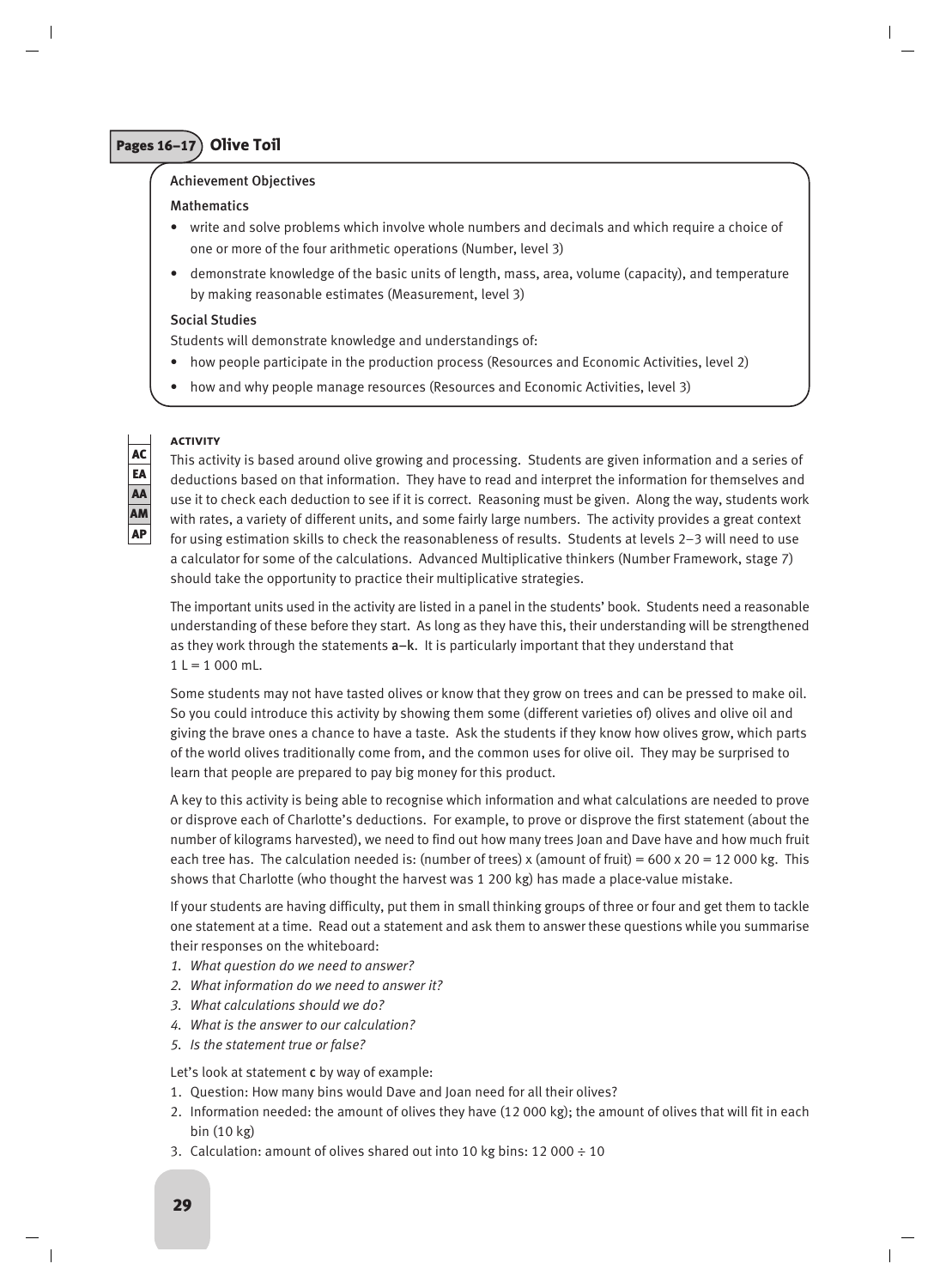- 4. Answer: 12 000  $\div$  10 = 1 200 bins
- 5. True or false? The statement is true.

After the groups have proved or disproved each statement, bring them back together and ask them to share their thinking. Each member of a group needs to be able to explain the answer as any one of them could be asked to report back. (This is an important rule because it helps everyone to stay involved and puts pressure on students to ask other members of their group for clarification if they don't understand something.) After a member of one group has been asked to prove or disprove a statement, other groups are given the opportunity to either agree with or refute that group's answer.

Note that many of the calculations rely on the answers to earlier calculations, so you need to stress to your students that if they are in doubt, they should cross-check with you.

In statement e, assume that the working days are all 8 hours long.

After the activity, promote reflective thinking by asking questions such as these:

- *Which number sense strategies did you find useful in this activity?*
- *What problems did you have? What did you do to overcome them?*
- *If you were helping someone else who was about to start this activity, what advice or tips would you give them?*

# Page 18 **You're Covered!**

# Achievement Objective

• perform measuring tasks, using a range of units and scales (Measurement, level 3)

# AC EA AA AM AP

# **activity**

In this activity, students grapple with measuring the surface area of irregular solids, such as their body or a computer monitor. By working through it, they come to see that, regardless of the strategies they use, the best they can do is make estimates of the areas of irregular shapes or non-flat surfaces. They may find this frustrating; if so, use this as an opportunity to explain that all measurements are actually approximations: we can only measure as accurately as our devices will allow and our eyes can read.

Students will find the tasks much easier if you give them square grid paper with squares that are 1 cm by 1 cm. They are likely to need calculators for some of the computation involved.

Introduce the activity by asking the students what *area* is (the size of a surface) and how it is measured (usually in square units). All measurement involves comparing some attribute of an object with a suitable unit. We can then conclude that the object possesses so many of units of that attribute. The units are usually standard units, such as those on the list below, but sometimes we use informal units (for example, when we say that something is the length of 2 cricket pitches or weighs as much as a large car). This activity begins with an informal unit for area: an A4 sheet of paper.

As part of the discussion you have with your students, talk about area and shape. Students can be inclined to think of area as an attribute possessed only by regular mathematical shapes, especially rectangular ones. All objects, no matter how irregular, have surface area. It's just that irregular surfaces are harder to measure. This activity introduces them to challenges of this kind.

You could take the opportunity to list the everyday metric units for area:

| square millimetre (mm <sup>2</sup> )              | for tiny areas                                                    |
|---------------------------------------------------|-------------------------------------------------------------------|
| square centimetre $(cm2)$                         | for small areas                                                   |
| square metre $(m2)$                               | for areas such as rooms, houses, buildings, residential sections  |
| hectare (100 m x 100 m or 10 000 m <sup>2</sup> ) | for big areas of land, including most farms                       |
| square kilometre (km <sup>2</sup> )               | for very large areas, such as forests, national parks, countries. |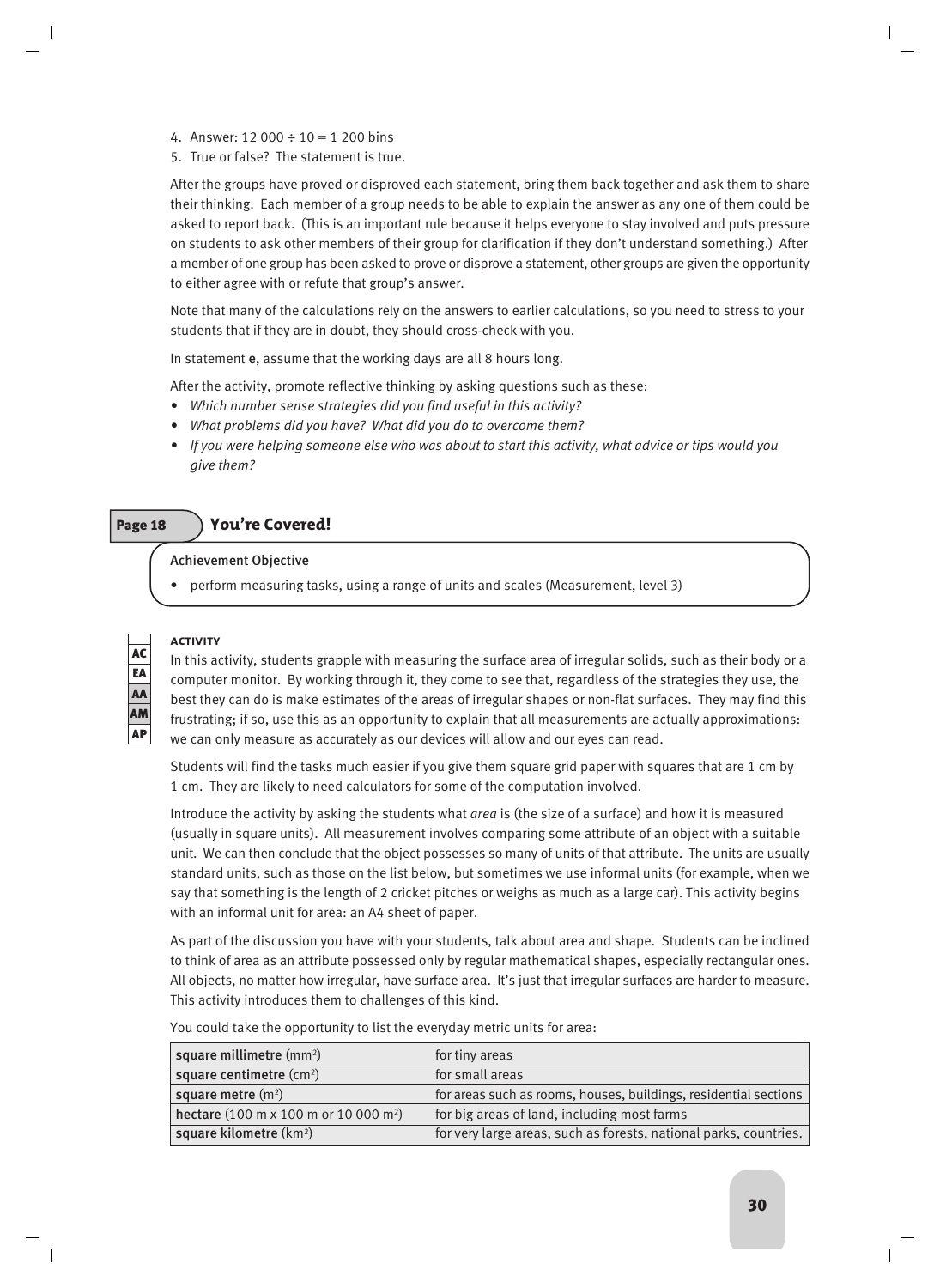As they work through questions 2–5, your students are likely to find that the best strategy involves cutting the centimetre square grid paper into rectangles of suitable size and taping them to the body part so that there is minimum overlap. They may find it helps to label each of the smaller rectangles used with the number of its centimetre squares. Encourage them to look for and share short cuts and strategies. There is obviously no need to measure the surface of both arms separately. Measuring one arm carefully and doubling the result is going to be much quicker and will get a result that is at least as accurate. In question 4, they should aim to divide their objects into areas that are easy to work with; for example, the sides of a tote tray or a computer monitor may have areas that can be treated as rectangles.

After the activity, encourage reflective thinking by asking questions such as these:

- *What strategies did you find useful when measuring the surface areas of irregular solids?*
- *What did you do to try to be accurate? Could you show that your method was more accurate than another?*
- *What difficulties did you have? How did you overcome them?*
- *If two people measured the skin area of the same person, they would almost certainly get different results. Why?* (Inconsistencies in defining where one region stops and another begins, differences in measuring technique, gaps and overlaps of the paper used for measuring, inaccurate counting of the 1 cm squares …)
- *How accurate do you think your measuring was? How close do you think you were to the true measure? Do you think your measurement was close enough to be of value?*

# Page 19 **Going Places**

# Achievement Objectives

- describe and interpret position, using the language of direction and distance (Geometry, level 2)
- make clockwise and anticlockwise turns (Geometry, level 2)
- perform measuring tasks, using a range of units and scales (Measurement, level 3)

### **activity**

In this activity, students create an orienteering course using their own units of length and quarter and half turns in the place of compass directions. They don't need much equipment and don't have to make any fancy measurements or calculations, but they do need to understand how the activity works and rigorously standardise their turns and lengths.

Play a quick game of "Simon Says" to practise turns, make sure that everyone knows their right from their left, and sort out clockwise and anticlockwise. Then give the group a series of oral instructions to follow, either by stepping them out or by moving a small plastic animal on the carpet. Get the students to give instructions to a classmate to step out the shape of the letter H or E. (Write the letter and show the callers secretly so their classmate has to guess the letter from the instructions.)

Make sure that the students are not too ambitious with the courses they set out. If the activity goes very well and they want to do it again, they can be more ambitious the second time.

A course is divided into stages. A stage is a set of moves that lead to a token. It is suggested that a course have about 5 or 6 stages. Instructions can be in the form of a simple (not-to-scale) diagram like the one in the student book or written, for example:

- *1. Start on the steps of the medical room. Go forward 5 sticks, make a right turn, go forward 9 sticks. Find token 1.*
- *2. Make a left turn. Go forward 13 sticks. Make a left turn. Go forward 20 sticks. Find token 2.*

The tokens are an important part of the activity. They give the student doing the course confirmation that they are on the right track and ready to begin the next stage, and they prove to the person who set the course that their classmate successfully navigated it.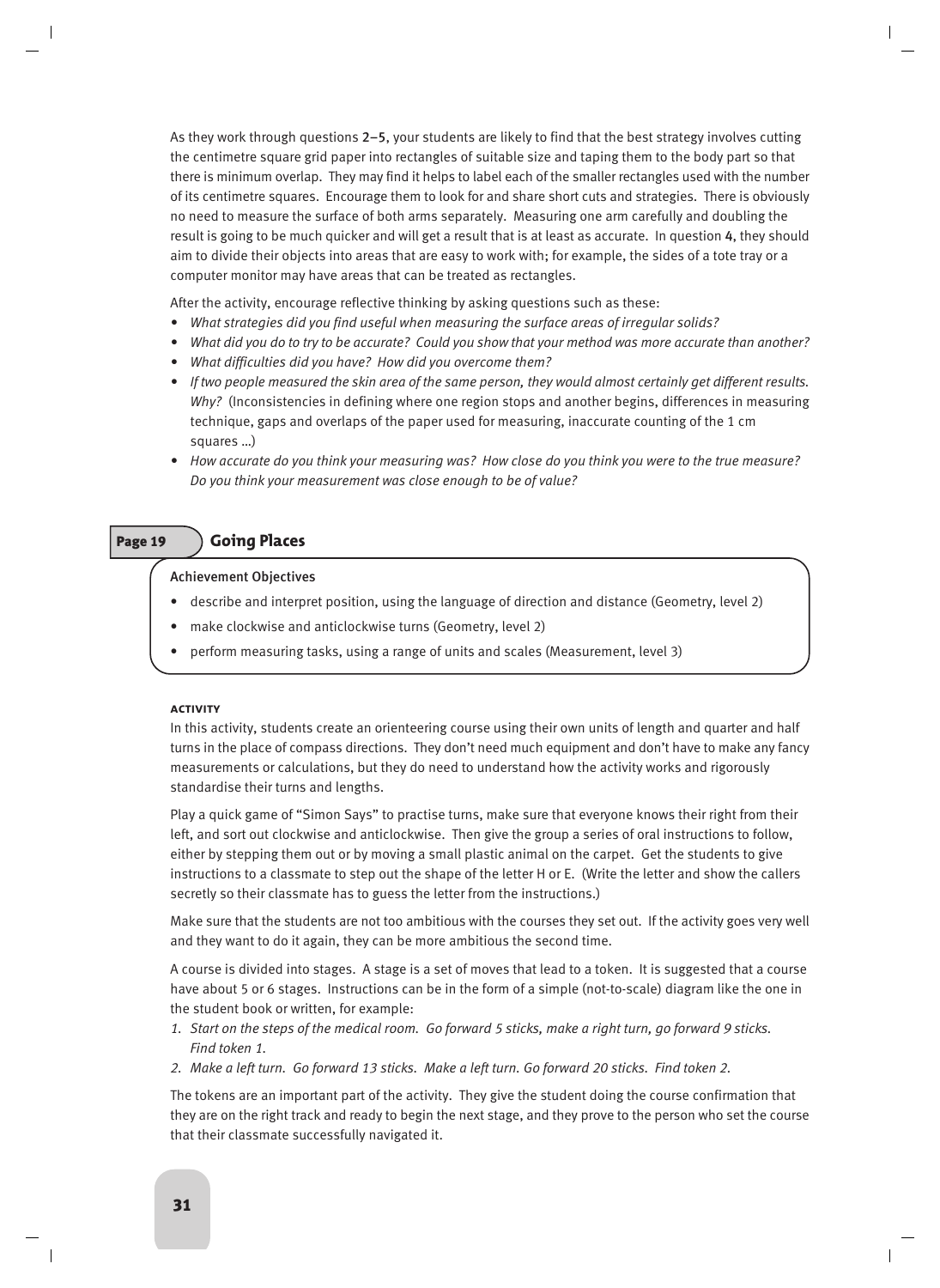If you are working with a whole class, the logistics of this activity will be simplified if you pair the students up and then send one person from each pair off to lay their course. When the courses are laid, the others take their instructions and go off to navigate them while the setters remain in the classroom. As the courses are navigated, students return to the classroom with their tokens and report to the classmate who set their course. When everyone has returned, discuss what the difficulties were, talk about how they were overcome, and collect advice for next time. Next time, reverse the roles for each pair of students.

Before the students set out to navigate their course, emphasise that in this activity, direction is always defined by comparing it to the previous direction. (North, south, east, and west play no part.) When they stop to locate a token, they must take care to remember exactly which direction they were facing before they stopped.

A variation on this activity is to turn the tokens into clues. When a student sets out on a course, they are only given instructions for the first stage. When they locate the token, it will have the instructions for the next stage written on it.

# **extension**

Logo is a computer program designed for students. Using instructions exactly like those in this activity, they can guide the "turtle" (cursor) around, tracing a path as it goes. Logo instructions look like this: REPEAT 4[FORWARD 120 RIGHT 90]. Acting on these instructions, the turtle will take 120 steps forward, follow this by a right turn, and repeat both the actions that are inside the square brackets a further 3 times. The result is a square with sides 120 turtle steps long. Using Logo, students learn to be precise about their instructions at the same time as they create complex figures and designs on the screen.

# Pages 20–21 **Crow Ks**

# Achievement Objective

• draw and interpret simple scale maps (Geometry, level 3)

# AC EA AA AM AP

# **activity**

In questions 1–4 of this activity, students interpret a simple diagram in order to describe distances and direction in terms of kilometres, compass directions, and degrees from north. No calculations are involved. Question 5 involves rates, and students will need to be Advanced Multiplicative thinkers (Number Framework, stage 7) to be able to complete it.

It is unlikely that students will be familiar with the kind of diagram on which this activity is based. It looks as if it is meant to be a map (given that it's got towns and compass directions on it), but it doesn't have all the other usual features of maps (such as roads, rivers, hills) and it does have those unusual concentric circles.

Introduce the activity with a discussion on the meaning of the phrase "as the crow flies". The phrase refers to the shortest distance between two places: the length of the imaginary straight line joining them. Unlike us, a bird (crow) is not obliged to follow roads that wind around the natural and created obstacles like hills, rivers, lakes, and private property, which add length to a journey.

Scaffolding for question 1 could go like this: *Talor's pòua (grandfather) says Riwai is 30 km away from where they are standing (the place marked with an X).*

- *If this is the case, how far would the crow have flown when it crossed (any point on) the first circle?* (15 km, because it is halfway between the X and Riwai)
- So what does the gap between each circle mean in terms of distance? (Each circle marks off another 15 km distance from Talor and his pòua.)
- *How could you use this information to help you work out the distance to Browns?* (You'd have to estimate that Browns is about  $\frac{2}{3}$  of the way along the distance between the second and the third circles;  $\frac{2}{3}$  of 15 km is 10 km. 15 + 15 + 10 = 40 km)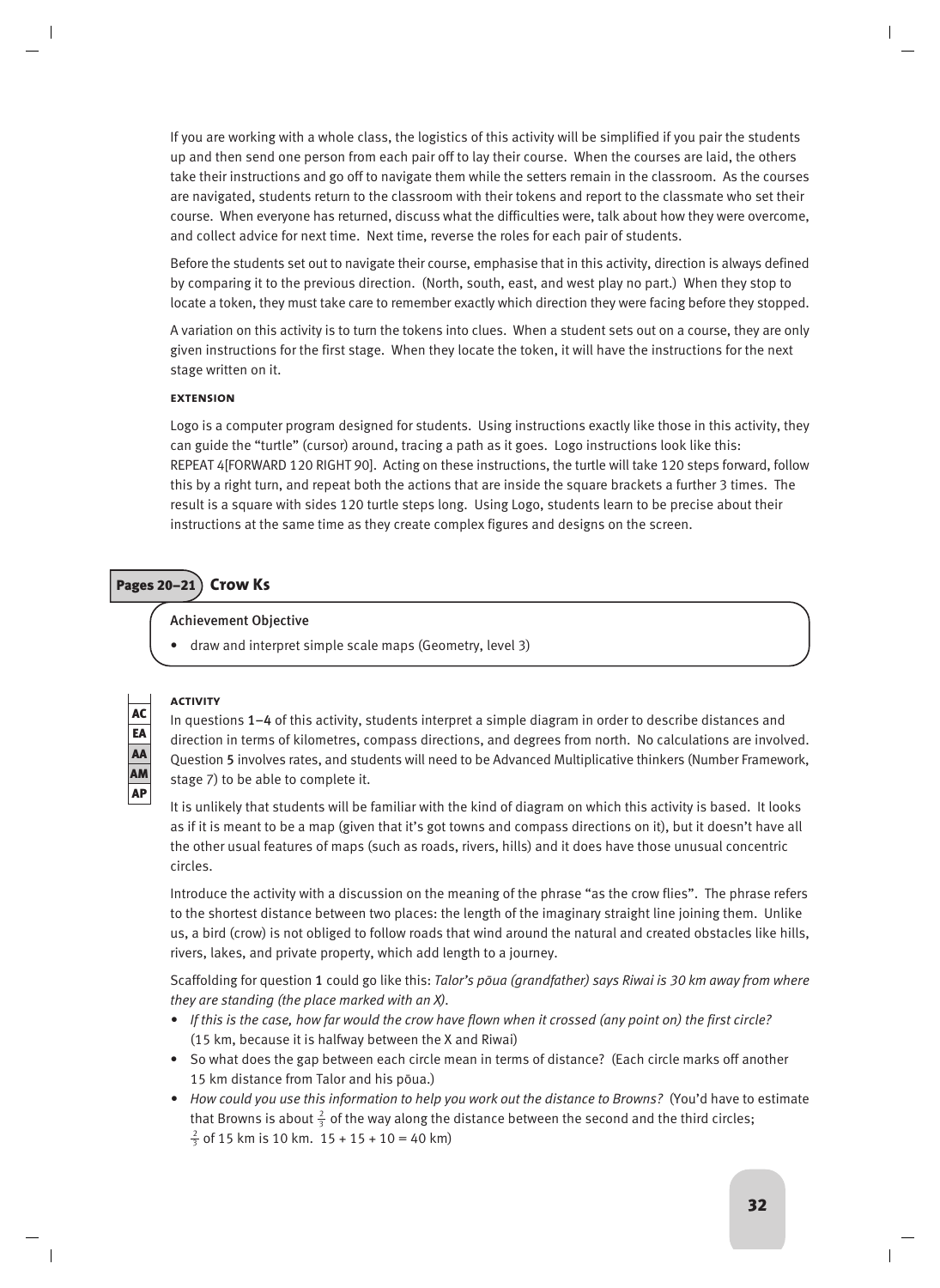The information panel for question 2 explains how directions should be worded. Most students won't have met the terminology "due west", so explain that this means "directly west" and is used to make it clear that we are not talking about a direction that is just more or less westerly. Explain also that in addition to the 4 cardinal points of the compass, there are 4 intercardinal points: north-west, north-east, south-east, and south-west. Like the cardinal points, the word "due" can be used with them to make it clear that we mean precisely that direction. Question 3 hinges on the word *equidistant*; its meaning is explained in the information panel.

Question 4 is about giving direction as a number of degrees measured clockwise from due north. The diagram shows the degree equivalent for each of the 4 cardinal points, and students have to estimate the direction of each town. It is usual to express bearings as 3-digit numbers (for example: 005°, 059°, 184°).

Note that direction by compass points (question 2) and direction by bearings in degrees (question 4) are two different systems that get along comfortably together. Students may wonder why there are two systems. The reasons are historical. The first is older, less precise, and more clumsy. (It's difficult to specify a direction that is not conveniently halfway between two named directions.) The second is more recent, precise, and allows for any direction to be specified with equal ease. Both systems reflect the navigational needs of their times.

If students find question 5a difficult, encourage them to draw a double number line and ask them questions that will scaffold their thinking.



- *If the pair travelled for a whole hour at 90 km/h, how far would they get?* (90 km) *Show this on your number line.*
- *How far would they have travelled in half an hour?* (45 km)
- *How far away is Ariki?* (15 km)
- Where on the line would you put 15 km?  $(1/3)$  of the way between 0 and 45 km, or  $1/6$  of the way between 0 and 90 km)
- *How could you use the numbers on the double number line to work out how long it would take to travel 15 km at 90 km/h?* ( $\frac{1}{3}$  of 30 minutes is 10 minutes, or  $\frac{1}{6}$  of 60 minutes is 10 minutes)

In question 5b, the car takes 36 minutes to travel 60 km:

| time       |   | 6 min       | 36 min<br>1 hr    |  |
|------------|---|-------------|-------------------|--|
| kilometres | 0 | 10<br>Ariki | 100<br>60<br>Wīwī |  |

- *How far would the pair have travelled in 6 minutes? Show where you'd put 6 minutes on your number line.*
- *Now that you know they travelled 10 km in 6 minutes, can you use that to work out how far they would have gone in 1 hour if they'd kept going at the same speed?*
- *What speed are you doing if you travel 100 km in 1 hour?* (100 km/h)

In question 5c, the car takes 30 minutes travelling at 90 km/h to reach a particular town:

- *How far would the car get if it travelled for a whole hour at this speed?* (90 km)
- *They only travel for half an hour, so what part of 90 km should they cover in this time?*
- *Which towns are 45 km from X?* (Melthorn and Pihikete)

# **extension**

If your school has a set of orienteering compasses, show your students how to use these and then get them to find the bearings (in degrees, clockwise from north) of various points around the school, taken from a variety of vantage points. This could lead into some simple orienteering. (Going Places, page 19, could be used as a starting point.)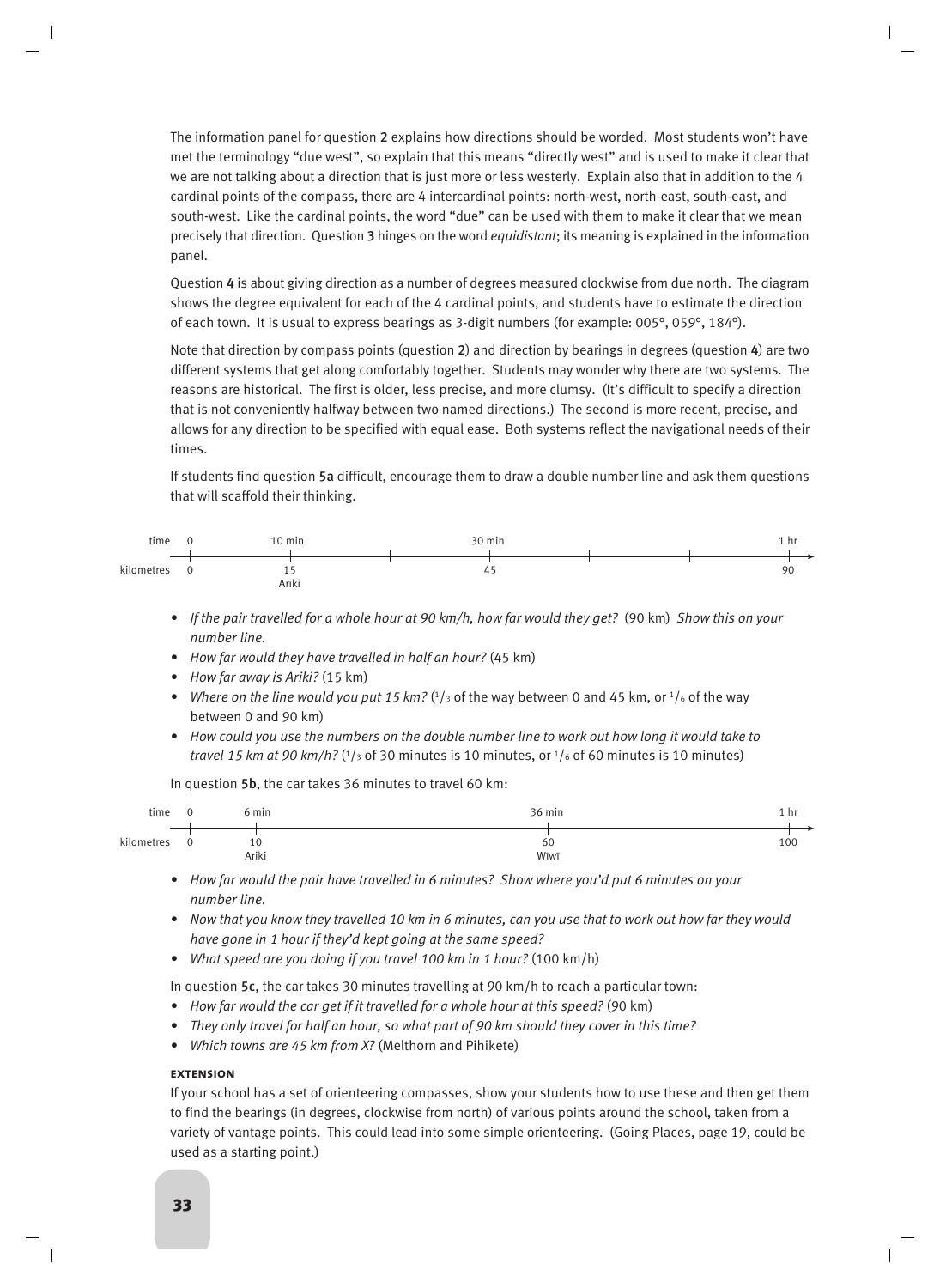# Pages 22–23 **Map Mysteries**

# Achievement Objectives

- draw and interpret simple scale maps (Geometry, level 3)
- specify location, using bearings or grid references (Geometry, level 4)

In this activity, students use grid references to solve a puzzle and to play a variation on the Battleships game. AC *y*

# **activity**

EA AA AM AP



Ensure that your students know that co-ordinates are number pairs, used to specify the location of points on a grid (or points in a plane). They are arranged with the value from the *x*-axis (horizontal axis) first and the value from the *y*-axis (vertical axis) second. So the point (2, 3) is found 2 steps along from the origin (0, 0) and 3 steps up. To check that your students understand this, ask them to tell you what the co-ordinates are for the "D" of "Dog kennel" on the map in the student book (17, 9).

Some students will find the language of Jake's poem quite difficult. Avoid going through it line by line and explaining what it means. This would rob the students of the excitement that comes from working it out for themselves. Put the students into small mixed-ability problem-solving groups of three or four and let them puzzle their way through it, asking for teacher help only when they need it. Tell them to keep the secret when they learn it so that others can discover it for themselves.

When they have circled the letters identified by the co-ordinates, the students should start with the letter E and count on to the next circled letter, making note of the "distance" (number of letters) from the first to the second. They then count from the second circled letter to the third, and so on, noting the distance each time. When they reach the end of the alphabet, they loop back to the beginning (like this: ... W X Y Z A B C D ...), stopping when they reach the letter D (the last "3"). When they add the distances together, they should get  $1 + 6 + 2 + 4 + (4 \times 3) = 25.$ 

The solution to the riddle hinges on the three mathematical words in the second line of the final stanza: co-ordinate, factors, and square:

- *Co-ordinate* was introduced and explained at the beginning of this activity in the usage "a pair of co-ordinates"; here it is being used in a different and unusual way, as a verb meaning "write as a pair of co-ordinates".
- The students will have met the word *factors* before but may have forgotten what it means. Factors are numbers that are whole-number divisors of another number. For example, 1, 2, 3, 4, and 6 are all factors of 12 because they divide into 12 without remainder. In the case of Jake's riddle, the students need to find the factors of the "special number" referred to. There are in fact two pairs of factors, but only one pair gives the co-ordinates of a point that lies on the map.
- *Square* is being used here to mean a "square number", not a geometrical square. If your students don't know this meaning of the word, give it to them when they need it, not at the beginning. Here are the first four square numbers:

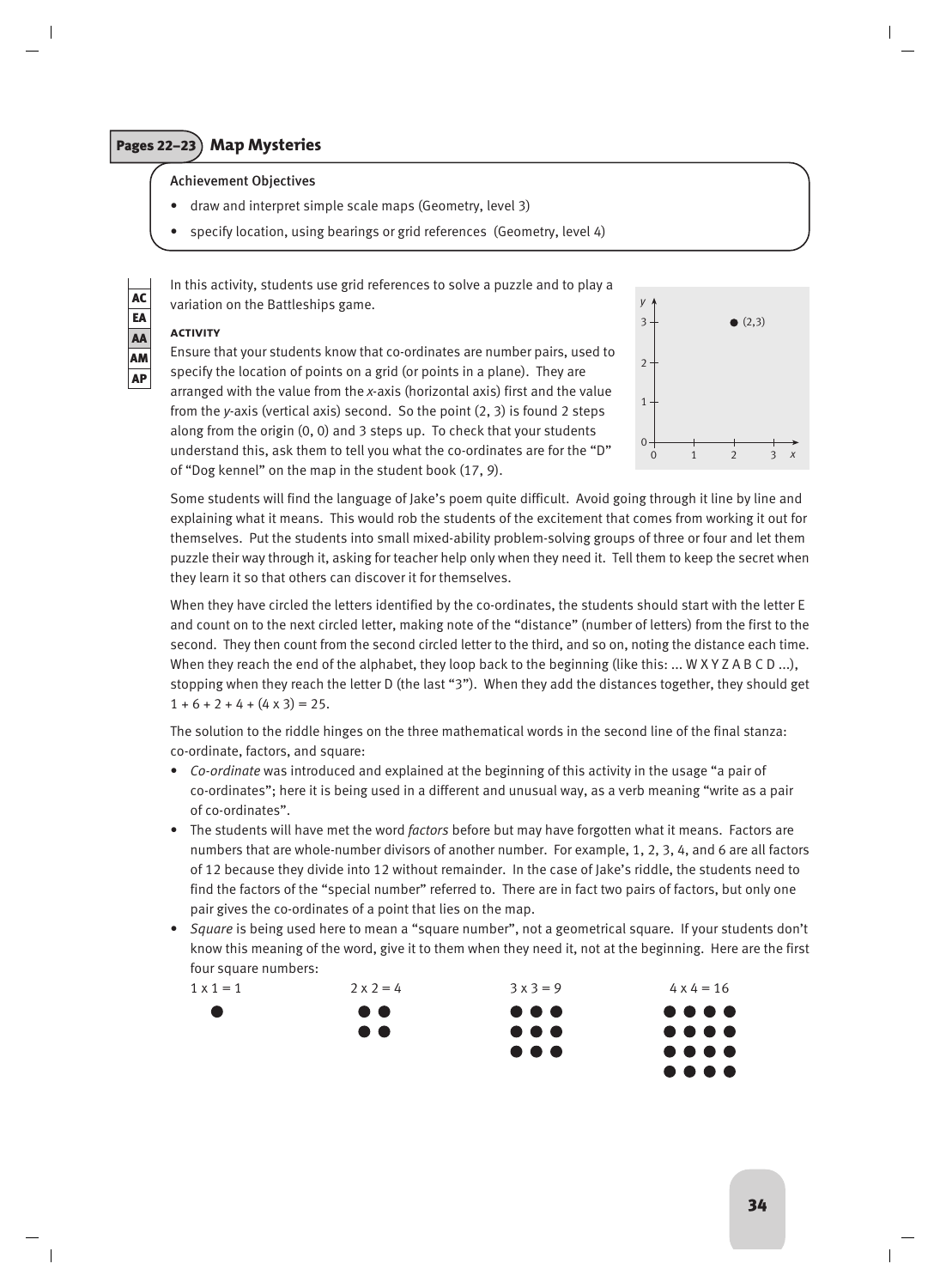# **game**

The treasure game is an adaptation of the traditional Battleships game. The main differences are that in the traditional game, the grid references consist of a number and a letter (for example, 5H) and define cells, not points.

The rules are as follows:

- The game is for two players or two teams of two.
- Each person or team has a map showing where treasure is hidden. The islands are the same for each player, but the treasure is in different locations.
- Players take turns at guessing where the treasure is hidden on their opponent's map.
- Each time a player makes a guess, the other player says "miss" or "hit". If it is a hit, the other player tells the first player which letter they hit (but not which treasure). Using their empty map, the first player records a dot for a miss or the letter for a hit.
- A player tells the other when they have successfully excavated (hit all the letters of) a particular treasure.
- Players keep taking turns until the treasure has been located and excavated.
- Points are awarded for each successful excavation, depending on the nature of the treasure and who found it first. See the student book for the scoring system.

To conclude this activity, use questions such as these to promote reflective thinking:

- *Where have you seen grid references used in real life?* (Map books, graphics in newspapers, crosswords, orienteering courses, seating arrangements …)
- *Grid references don't always use two numbers, but sometimes letters and numbers, such as A3. Why might this be?* (Perhaps to make it easier for people to interpret if they don't know how to read co-ordinates. There is less chance of confusion.)

# Page 24 > Sorry to Disturb You!

# Achievement Objectives

- read and interpret everyday statements involving time (Measurement, level 3)
- perform calculations with time, including 24-hour clock times (Measurement, level 4)



This activity gives students opportunities to explore the effects of crossing the International Date Line and to work out what time it is in different countries and time zones, using the information in the phone directory.

### **activity**

The International Date Line is an imaginary north–south line on the surface of the Earth that allows us to define the time of day with precision and separates "today" and "tomorrow". Many students do not realise that 24-hour time is a human construct and that the lines of longitude that enable us to assign a time to any place on the planet were set in place in recent history in response to navigational needs. A very interesting mathematical and historical investigation could be based around this topic.

The International Date Line follows the 180° meridian (on the opposite side of the Earth to the 0° meridian, which goes through the Greenwich Observatory in London), zigzagging around eastern Russia and making a major detour in the Pacific Ocean to ensure that all the islands of Kiribati are on the same side.

You could introduce this activity by using a torch to represent the Sun (and daytime) and a globe that shows the International Date Line. Show the students how the Sun shines on different parts of the world as the Earth spins on its axis. Try these questions as discussion starters:

- *What countries are on the opposite side of the Earth from New Zealand?*
- *What time would you expect it to be there when it's lunchtime here?*
- *Which way does the Earth spin on its axis, given that the Sun rises in the east and sets in the west?*
- *Where on the surface of the globe should you look for sunrise and sunset?*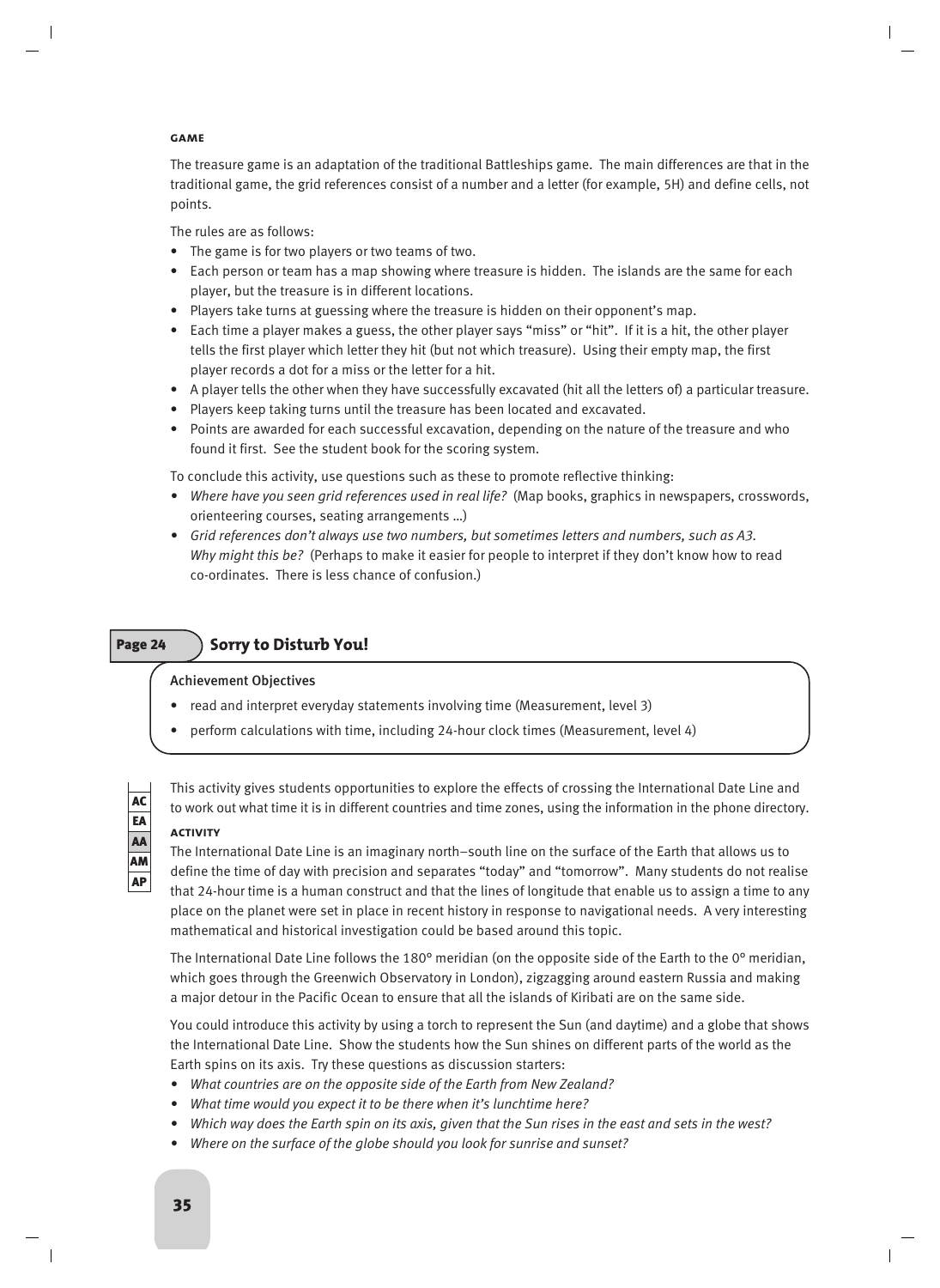When introducing question 1, ask your students if they have ever lost or gained time when travelling overseas. Get them to talk about their experience of moving forwards or backwards through time zones and how this often affects sleep.

Using a globe or a soccer ball and a paper dart or a toy aeroplane, ask the students to try to explain how Courtney missed her birthday. Ask them to try to explain how, if she timed it correctly, she could use international travel to have 2 birthdays in 1 year. (She could manage this if she left on the day of her birthday and crossed the International Date Line from west to east, gaining 24 hours.) Ask *"Would this mean that she went from age 11 to age 13 in 24 hours?"*

When doing questions 2 and 3, students may find it helps them to visualise what is going on if they have an analogue clock that they can turn backwards. If they do use a clock, they will need to keep track of whether it is morning or evening and what day it is if they move back past midnight. Explain that a.m. is the abbreviation for *ante meridiem* (Latin for "before noon") and p.m. is the abbreviation for *post meridiem* (Latin for "after noon").

Students who know the part–whole strategy "building to a tidy number" can be encouraged to apply the strategy to this problem, using 12 noon and 12 midnight as tidy numbers. 18 hours before 9 a.m. on Wednesday can then be solved in this way: "If we subtract 9 hours from 9 a.m., we get back to 12 midnight on Tuesday; if we then subtract 9 more hours (to make the total of 18 hours), we get back to 3 p.m. on Tuesday." Using a number line, we can illustrate these two steps like this:



The note in the phone book "No provision has been made for daylight saving at either end" is a reminder that the times in the phone book are based on Greenwich Mean Time and that many countries put their clocks forward by an hour during the summer months. (GMT is still widely used, though technically superseded by atomic time.) This is to take advantage of the extra daylight in summer that comes as a result of the tilt in the Earth's axis, which brings us closer to the Sun.

If we know that a country has daylight saving or "summer time" at the moment, they will be 1 hour less behind us than the number stated in the phone directory because they will have put their clocks forward. When it is summer in the United Kingdom, they are 11 hours behind us instead of 12. However, when New Zealand is on daylight saving time, we are forward by an extra hour, meaning that in our summer months, we are actually 13 hours ahead of the United Kingdom. There are only a few weeks of the year when neither the United Kingdom nor New Zealand is on daylight saving time and when, as a consequence, we are exactly 12 hours apart. Some students may wish to do some research into daylight saving or Greenwich Mean Time.

If students want to make sure their calculations take account of daylight saving times, there are a number of websites that have this information, including www.whitepages.co.nz/world-directories

At the conclusion of this activity, use these suggestions to encourage your students to reflect on what they have learned:

- *Why doesn't New Zealand need to have different time zones within our country?* (Because we are long and thin and orientated north–south, so the Sun rises and sets at a similar time throughout the country. By contrast, in Australia there is a big distance between the east and west coasts of the continent, so they have 2 hours' difference between Sydney in the east and Perth in the west.)
- *Share something interesting or new to you that you found out from this activity or from your research.*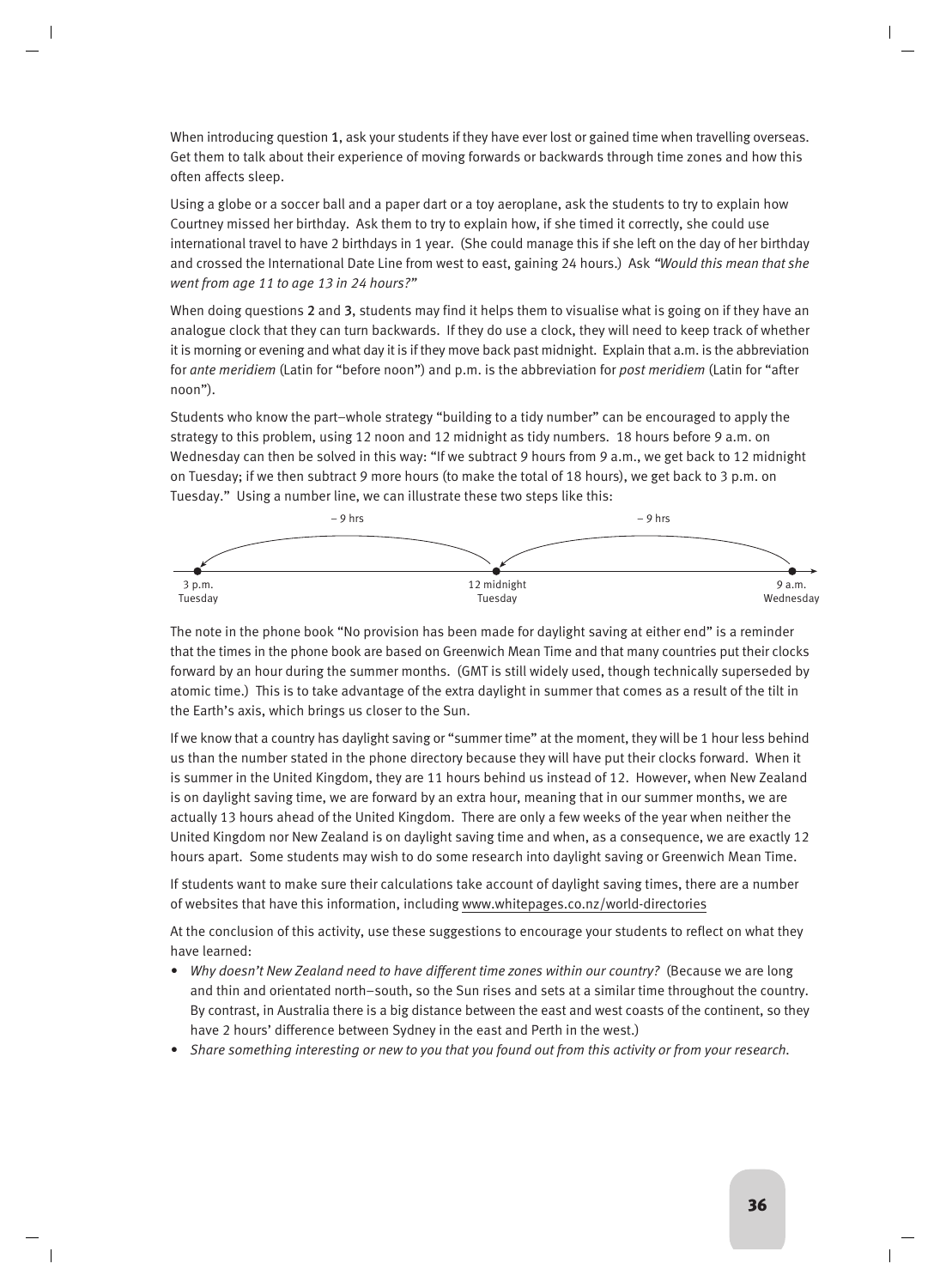<span id="page-36-0"></span>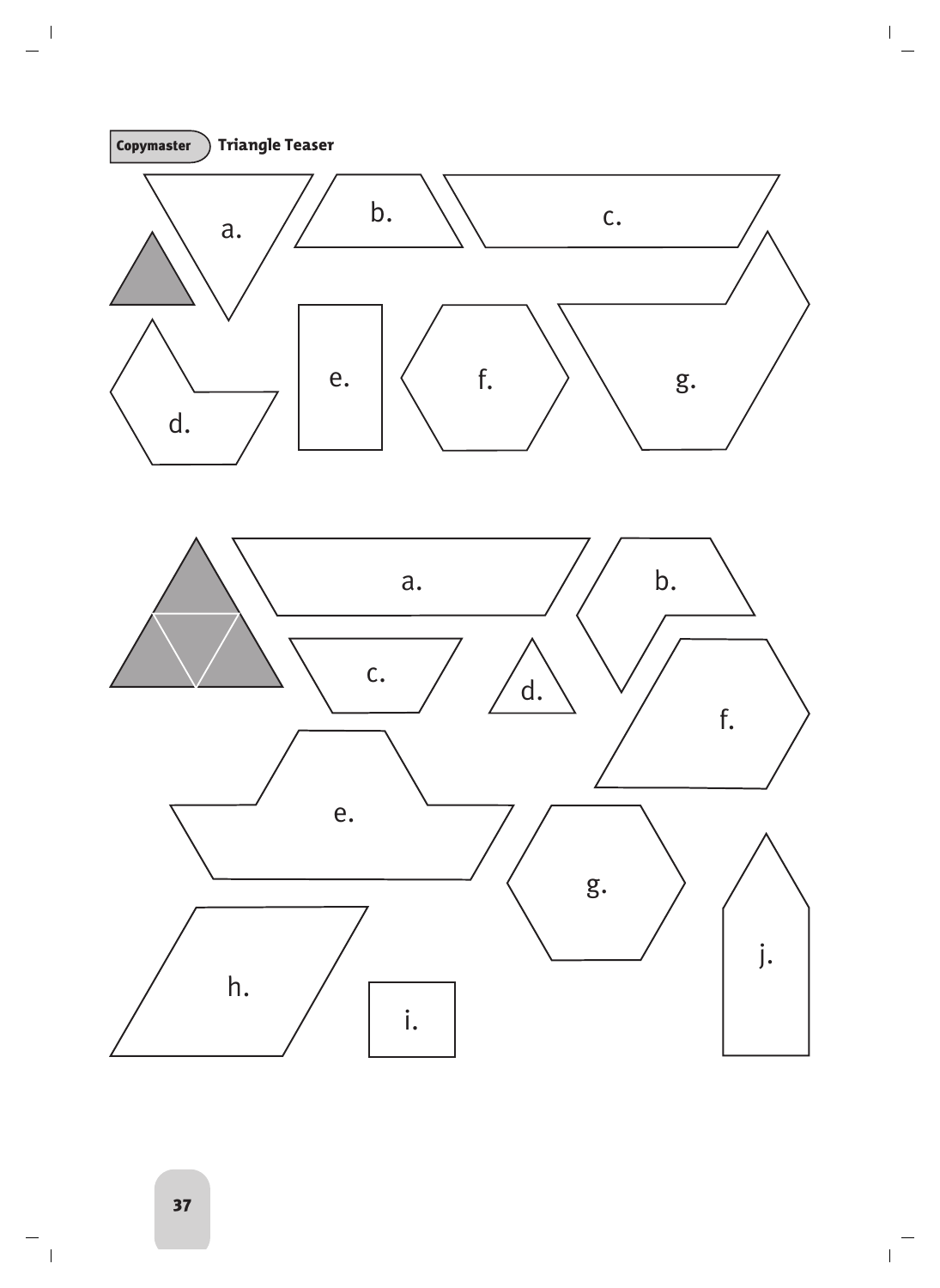# Copymaster **No Looking! – Barrier Game 1**

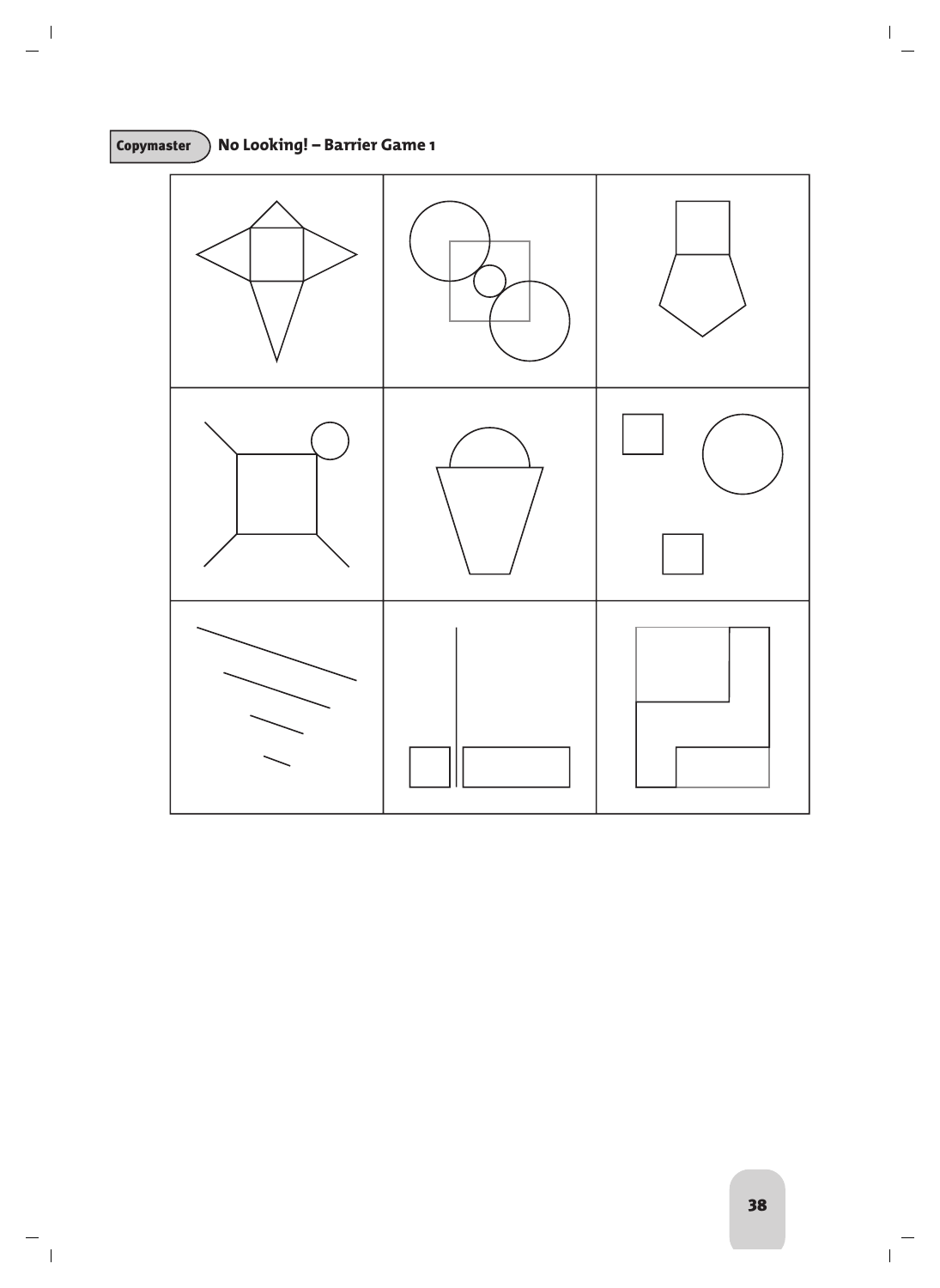

# Copymaster **No Looking! – Barrier Game 2**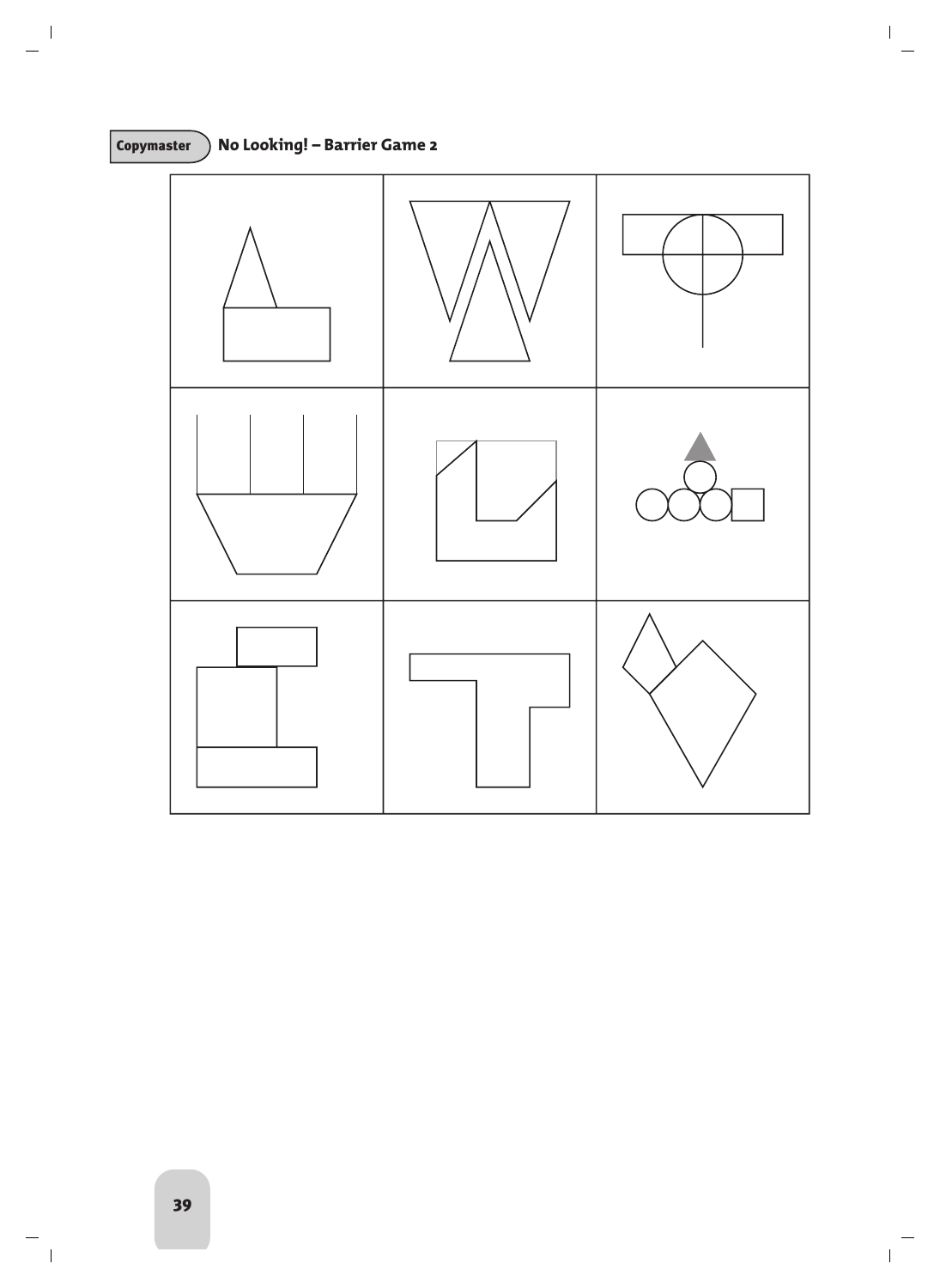# Copymaster **No Looking! – Barrier Game 3**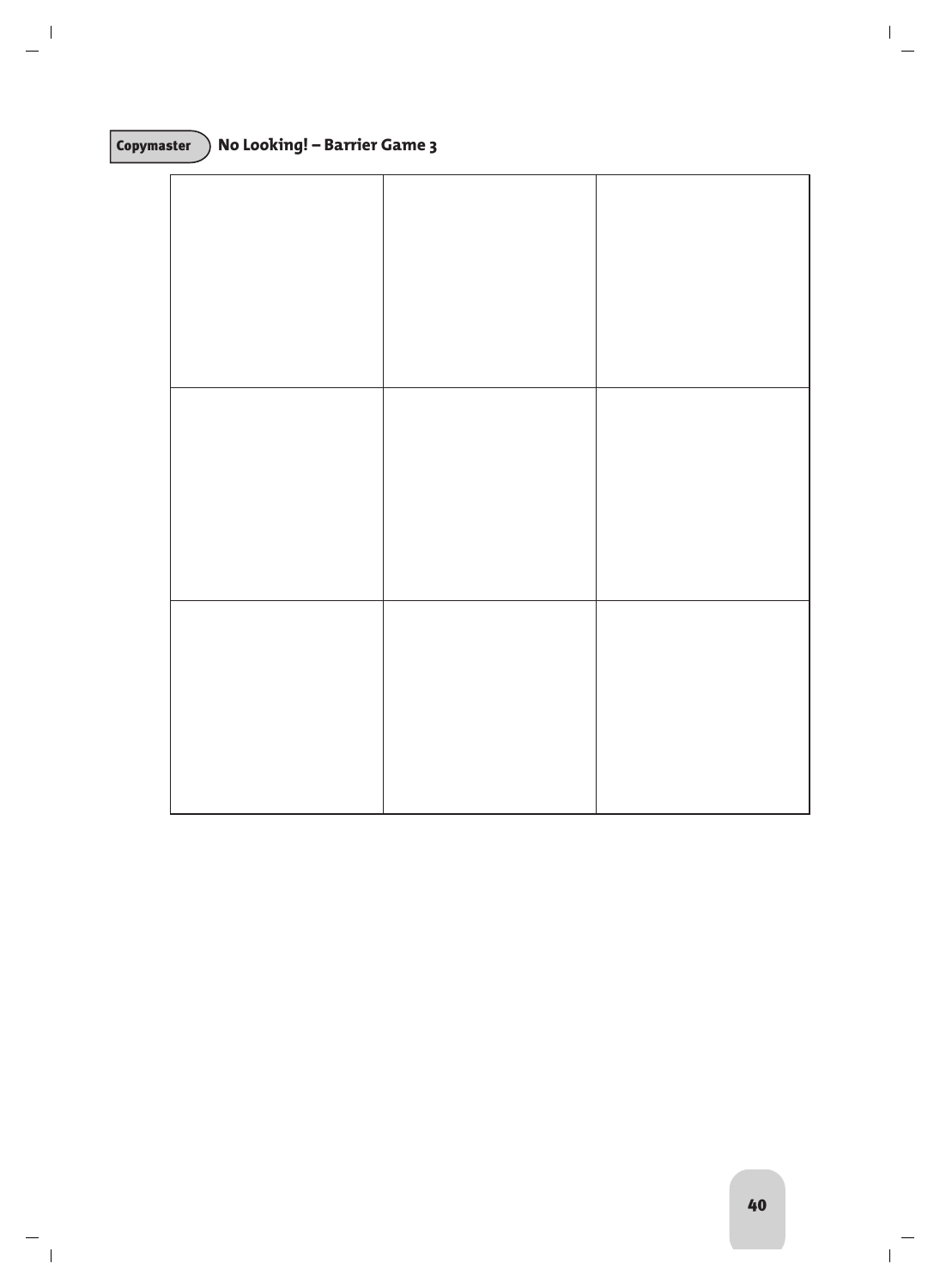Copymaster **Open and Shut**

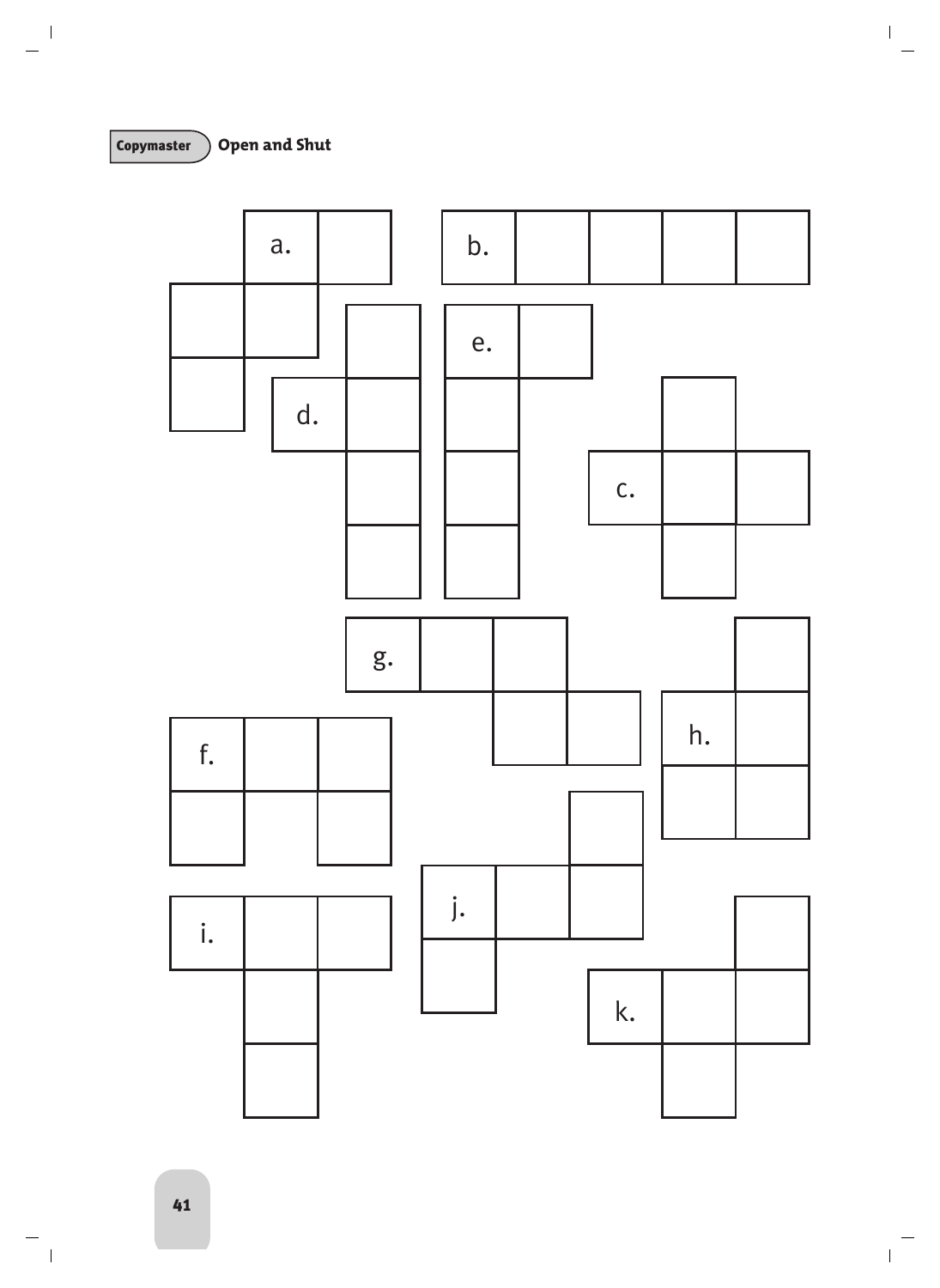

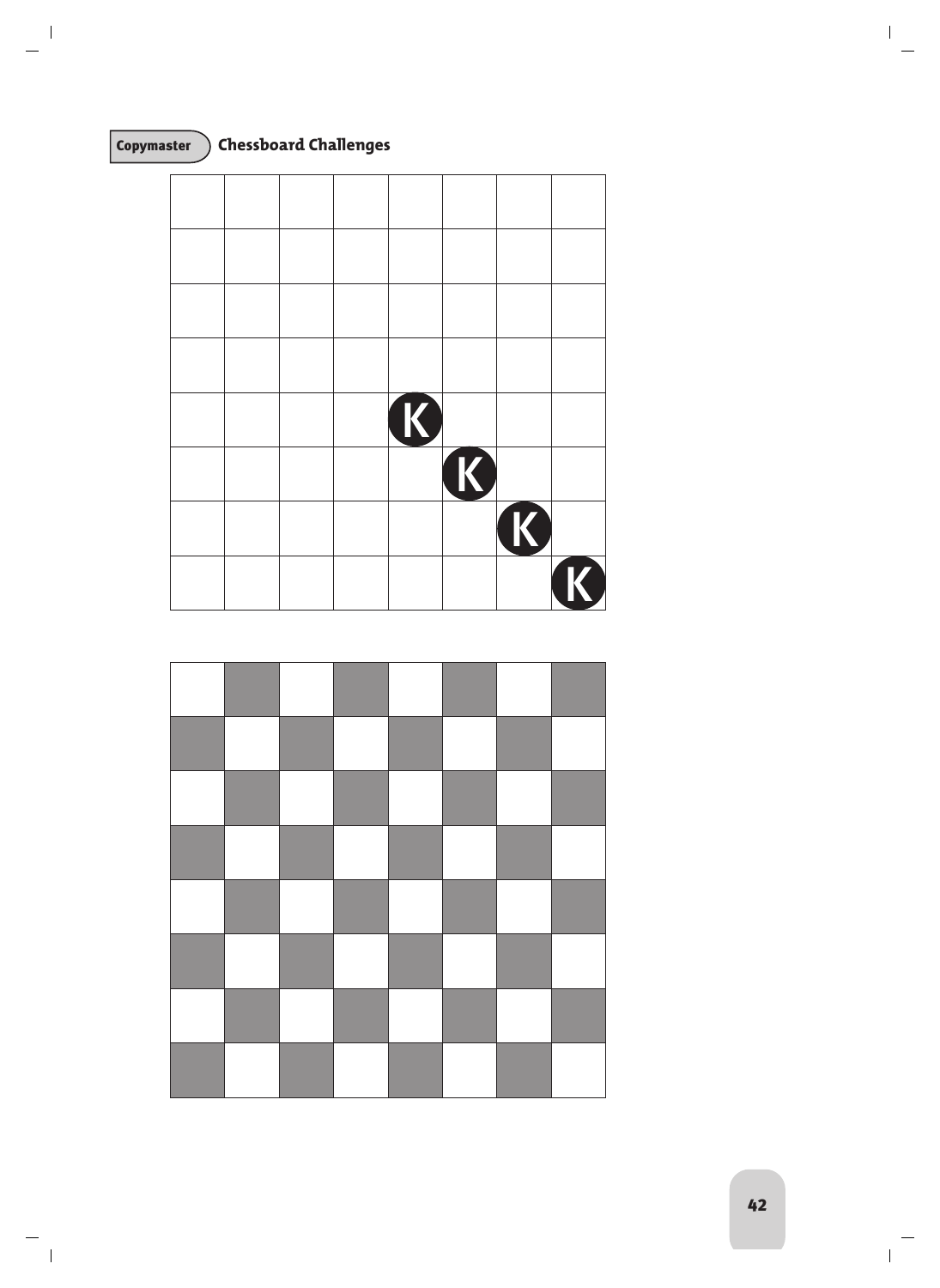# Copymaster **Map Mysteries – Game: Player 1**



Circle the letters as your opponent strikes them. Name each letter they hit.

Use this map to mark points as you try them and treasure as you find it.

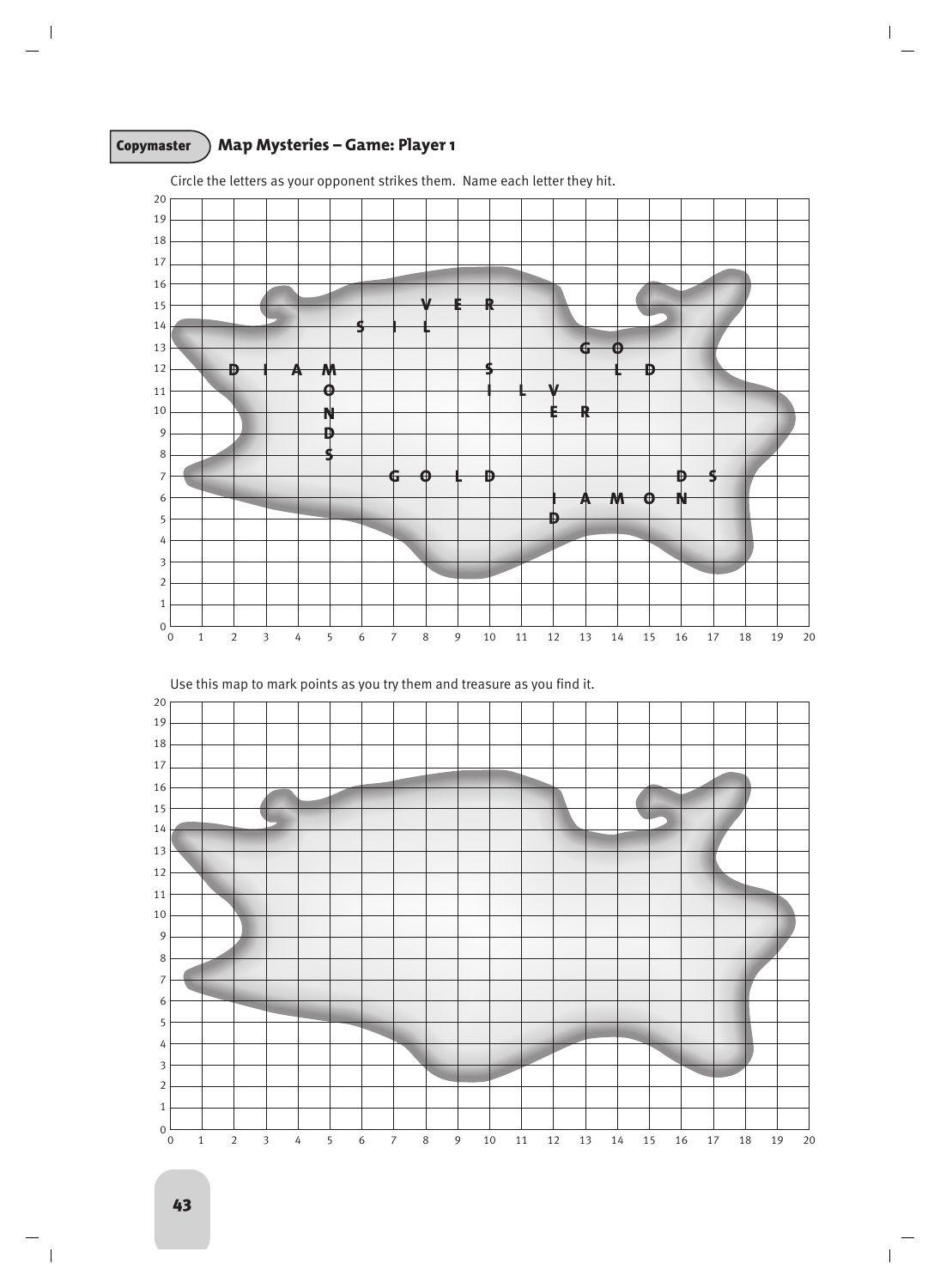# Copymaster **Map Mysteries – Game: Player 2**



Circle the letters as your opponent strikes them. Name each letter they hit.

Use this map to mark points as you try them and treasure as you find it.